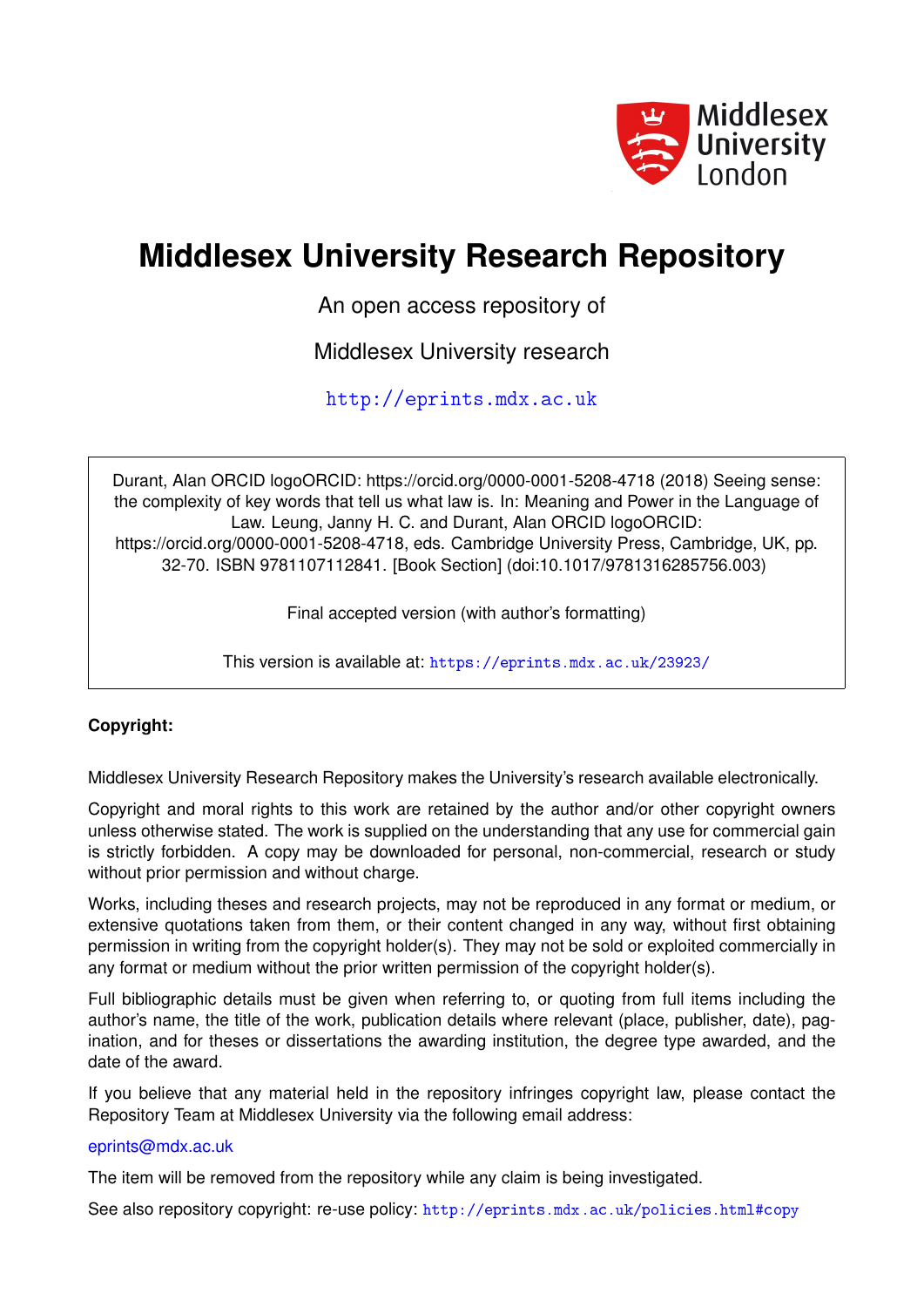**The version of the chapter below is the author's pre-publication version of a chapter which appeared in the edited volume, Janny HC Leung and Alan Durant (eds), Meaning and Power in the Language of Law (Cambridge University Press, January 2018), pp.32-70. ISBN 9781316285756.**

**For further publication information, visit: https://www.cambridge.org/core/books/meaning-and-power-in-thelanguage-of-law/CE18F6405E225F596DA219E96020BA86**

**Not to be copied or distributed without permission.** 

# **Editors' Note to Chapter 2**

One of the most persistent tropes in the field of language and law is the densely loaded expression that law is a 'profession of words'. The influence of that phrase stems from Mellinkoff's use of it as an epigraph in *The Language of the Law* (1963); and its intricacies have been systematically explicated in Constable (1998). 'Words', when used in legal contexts, can mean anything from lexical items independent of context (lemmas) through to particular tokens of a word used in a given context; 'words' is also used, also vaguely, to mean part of or a whole utterance or text. Ainsworth, this volume, also draws attention to how the 'profession of words' phrase may bear some responsibility for more attention being given in current research to legal vocabulary than to other linguistic structures such as syntactic organisation. Durant's chapter is a study of the established 'vocabulary' kind; but it goes beyond description of the legal lexicon into analysis of the potential impact of semantic variation in people's use of general legal terms on public understanding of and attitudes towards law.

Durant argues that words including *law* itself, *justice*, *authority*, *rights*, *rule*, *regulation, legitimacy* and others form a loose but distinctive sub-field within the English lexicon: a field made up of general words naming or describing law which together conceptualise what law is and how it fits into the wider field of social relations. Such words may on some occasions of use, he argues, be treated as legal terms of art. But even in their legal settings – especially across different jurisdictions – they show considerable indeterminacy of meaning, especially polysemy, vagueness and contestability. Durant's chapter explores which words it is useful to think of as being in such a cluster of core, general terms of law. He then describes what is meant in this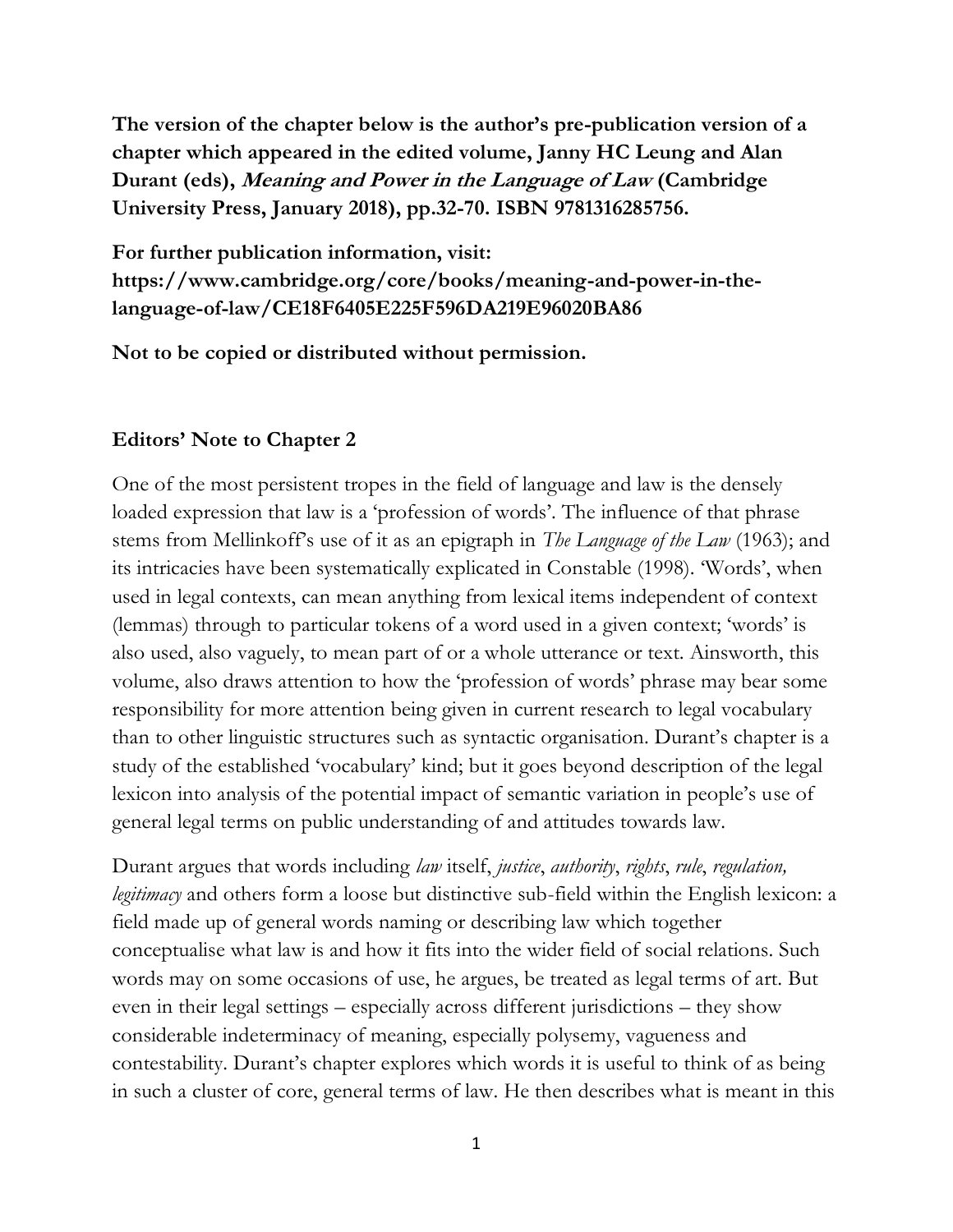context by polysemy, vagueness, and contestability and, through an extended reading of the history, semantic development and current use in different meanings of the word *law*, shows how such considerations can affect what we understand as 'law' in legally and politically relevant ways.

In a recent volume celebrating the work of the late Peter Tiersma (along with Mellinkoff, perhaps the other most influential figure in modern linguistic work on legal language), the US jurist Frederick Schauer assessed what has been accomplished in the study of legal vocabulary and what remains to be done. He concluded, 'The work that remains to be done, however, is that of analysing the relationship between the conventions of the technical and the conventions of the ordinary, and to do so in a way that recognises law's parallel needs to speak to itself and at the same time to speak to those outside it.' (Schauer, 2015:38). Durant's chapter responds to the challenge posed by that assessment.

#### **References**

Constable, M. (1998). 'Reflections on Law as a Profession of Words,' in Bryant Garth and Austin Sarat, eds., *Justice and Power in Sociolegal Research*. Northwestern University Press. 19-35. Available online at: [http://www.mcgill.ca/files/crclaw](http://www.mcgill.ca/files/crclaw-discourse/Constable.pdf)[discourse/Constable.pdf](http://www.mcgill.ca/files/crclaw-discourse/Constable.pdf)

Mellinkoff, D. (1963). *The Language of the Law*. Eugene, Oregon: Resource Publications.

Shauer, F. (2015). 'On the Relationship between Legal and Ordinary Language', in P. Tiersma, L. Solan, J. Ainsworth, and R. Shuy (eds) (2015) *Speaking of Language and Law: Conversations on the Work of Peter Tiersma*. New York: Oxford University Press, pp.35-8.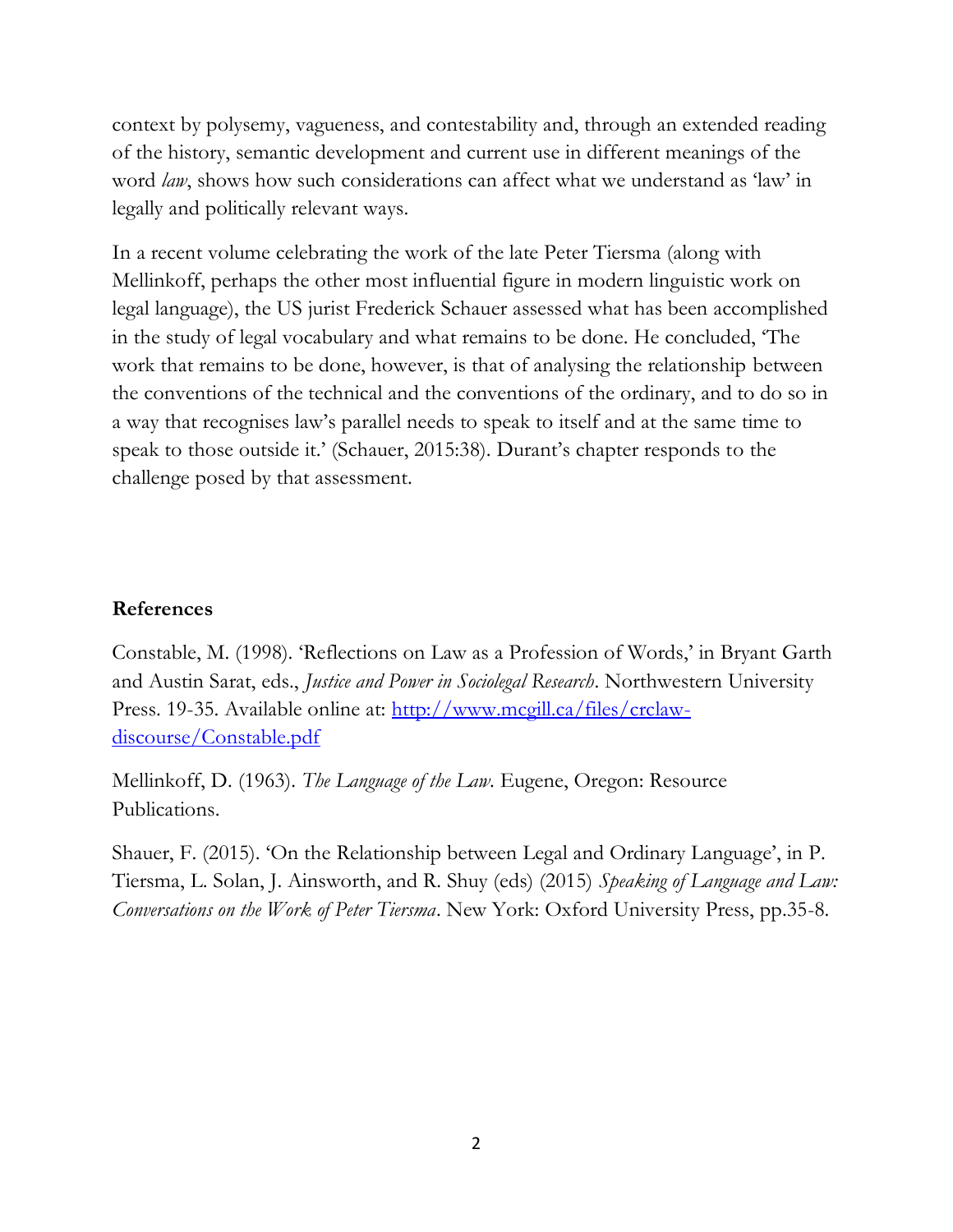#### **Seeing Sense: The Complexity of Key Words That Tell Us What Law Is**

*Alan Durant*

-

*The nature of law, the rule of law, legal order, law and order, rightful, basic human rights, rights and responsibilities, against natural justice, social justice, the interests of justice, just and equitable* 

There is an interesting group of English words and expressions – illustrated above by sample phrases clustered around *law, right(s),* and *justice -* which are generally recognised as communicating important attributes of what we call 'law'. Those attributes (including authority, legitimacy, justness, etc.) are relevant whether we are thinking of law as an abstract entity (cf. *natural law* or *positive law*), as a body of doctrines or institutional system (cf. *the law, legal order*), or as a singular realisation (*a law*, *legislative act*). For centuries arguments about such attributes have complicated debates about what distinguishes 'law' from coercion and other forms of exertion of power, from custom and belief or retribution and revenge, and from moral judgement. So the existence of a cluster of 'key' expressions<sup>1</sup> which lexicalise those attributes can seem an elephant in the room in efforts to understand 'the language of law'.

What I will call in shorthand 'law-designating' words including *law*, *right(s)* and *justice*, as above (plus *equitable, authority, sovereignty, legitimate, rule, order* and *regulation*, and some others introduced below) are used in various ways in different contexts. Some are used in legal rules. Some combine with other words to form stable phrases, and among those phrases some lend their name to a legal principle, doctrine or ideal (e.g. *legitimate expectation, the rule of law*). Most can also be found in political, diplomatic, journalistic and scholarly comment on the place and significance of law in society. The same clustering of expressions surfaces in conversation among people subject to law but not professionally involved in making, applying or studying it. In the last-mentioned of these domains, general

<sup>1</sup> The phrase 'key expressions' here alludes to established use of the term 'keywords'. Analysis of such keywords in English is usually associated with the work of Raymond Williams (1976/1983), who started to research such words by collecting usage of a cluster of five words (*industry, democracy, class, art,* and *culture*) that suggested themselves as 'key points' from which he could draw 'a map' of 'changes in life and thought' he was seeking to explain in *Culture and Society 1780-1950* (1958:13). Williams planned to publish entries for these and other such words as an Appendix to that book but later published instead a separate book: a 'vocabulary of culture and society' consisting of over 100 words (for context and discussion, see Durant 2006). My involvement in research based on Williams's approach in the 'Keywords Project' ([keywordsproject.pitt.edu\)](http://keywordsproject.pitt.edu/) has shaped this chapter; though the specialised, normative treatment of meaning in law leads to substantially different lines of argument.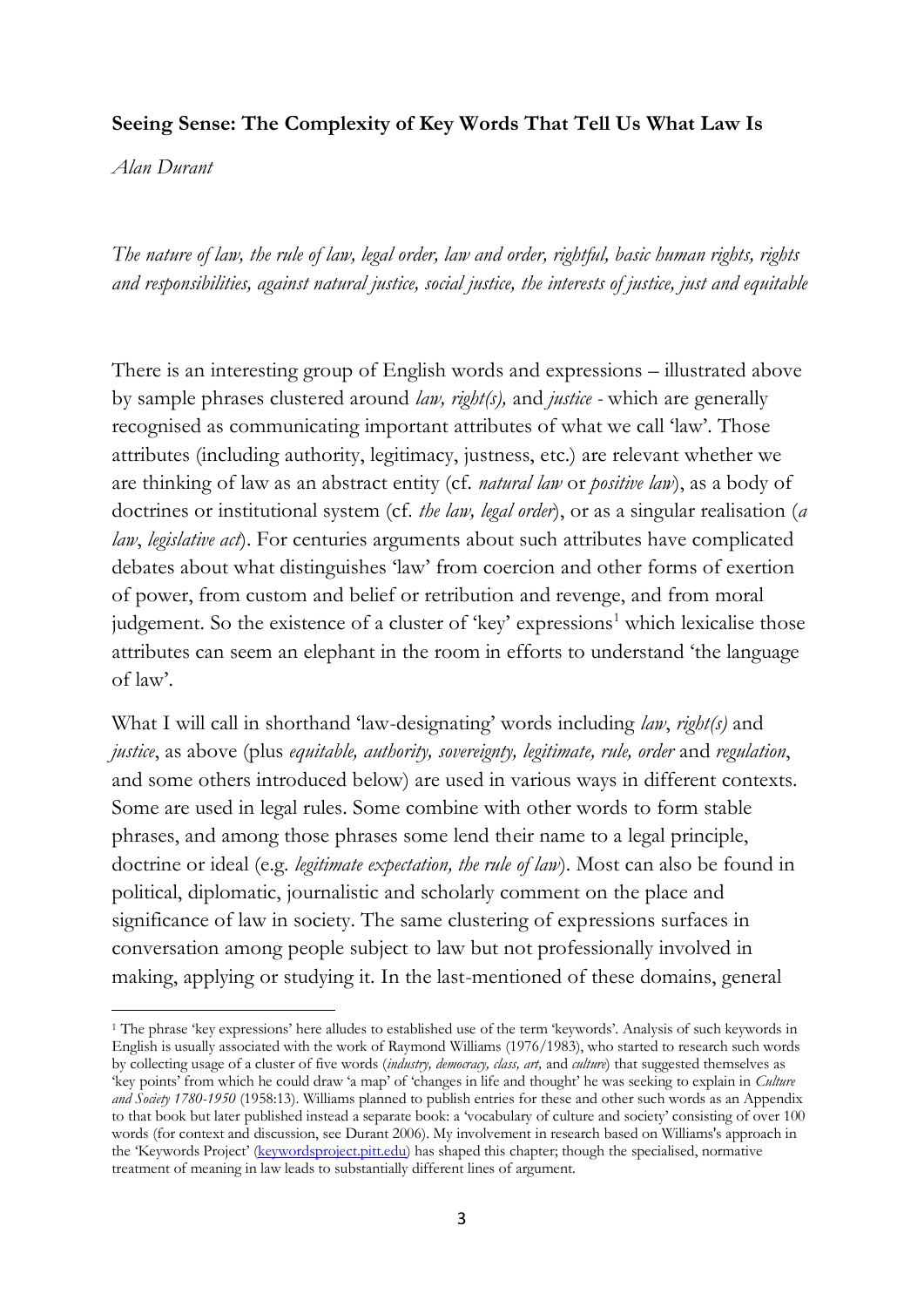public usage or 'ordinary language', such words and phrases offer vernacular versions – frequently dismissed as bowdlerised versions – of what law is and what values it stands for.

In 'non-legal' settings among the situations just described, expressions which form the general terminology of law are commonly used with meanings or nuances that differ, sometimes markedly, from their conception in law. An *order* may be a meal, *authority* a generalized enemy, and *law* something Kafkaesque; *sovereignty* can become a vague political football; and *the rule of law* may be an established status or a continuously tested process or aspiration, or even taken to be something resembling *law and order*. Are such uses nothing more than misuse of technical terms and ignorance – hence 'bowdlerisation'? Lawyers mostly say so, emphasising the separation of law from other kinds of discourse as a specialist field with its own terminology, mode of reasoning, and rules. Many non-lawyers, on the other hand – and among them some philosophers – foreground how vague or ambiguous many of the core terms in and about law are. Is it possible that these two opposing views are not completely at odds with one another, and that the property of semantic indeterminacy – an incompleteness or failure of words to signify a particular meaning - is functional in some way analogous to how vagueness has been shown to play particular roles in legal drafting and statutory interpretation (Endicott, 2000; Waldron, 1994)? This essay considers the possibility.

The idea that a social purpose might be served by complexity, rather than precision, in words whose task it is to tell us what law is seems odd. But if true the idea could be significant as regards the 'language of law', because the words and phrases in question are not generally considered to be uncertain but rather viewed as having settled meanings, even when there is profound disagreement as regards what those meanings are. As is often pointed out, *law* has its etymological origins in something being 'fixed' or 'laid down'; adjectival *right* develops from 'movement in a straight line, direct, unswerving'; and *lex* and *legal* are traceable controversially either to 'something tied or bound', from Latin *ligare*, or 'something written down to be read', from Latin *legere* (Cassin, 2014). In the absence of a prescriptive language Academy, however, by what authority could meanings for such words be prescribed for situations where they are not employed as specialised legal terms but rather, as most of the words to be discussed have been for centuries, used as active political and general expressions?

The relation between legal and other meanings associated with the same words in different contexts merits investigation, despite the significant difficulty that the questions which surface are interdisciplinary. The issues are linguistically interesting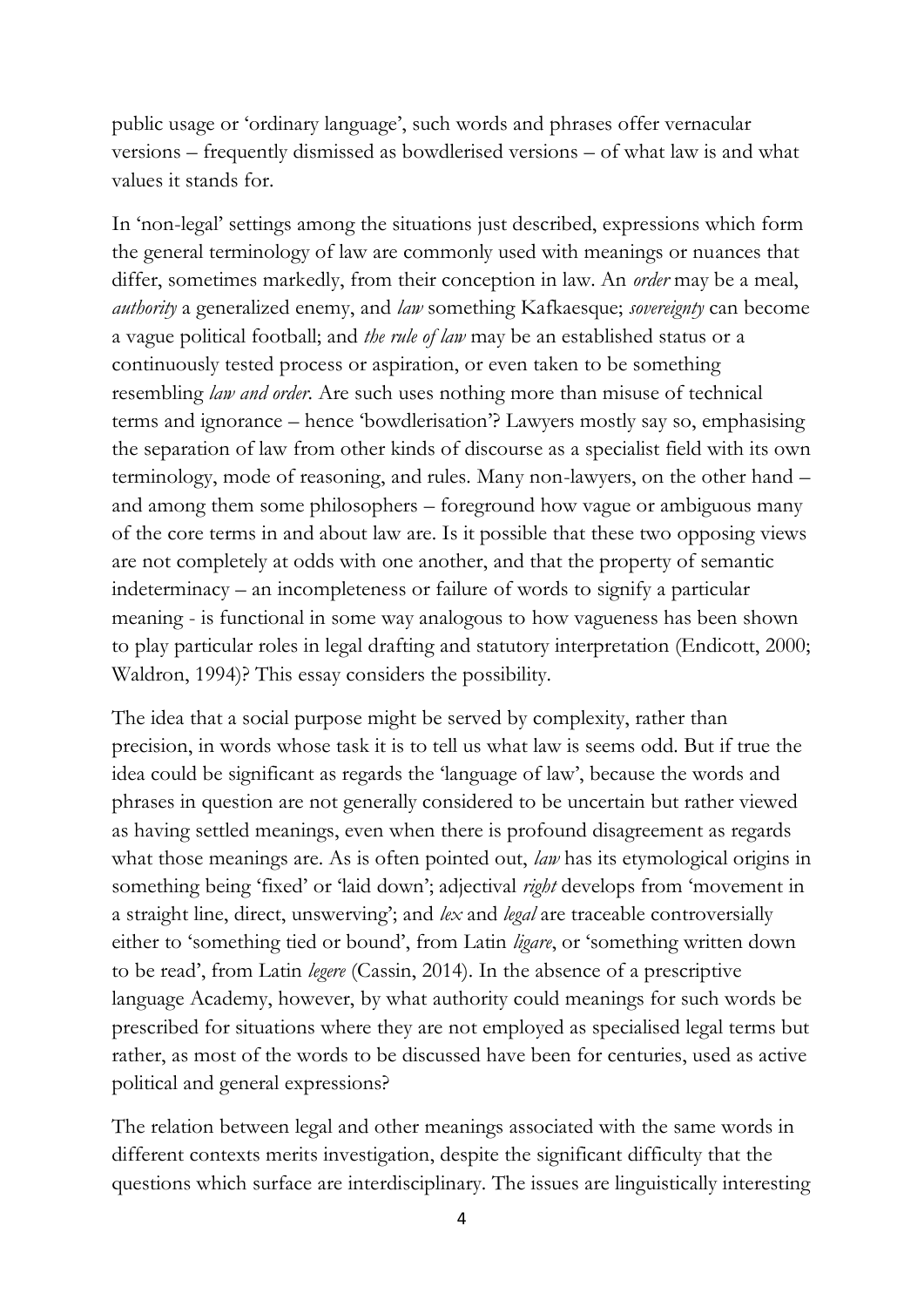because of the questions about semantic variation and norms they raise; they are also legally interesting, in appearing to engage the principle of legal certainty. The 'public understanding' aspect of that principle requires words used in law to be definite and clear in telling us what the law is, so that citizens can organise their affairs in a way that does not break the law. Sensibly, but leaving important problems unresolved, the principle only expects such words to tell us what the law is, not what law is.

Proper analysis of semantic variation in the meaning of general legal words calls for investigation of each word, as well as of the semantic relationships between them. Below there is scarcely space even to mention them all. But there are general points worth making even if those points can only be illustrated by brief examples. Subject to these limitations, this chapter probes how the distinction used in dictionaries between 'general' and 'specialised' usage relates to law in a highly distinctive way. It examines aspects of semantic indeterminacy in some core legal expressions that follow from their polysemy, vagueness or contestability, and asks whether, on account of these characteristics, such expressions may in some way function as a conduit for, rather than as a blockage to, legal-lay communication. If so, the chapter concludes, questions arise regarding how (and how far) public participation in law is made possible by what is communicated, given the fundamental asymmetries of power and understanding of law involved.

# **Context: Language of Law, Theories of Law**

It is counterintuitive that the most general words which name and describe law might not have been exhaustively discussed already. A substantial body of scholarship exists on legal concepts and their associated terminology, as well as on representation of legal words in specialist dictionaries (Mac Aodha, 2014). Introductions to legal pedagogy, in English, often acknowledge the many meanings of *law* (though less often differences of meaning between *law* and cognate words in other languages). In this section I argue that, despite these considerations, not enough attention has been given to the meaning of general legal words. To develop this point, I comment first on two fields which might be expected to examine such meanings but seem not to in any detail: linguistic studies of legal vocabulary; and discussion in Anglo-American philosophy of law on how word meaning contributes to legal concepts.

# *Linguistic Approaches to Legal Vocabulary*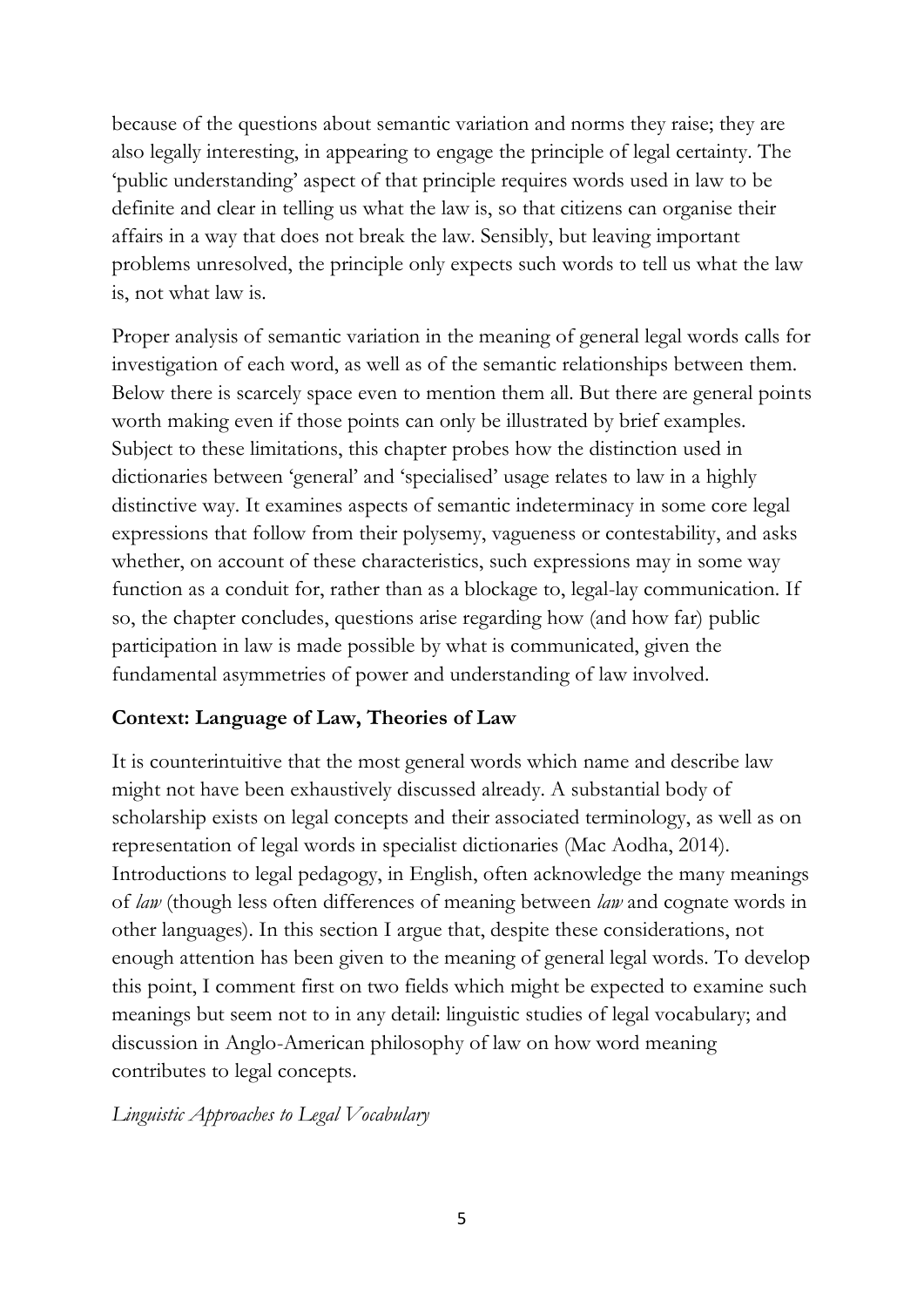Work in linguistics is mostly descriptive, including studies concerned with vocabulary (lexis). Where analysis is *not* descriptive, linguistic studies are still only rarely prescriptive (prescriptive approaches typically fall outside the scope of linguistics as a discipline). Rather, linguistic studies that go beyond description generally aim to be explanatory (e.g. by accounting for aspects of language acquisition or, at a higher level, the human capacity that makes language acquisition possible). From the outset, therefore, there is typically a divergence of purpose between linguistic and legal approaches to what words mean.

The central descriptive task of linguistics consists in examining structures and patterns in language use as they actually occur rather than as they should be. Such features, including word meaning, can be described 'synchronically' (as contrasts within a given language system at a particular point in time) or 'diachronically' (concerned with historical change). Either approach can have a comparative dimension, examining contrasts between different languages or contact between them such as borrowing of loanwords.

Linguistic studies of 'the language of the law' often combine historical and synchronic perspectives, and tend to emphasise the distinctiveness, even peculiarity, of legal language as a variety (Mellinkoff 1963, Crystal and Davy, 1969, Tiersma, 1999). Peculiarities noted include complexity of sentence grammar in operative legal documents, minimal use historically of punctuation or structure mapping by means of paragraphs and sections, a preponderance of vocabulary of Romance origin, persistent archaism, and use of 'binomial pairs' (i.e. doubling of near-synonyms such as *aid and abet, cease and desist*, *last will and testament,* often collocating words with origins in different languages; sometimes also triples, such as *null, void and to no effect*). More recently, legal language has been shown to be a suitable topic for corpus linguistic investigation (Coulthard and Johnson, 2007). Comparative studies are less common. But Mattila (2013) describes legal use of language in a number of European languages and assesses the legacy of Latin in legal systems developed in those languages. Cassin (2014) traces linguistic and conceptual interaction between languages and considers English expressions such as *authority, justice, law, liberty, power,* and *the rule of law* - along with their counterparts in other European languages – to be 'untranslatables': the words do have cognates, but those cognates are embedded in different formations of ideas as well as different institutions and legal systems. Also concerned with cross-linguistic comparison, Wierzbicka (1997, 2006) has mapped semantic overlap and differences for various cultural fields onto roughly 60 postulated semantic primitives of a 'natural semantic metalanguage', or NSM (her analysis of *reasonable*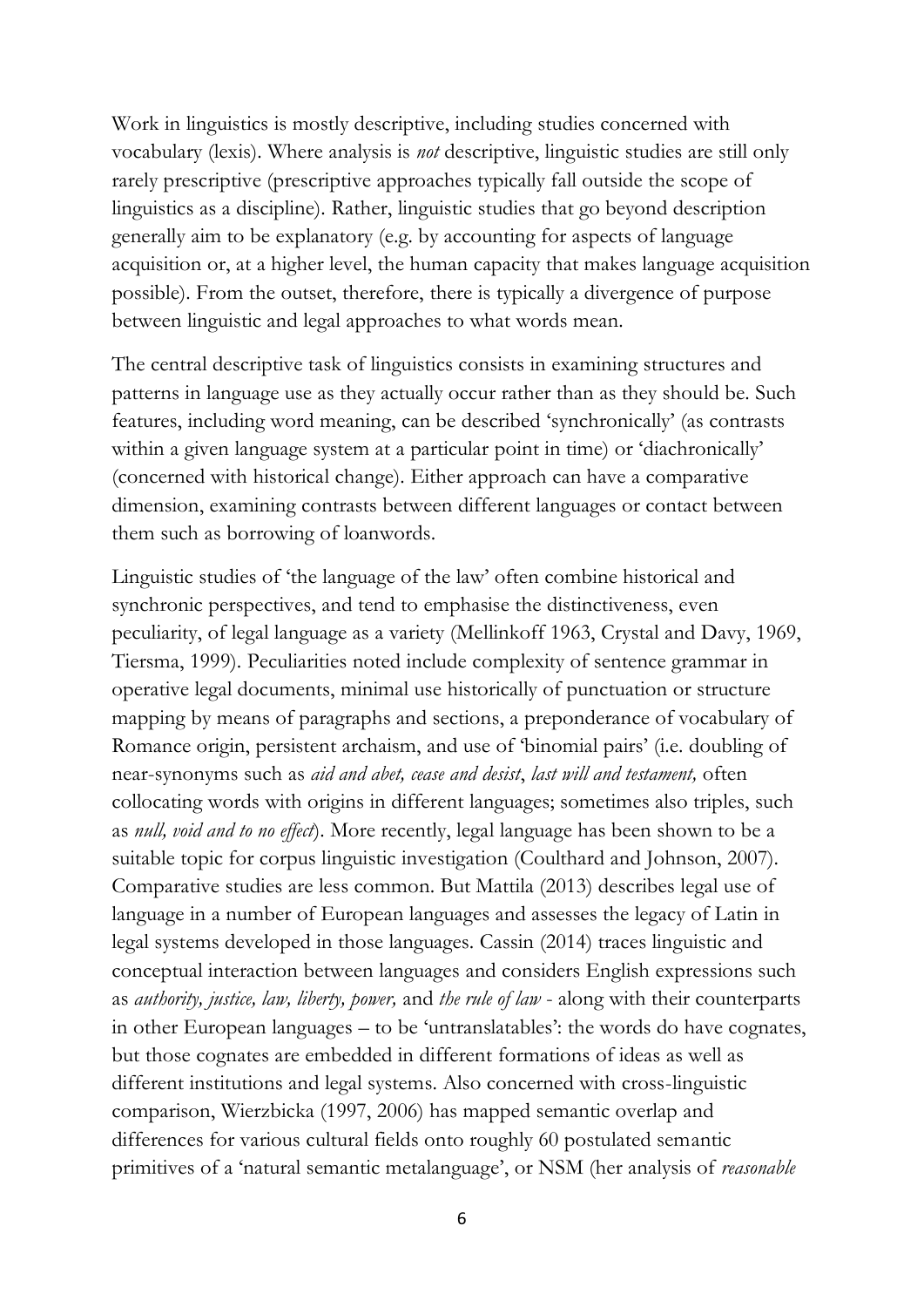being the most relevant legal discussion; Wierzbicka 2006). As has been suggested above, however, comparative analysis is important within jurisdictions as well as between them, especially historically. Any account of legal English vocabulary, for example, must assess the changing role played in its development by different languages including Norse, Anglo-Saxon, Anglo-Norman, and Latin.

Linguistic discussion that is concerned particularly with the meanings of words as used in law has directed its spotlight less on words naming or describing what law is than on challenges faced by judges in statutory construction: how meanings are attributed by courts in applying laws that use ordinary words to establish legal categories. Hutton (2014) analyses numerous cases. Solan (2010) and Carston (2011), in different ways, evaluate how judicial approaches to attributing meaning (for instance based on maxims, Scalia and Garner, 2012) relate to natural language processing as understood in linguistics and psychology. Durant (2010) explores how courts interpret words used in utterances other than those found in the wording of legal rules: words which become the crux of a legal dispute because of their contested occurrence in media discourse or communication online.

The focus of the present topic, however, on general terms for law which can bear varying meanings across different domains of use, has received little attention. Central to the topic, as with statutory interpretation but with different emphasis, is the dichotomy with which this section began: between descriptive and normative purposes in both the use and analysis of language. 'Normative' purposes, in this context, must be clarified as operating at several levels. First, there is normative with respect to behavioural outcomes (since operative legal language confers rights, imposes obligations and guides action, and so performs a socially directive function; linguistically, commands, use of modals such as *ought* or *should,* and implied meanings all play a part). Second, there is 'linguistically normative' (concerned with which words should be used, for example to comply with courtroom etiquette, and how words should be construed in legal cases). Both these senses need then to be distinguished from so-called 'normative legal theory', which is interested in what law could or should be and stands in contrast to two established 'analytical' approaches: descriptive legal theory (e.g. doctrinal studies investigating regularities in a particular legal system) and explanatory legal theory (e.g. Marxist accounts of how law serves an ideological function in social structure). Although in legal discourse different levels of normativity typically reinforce each other, linguists bring a descriptive and explanatory mind-set even to normative language. It is of course possible to examine linguistic normativity descriptively (Bartsch, 1987); but understanding the normative constraints on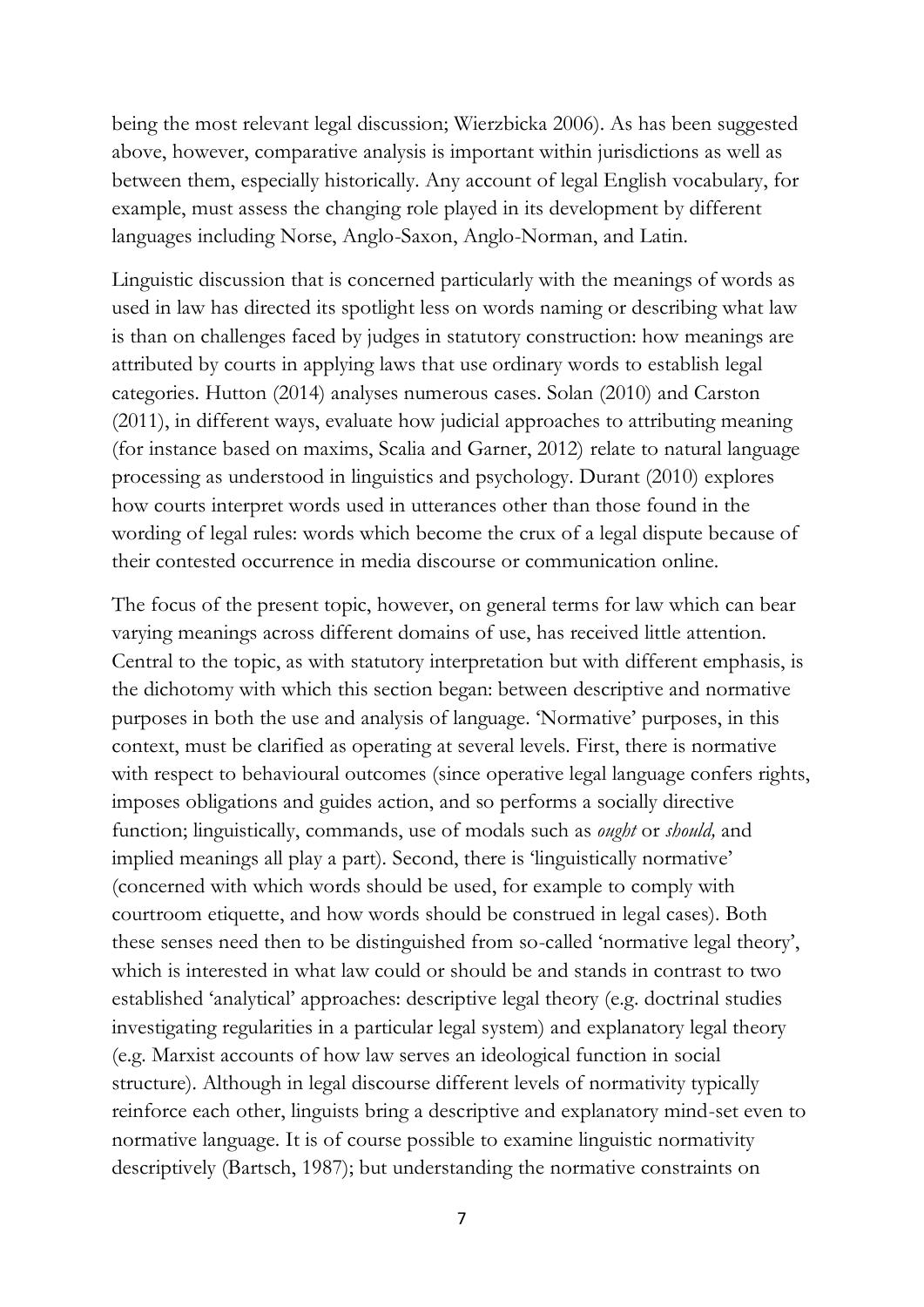language use in law requires a level of familiarity with legal concepts and procedures that can discourage linguistic researchers, especially if they feel unsympathetic in principle to normative linguistic judgement.

#### *Words and Concepts in Jurisprudence*

The possibility that core words for law have not been exhaustively examined in jurisprudence seems still less likely. But there are grounds for thinking it may be the case in works that treat explication of verbal meaning as largely irrelevant to conceptual analysis at the level required of general theories of law. As Finnis puts it in his account of legal theories early in *Natural Law and Natural Rights*,

Jurisprudence, like other social sciences, aspires to be more than a conjunction of lexicography with local history, or even than a juxtaposition of all lexicographies conjoined with all local histories. (Finnis 1980:4).

Works of Anglo-American jurisprudence by theorists such as Dworkin or Raz, like Finnis, tend to construct their arguments through critique, use of hypothetical scenarios, and practical reasoning. In doing so, they show only passing interest in the meaning of words. Ultimately this is the case with Finnis, too, though his writing is often more attentive to verbal nuance - before dismissing it as irrelevant:

I use the concept of justice with all the breadth that that concept has had in academic discussion since Aristotle first treated it as an academic topic. That is to say, I set aside all the special and limited shades of meaning that the word *justice* may have acquired in common parlance… We must let our discussion be ruled by the substantive questions we have in mind (about what is reasonable and unreasonable in human conflict), not by the conventions and associations of our language. (Finnis 1980:161-2).

In accounts of law that go beyond particular laws or legal systems – into arguments for instance about *natural law*, *the nature of law*, *the authority of law,* or *law as justice*, as works by the authors mentioned do – specific legal systems are treated as instantiations of a supposed more general legal form. At that level of abstraction complexities in the meaning of words get left behind except where some specific ambiguity hinders the argument.

Emphasis on concepts more than on how words convey them has not been an uninterrupted tradition in Anglo-American philosophy of law, however (let alone in the longer history of thinking about law, for instance among the Scholastics and Renaissance lawyers who were accustomed to grappling with philological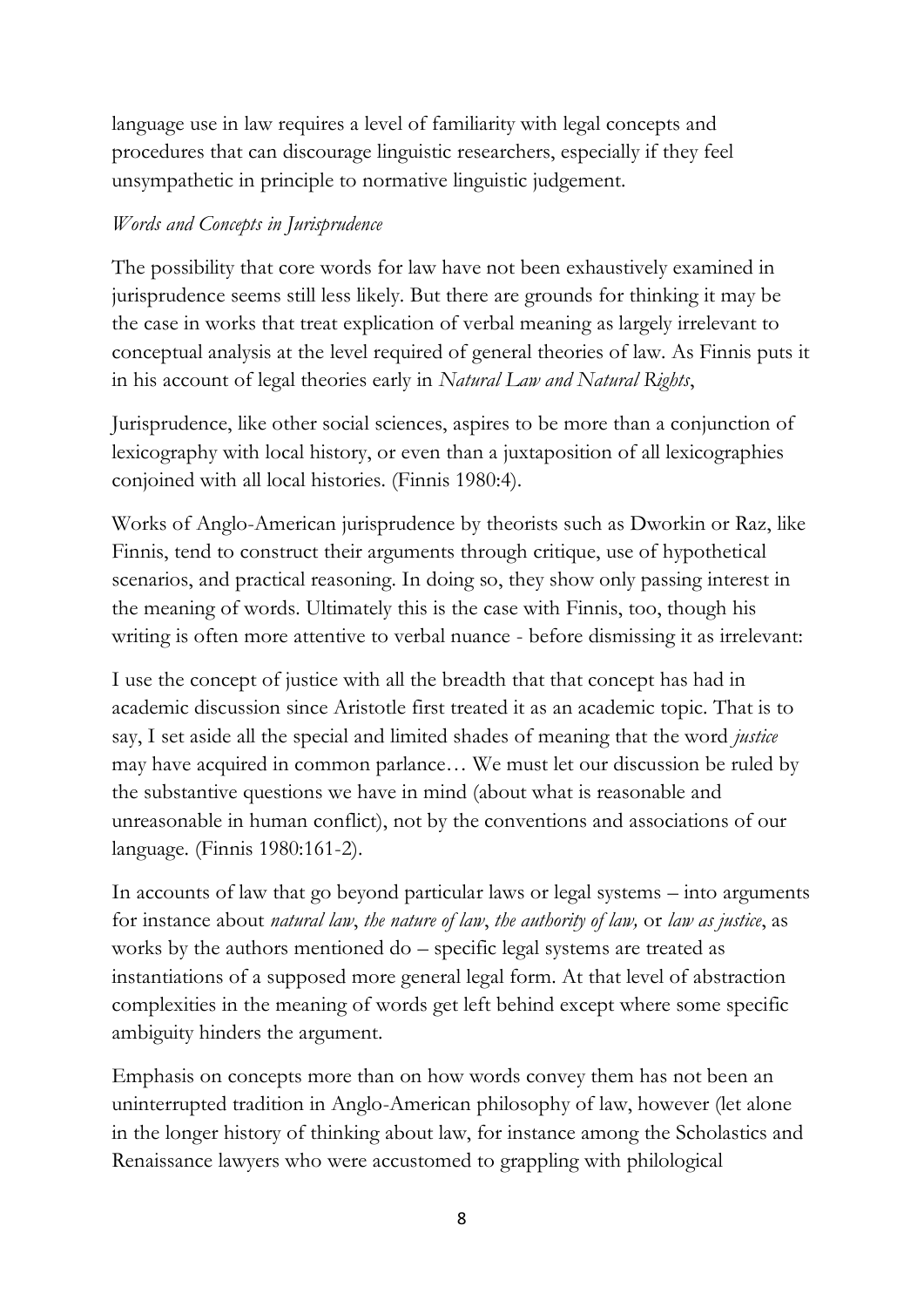problems). The contemporary emphasis I have mentioned involves to some extent a reaction against an earlier 'linguistic turn', including a period of influence of ordinary language philosophy on the jurisprudence of H.L.A. Hart from the late 1940s onwards. In *The Concept of Law* (1994 [1961]), Hart acknowledges the influence on his thinking of Oxford philosopher J.L.Austin (a second John Austin, not the 19<sup>th</sup>-century jurist and author of *The Province of Jurisprudence Determined* (1861)). Hart praises Austin's insight that, as Hart glosses it in the Preface,

Many important distinctions, which are not immediately obvious, between types of social situation or relationships may best be brought to light by an examination of the standard uses of the relevant expressions and of the way in which these depend on a social context, itself often left unstated.' (Hart 1994 [1961]: vi).

Hart and other legal philosophers of the time were especially impressed by Austin's essay 'A Plea for Excuses' (1979 [1956]) and incorporated ideas into their thinking encapsulated in Hart's tribute to Austin: that it is possible to use 'a sharpened awareness of words to sharpen our perception of the phenomena' (Hart 1994 [1961]: vi). For a variety of reasons, nevertheless, *The Concept of Law* proved a highwater mark of influence of this kind of language-focused analysis.

The next generation of influential philosophers of law in the same tradition, especially Raz and Dworkin, thought differently. In Dworkin's *Law's Empire* (1986), references to 'semantic' characteristics are to something wider than verbal nuance. Dworkin uses 'semantic' to refer to what he calls 'semantic theories': theories which, as he describes them, are concerned with 'how all lawyers use the word *law'* (Dworkin, 1986:36). But 'use the word *law'* here is figurative (and note that Dworkin is only interested in how lawyers use the word, not how other language users do). He begins his analysis of law by contrasting 'semantic' with 'plain fact' accounts (i.e. accounts of particular laws which have been passed) and describes semantic theories as ones which call for 'digging out shared rules from a careful study of what lawyers say and do' (Dworkin 1986:43), especially elucidation of rules and criteria supporting a 'common assumption, which is that we [*lawyers again*] do share some set of standards about how *law* is to be used.' (Dworkin 1986:32) Dworkin's interest in *law* is that it is the main word in English which conventionally triggers the concept; it is the concept in some largely unexamined way beyond the word which is of main theoretical interest to him (see the final section of this chapter for further discussion).

In similar vein, though steering towards a different theoretical position, Hart's former student Raz suggests (2009) that sometimes too much attention is given to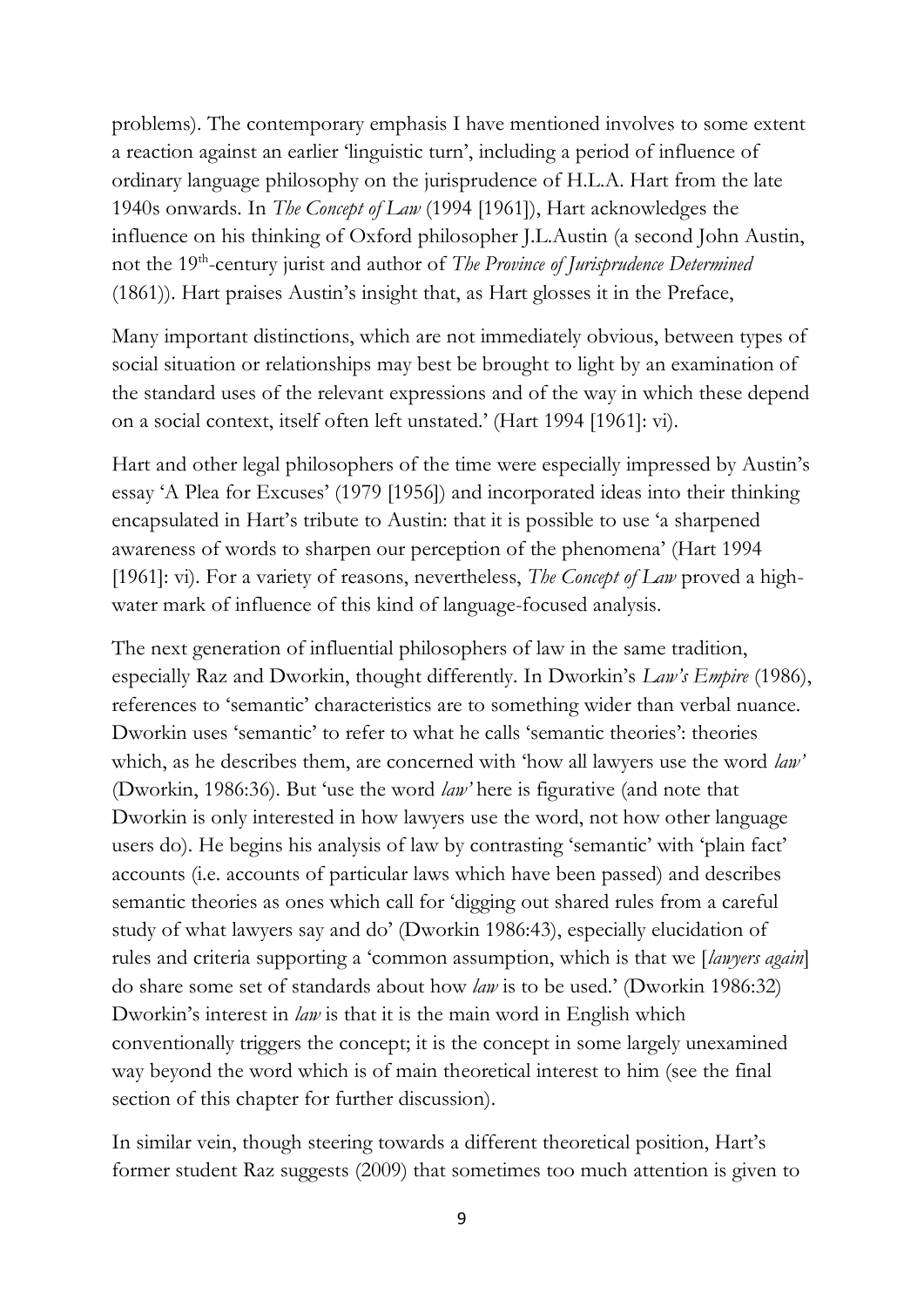word meaning rather than too little. At various points he maintains that there is no particular need in developing a general theory of law even to use the word *law* (or the phrase *the law*, which he treats as roughly equivalent). It would be possible, Raz maintains, to talk about law 'by talking of the system of courts and legislature and the rules they endorse in a state, or in other ways'. Law's essential features, in Raz's view, include claims to legitimate moral authority, being source-based, and claims to have peremptory force (2009:97). Each of these features, however, is a broad concept whose verbal formulation seems to reprise the problem of verbal meaning he would prefer to circumvent; the words used might designate potentially very many different referents, or none at all, in different historical periods and social systems.

Explication of word meaning of a kind Hart, adapting Austin, had favoured was displaced in a shift that not only affected philosophy of law but the whole of analytical philosophy; and in continental philosophy discussion of words and their meanings set off in other directions. Fifty years on it is far less true than when Hart wrote it that, as he put it in his entry for 'Jurisprudence' in the first (1960) edition of the Unwin *Concise Encyclopaedia of Western Philosophy and Philosophers* (Rée, 1989:155), 'the elucidation of the expression *law* and terms embodying fundamental legal concepts (e.g. rights and duties, legal personality, ownership, sources of law) is now regarded especially in England as an independent and important study.'

# **Legal Meaning**

Two important considerations lose their urgency when less attention is paid to word meaning in the analysis of law. One is a procedural matter: how, largely through judicial decision, law controls verbal meaning not by one single means but in a number of related ways. The other is the fact that the most general words we use to name and describe law fit only very awkwardly into that combination of approaches. This section of the chapter outlines how courts rather than philosophers and linguists deal with legal meaning, which they do largely by distinguishing different interpretive categories which are subject to specific interpretive conventions. It also points out that, while a sophisticated, historically evolved strategy governs the interpretive culture of law, that interpretive culture exerts no direct authority over the meanings attributed to words in domains beyond law. As a result, words used concurrently both in legal and in other fields may retain or vary from understandings prescribed for them in their legal use in ways that are unpredictable and may be problematic.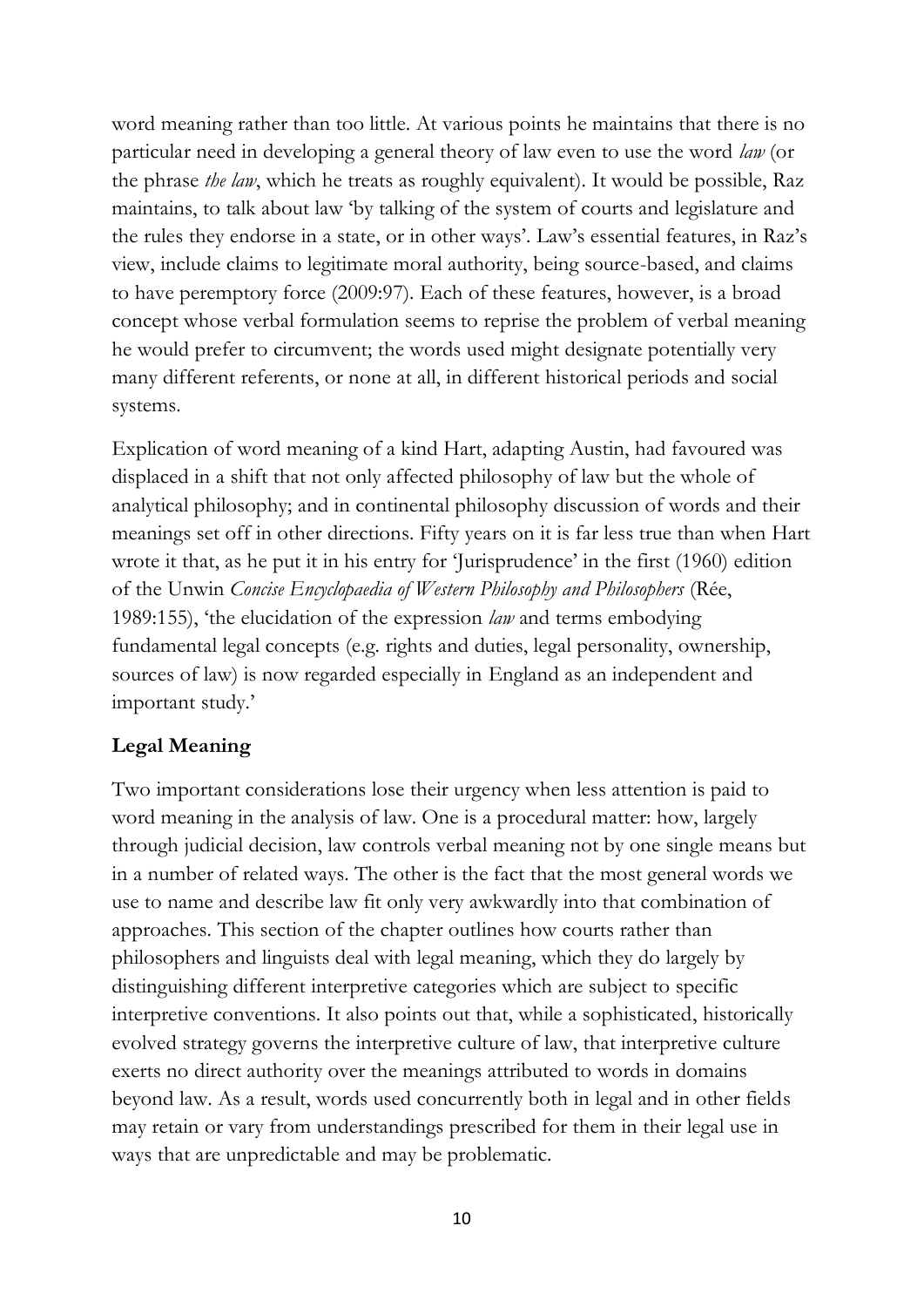# *Types of Vocabulary*

Words which make up the lexicon of a language are commonly distinguished into types, classifiable on the basis of alternative properties. Word class (or part of speech) is an obvious classification, which plays a role both in grammar and semantics. The etymology or historical origin of words offers another significant basis for grouping. Words are also often grouped according to usage, including whether they feature generally in discourse or only in specific styles (e.g. technical, religious, legal). Categorising some vocabulary items as technical terms and defining the relation that should exist (rather than necessarily does exist) between them and other general or ordinary words plays an important role in shaping law as a field.

Many domains of language use employ technical terminology (as 'terms of art'), domains including science, technology and medicine; economics and professions such as law and business; and sport and leisure pursuits. Law is generally recognised among these as creating and controlling its terms of art in a distinctive way. In fields based on observation, measurement or experiment, for example, one or more starting points in a practice or field external to language can serve to anchor definitions. Further terms are added and defined reciprocally but ultimately in relation to one or more such external reference points. In more theoretically and discursively constituted fields, such as theology or philosophy, for most terms (since these will principally be abstract words) there will be nothing concrete to point to, and so no external, ostensive basis for naming or definition. Correct usage is stipulated by whatever forms of institutional authority are sanctioned. In this sense many legal terms, not only acknowledged legal fictions (Fuller 1967), involve 'deeming' or declaring something to be endowed with a particular scope or meaning: legal practice creates or adopts its terms and stipulates their meaning not by reference back to something fixed and external but forwards, for the purpose of application to something by required deference to established legal authority.

# *Categories of Words for Interpretive Purposes*

Reflecting specific features of how terminological authority is created in general, four general types of expression can be distinguished in legal use.

 Some expressions are recognised legal terms of art (e.g. *assumpsit*, *rescission, derogation, best endeavours*). These have specialised meanings. Some are in Latin or of French origin (e.g. *mens rea, de minimis, lien, bailment*); and many have little or no circulation beyond law in other varieties of the language (e.g. *fee*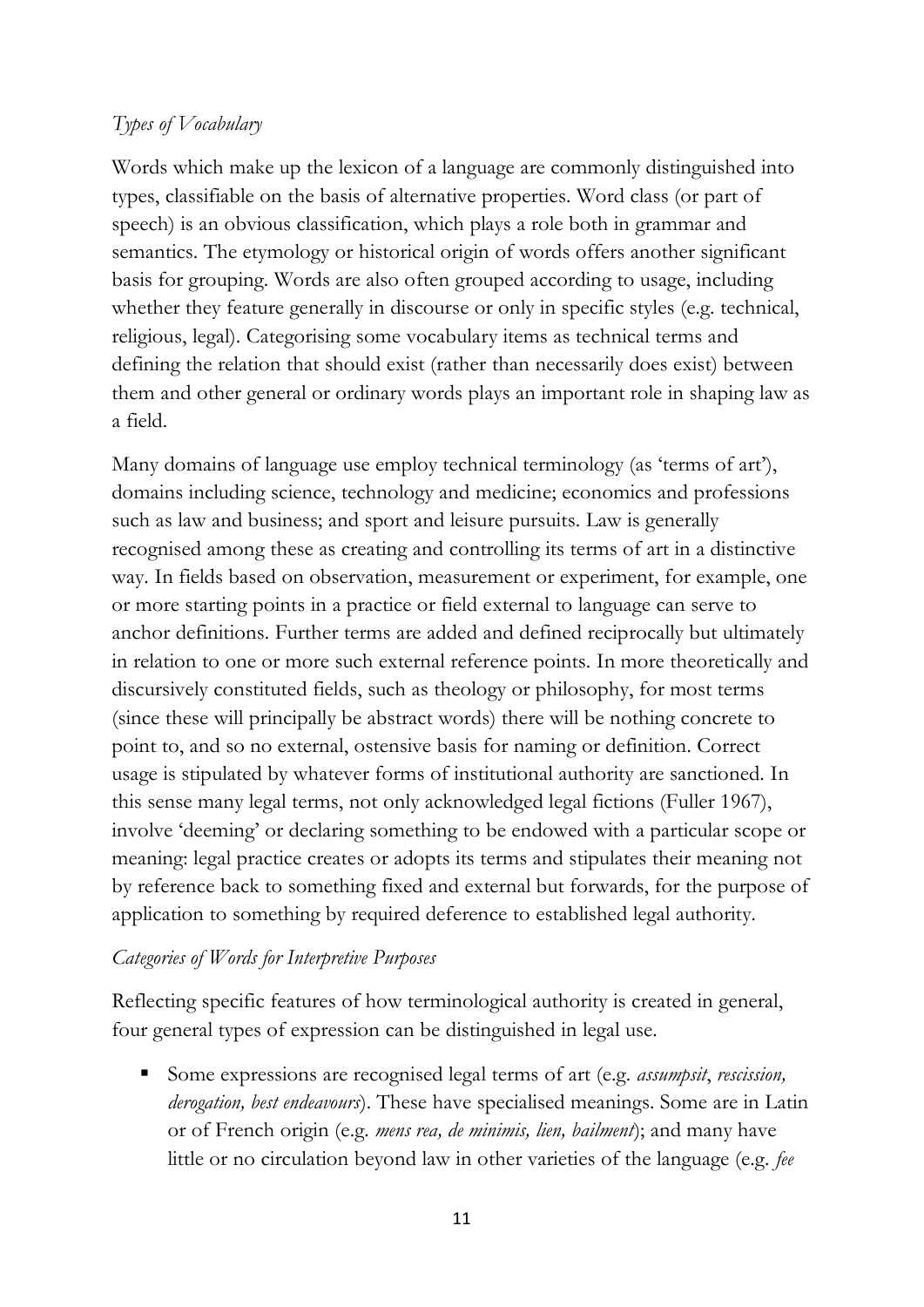*simple, estoppel*). Some have been called 'legal homonyms' (Tiersma, 1999:111- 2), because one context for their use is legal while another is general, e.g. *consideration, conversion, detriment, liable*. But such expressions are not homonyms in the traditional sense, of different words etymologically which share the same form, such as *bank* of a river and *bank* as a financial institution. Rather, they are words whose senses are simply different enough that each occurs in a recognisably separate context. Potentially such terms could create ambiguity, but they tend not to because their alternative meanings are clear enough in a given context (and a reader or listener encountering an opaque use will recognise that some other meaning is intended which they have not grasped). Because terms of art become wellestablished professionally, they do not need to be explained on each occasion among people who use or encounter them. Learning to understand and use such expressions is part of becoming a lawyer in the sense proposed by Mertz (2007).

- Alongside such terms of art there are words explicitly defined for the purpose of a particular law, contract or other document and typically presented in its first section or alternatively in separate definition or interpretation clauses or an added schedule. For example, section 1 of the 'Addressing Bullying in Schools Act (Northern Ireland)' 2016 defines 'bullying':
	- (1) In this Act *"bullying"* includes (but is not limited to) the repeated use of
	- (a) any verbal, written or electronic communication,
	- (b) any other act, or

(c) any combination of those, by a pupil or a group of pupils against another pupil or group of pupils, with the intention of causing physical or emotional harm to that pupil or group of pupils.

In recent UK legislation, additional explanatory notes are provided alongside the main legislative text (in relation to the section quoted here, those notes give further specification of what a 'school' is). In some circumstances, definition can be the main subject matter of a set of regulations (e.g. the UK Capital Gains Tax [Definition of Permanent Interest Bearing Share] Regulations 1999/1953). Definitions formulated along such lines are confined to use for the purpose of the particular document.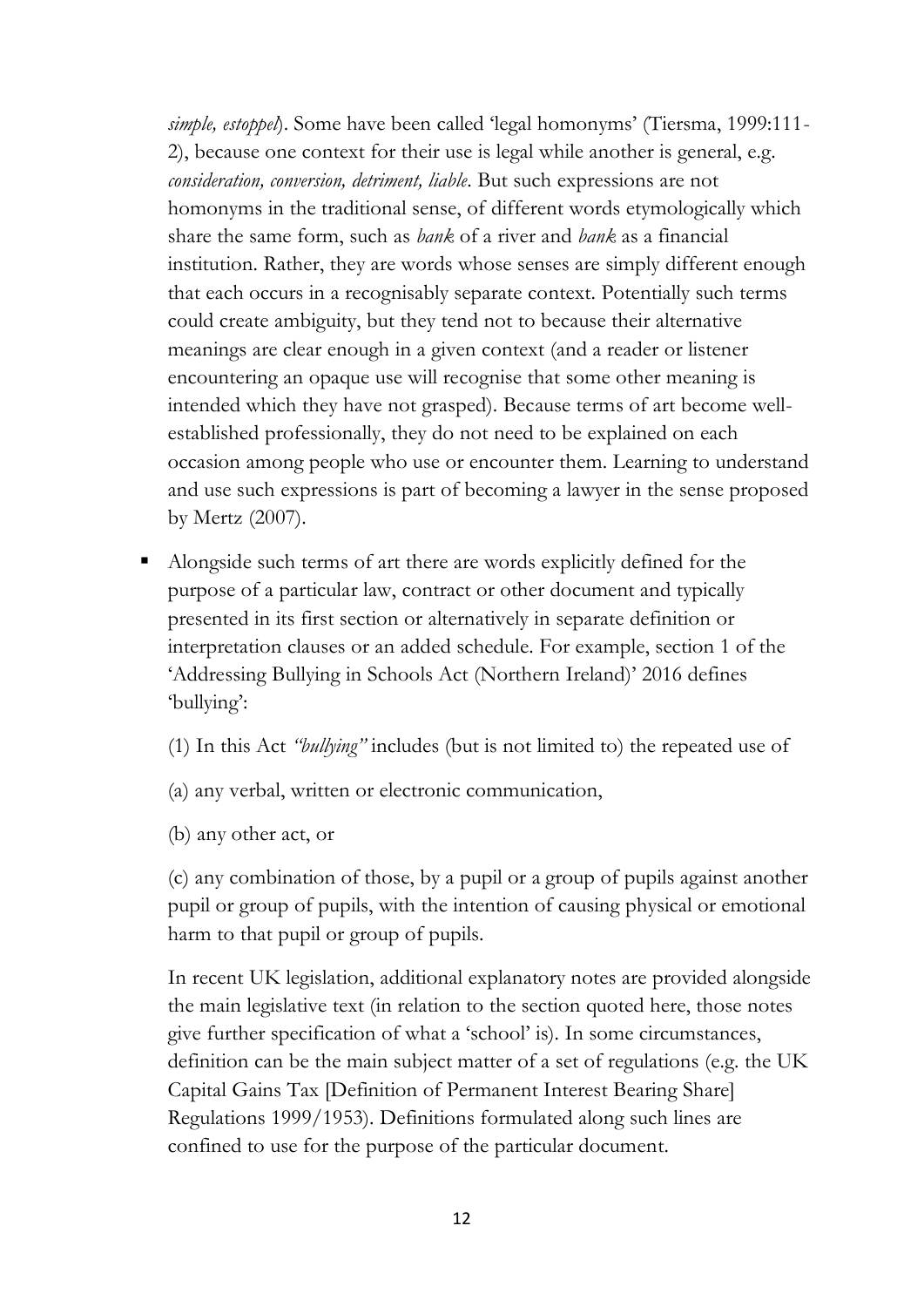- Other words again are recognised as being in need of judicial construction (legal interpretation), typically because they are vague and therefore unclear in the applicable legislation. These are instances of Hart's 'open texture', famously illustrated by his 'No vehicles in the park' example (1994 [1961]: 126-30). For Hart, there is a kind of gradience from core to peripheral or penumbral exemplars in relation to prototypical instances of a category (in this case, regarding what a 'vehicle' is (for discussion see Hutton 2014)). Vagueness in such 'category words' is resolved by judicial decision: seemingly fuzzy scope is judicially clarified so that a definite legal outcome, reflecting in or out of the relevant category, can be decided.
- There are also so-called 'ordinary words' of English. These are not legally defined, and their meaning is presumed to be generally understood or can be 'taken on judicial notice' (i.e. the court does not require argument or evidence on the point). In a UK trademark registration application for the word mark LUV, for instance (*Elliot's Trade Mark Application* [2014] R.P.C.13), the judge could declare that 'the meanings of *love* are well known to anyone with a command of the English language', even though the application was for the mark to be used on goods including sex toys and aids. Other counterintuitive and problematic examples include the important phrase *beyond reasonable doubt* (for discussion of difficulties created by this example, see Heffer this volume).

For some words in these categories - the terms of art - a word is intended to be recognised as a member of its assigned category. This flags how it should be interpreted. With other words, context of use plays an important part in how a word is treated (e.g. a word used in a statute and construed by a judge primarily in relation to a given fact situation may have already been defined, potentially differently, or may be re-defined later in a different legal context). What matters overall is that the distinctions are governed in legislation either by definition or by judicial reference to interpretive aids in applying the legislation (see, within a massive literature on statutory interpretation, Barak 2005; Greenawalt, 2012).

In the intricacies of this area of legal procedure it is easy to forget, however, that the system of normative interpretation applies only to legal use of words, even though many of the words used in law – notably the general terms discussed in this chapter – have a wide circulation in contexts where such normative rules do not apply. Unstipulated interpretation of *estoppel* is unlikely to raise problems, because the word is hardly used except where a legal context already exists. With legal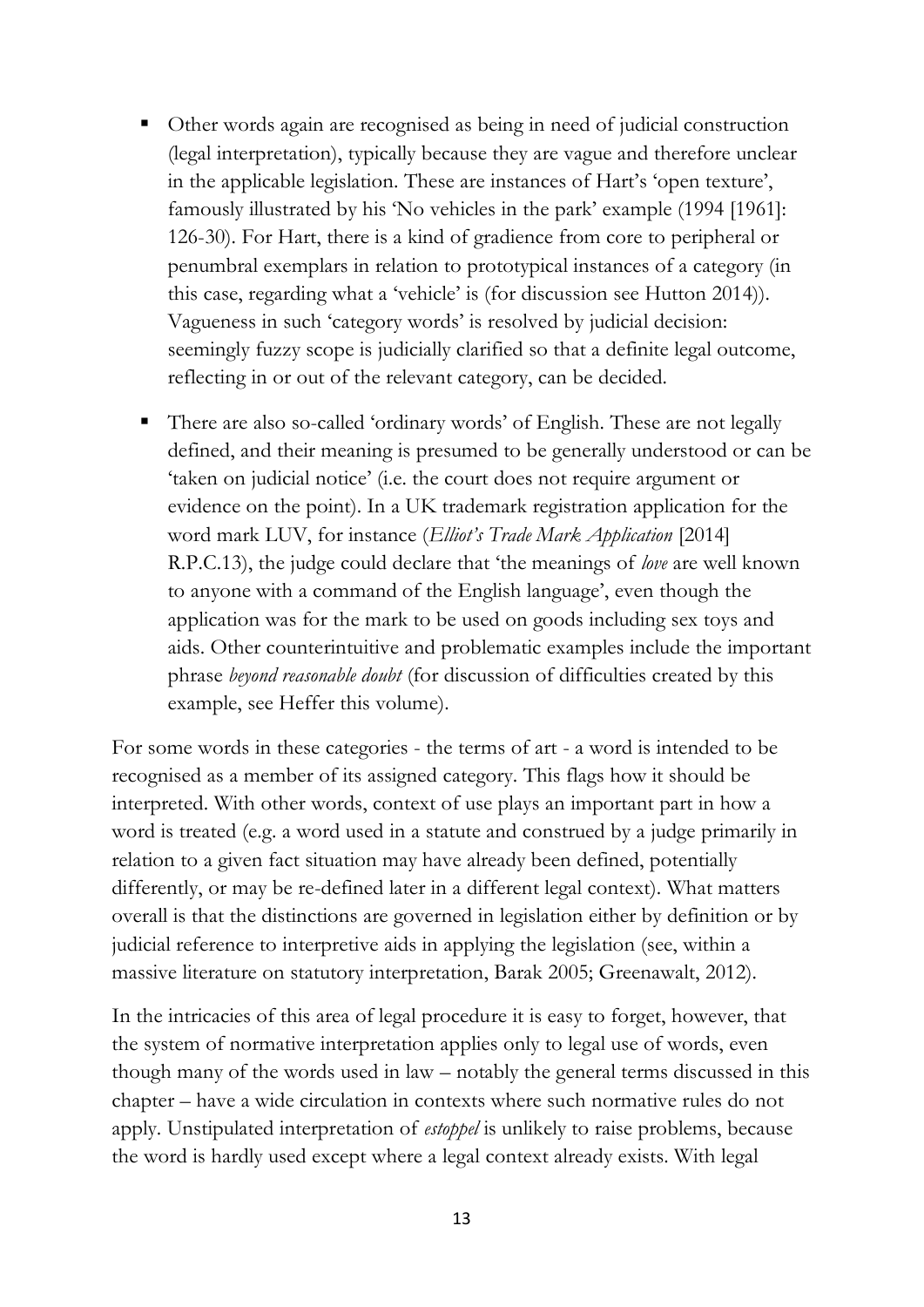homonyms like *consideration,* mostly it is clear when a non-legal meaning is intended; if *consideration* is introduced in a context where it could convey a contract-like meaning (while the other meaning, something like either 'detail' or 'thoughtfulness', would be more likely), then the word will probably be interpreted as figurative or humorous. Vague terms are slightly different. The word *boat* might be defined or construed as a kind of building for a specified legal purpose; but this will have minimal impact on conceptualisation of boats generally (as well as no decisive impact on what a boat is in a different legal context). Importantly, beyond law's interpretive jurisdiction legal adjudications of word meaning may influence how people think but they are not binding. How serious or otherwise this characteristic of legal vocabulary is depends on the nature and significance of the word in question. It may not matter much with *estoppel, consideration* or *boat.* But scope for variation in what is meant by terminology indicating legal principles and purposes raises the politically crucial question of how far public understanding matches legal understanding with respect to *justice, rights, authority*, or *the rule of law*.

# *Tension between Different Bases for Meaning*

There is one further complication in this interpretive landscape that must be mentioned: what kind of meaning, for a given expression, will satisfy an expectation of being the right kind? Interwoven with extensively discussed theoretical topics such as attributing intention and choosing between a text's literal meaning or overall purpose, interpreters may relate the basis for a decided meaning to how language works in different ways.

Underpinning word meaning in legal settings, there are two major alternative emphases in this respect. Each happens to reflect an established perspective in linguistic thinking: one would be described as synchronic, the other as diachronic. Both ultimately prescribe interpretations, and so what language means, in that, within whatever range of alternative interpretations exists, a singular, correct construction will be imposed on a problematic expression. But that stereotypical view of law deciding meaning depends on more subtle interaction between two legal norms.

One of the two interpretive norms coincides fairly closely with the default position in modern linguistics. It presumes that speakers of a language internalise vocabulary as a network of contrasts, rather than as historical word stories (because a child acquires a contemporary state of the language system in which he or she is immersed and understands distinctions and nuance spontaneously, without reference to etymology or an expression's historical development). This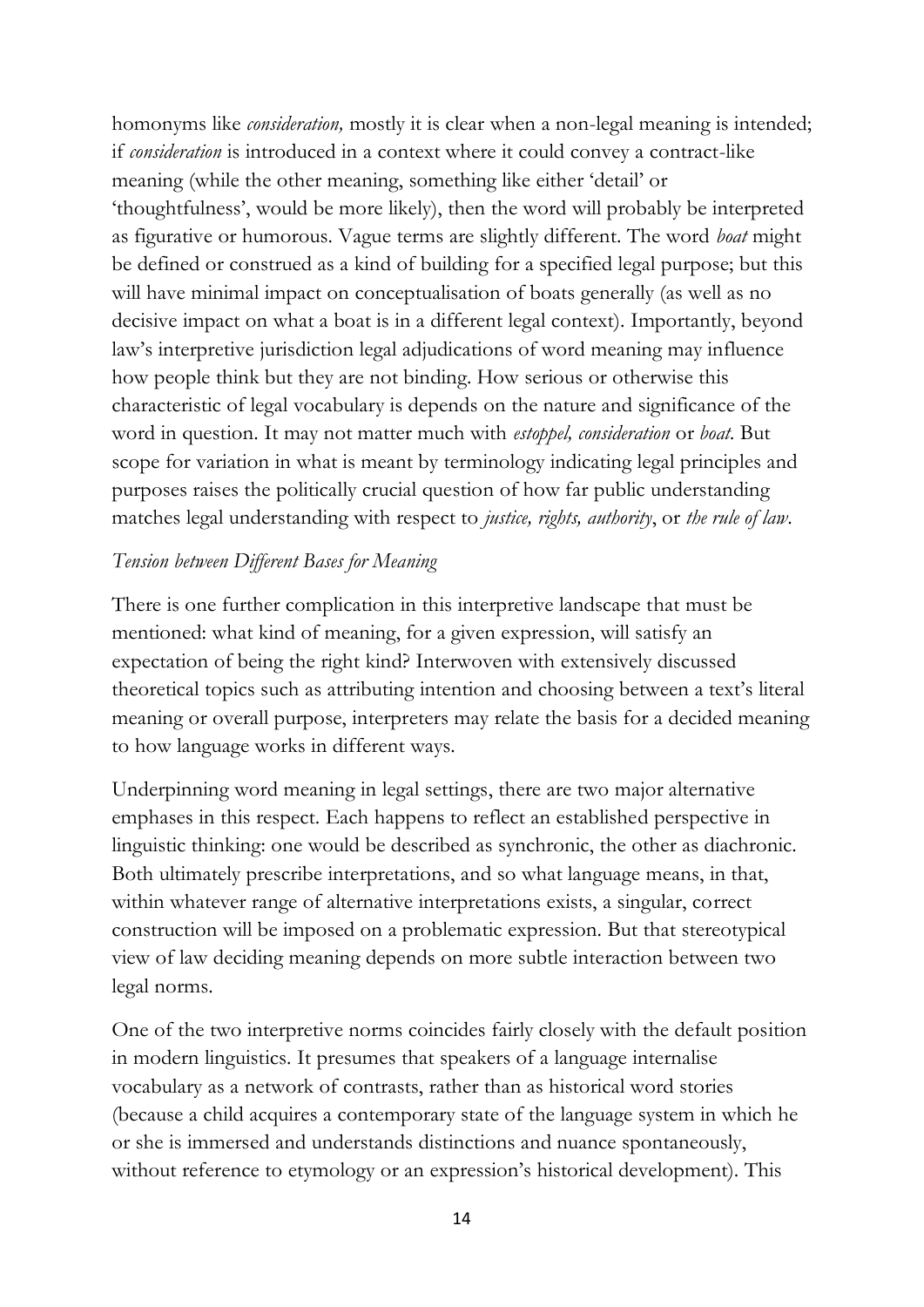view finds its first main expression in linguistics in the work of the early  $20<sup>th</sup>$ century Swiss linguist Ferdinand de Saussure, and is then developed in several directions in structuralist semantics (for history and discussion, see Geeraerts, 2010: 47-100). As regards semantic variation, the view typically takes for granted the homogeneity of a language community (in ideal form they are all users of the same common system of contrasts), subject to some qualification for dialectal or sociolectal, and potentially idiolectal terms. Law echoes these broad interpretive assumptions (in a common-sense rather than theoretical way) in its adoption of 'ordinary reader' and 'plain meaning' approaches to interpretation.

But there is another, contrasting historical-philological approach. That approach draws attention to how any expression has an origin in the language (either as a coining or borrowing from one or more other languages) and a traceable development of meanings that change over time but which may cumulatively be relevant to a modern social concept (e.g. 'ethnic', 'family', 'working classes', 'neighbour', 'torture', 'genocide', 'freedom' or 'justice'). This interpretive emphasis may also begin from contemporary use but accepts that reflection on meaning is deepened by familiarity with historical substrata, especially when interpreting documents or subject matter from or indebted to earlier periods (in practice, the view can range from conservative appeals to etymology as an ultimate standard through to historical reconstruction of a word's history as a way of tracing conceptual complexity).<sup>2</sup> Common law draws on such a historical conception in close reading of textual detail in precedential judgments, both as regards difficult words under scrutiny in a given legal case and in interpreting the language used in previous judicial rulings.<sup>3</sup> This historical hermeneutic has however been specialised

-

<sup>3</sup> The term *common law* is itself interesting in this respect. There is the clear modern meaning (a system of law applied by judges based on cases and precedent, in contrast with *civil law* or *civilian* systems); there is the historical meaning (the imposition on a previously regional legal system of a greater degree of standardisation, achieved in England from the 12th century onwards by a unified system of courts combined with travelling judges, as introduced by Henry II); and there is a third meaning which combines historical reality with myth and can colour the other two: that of law 'shared or available to all', a use foregrounded especially when 'our' is placed in front: 'our common law'. This third use, combined with the historical sense, presents a glowing image of community ownership of law 'since time immemorial'. Any such image of 'time immemorial' is difficult to justify, however, either to mean 'always' or even in doctrinal use to indicate time before legal memory (i.e. any time before the accession of Richard I in 1189). The main political settlements that have shaped common law's relation to the modern population come later, in shifts from feudalism into capitalism and from the assumed divine right of kings into representative, Parliamentary democracy, by way of events including the Civil War, tyrannicide, Bill of Rights, colonial domination overseas and

<sup>2</sup> A number of important historical perspectives on meaning are bundled together here, though they differ in important respects. Among the most relevant here are these: Goodrich (1986) presents a historical and critical overview of hermeneutic approaches in 'reading the law'; Geeraerts (2010:1-46) and Kay and Allan (2015) trace the background to philology and diachronic lexical semantics; Empson (1951) offers close readings of historically complex words in literature (e.g. *wit, honest*, *sense*); Skinner (1998) investigates conceptions of *liberty* in political circulation during the emergence of *liberalism*; Raymond Williams's 1976 'Preface' to *Keywords* (1976/1983) describes how the historical development of word meanings surfaces in conflicting efforts to understand present-day society and values.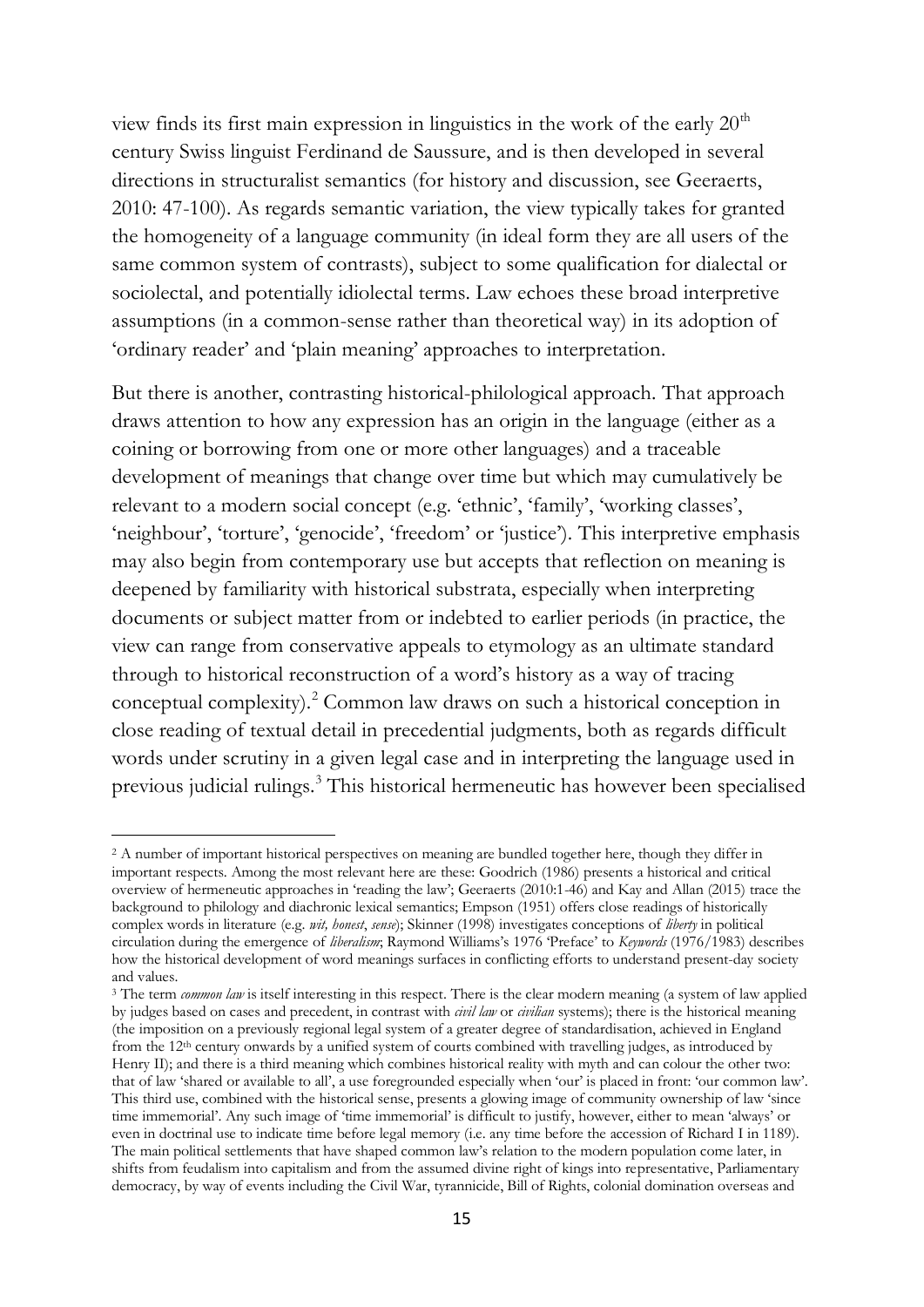in a particular direction in common law reasoning, especially in higher courts. The repeated practice of judicial construction in so many cases has engaged successive generations of judges in seeking to resolve, or at least in commenting on, interpretive problems to do with words and phrases as they arose.

Arguably it is the combination of these nuanced ideas of meaning that creates law's (at least common law's) rich interpretive culture. Exactly how courts and other tribunals triangulate between the different viewpoints outlined above is nevertheless not easy to describe, because interpretation is embedded in kinds of reasoning which are frequently articulated in other terms. Detailed reasoning about meaning may be presented as much by emphasising that the relevant authority is good as that the linguistic argument is good.

# **Cluster of 'Key' Words**

With relevant contexts now in place - that is, the existence of a debate about what word meaning contributes to legal concepts and the use in law of a range of interpretive strategies that nevertheless do not govern word meaning beyond law it is time to address more directly which words are worth investigating as the cluster of words I claim show significant semantic indeterminacy in their different uses.

Use of the term 'cluster' here involves a commitment to the idea that words are not mere atoms of conceptual content but relate to other words as members of lexical fields within the overall lexicon. The least committing version of this idea is hardly controversial, either intuitively or in structuralist linguistics from Saussure onwards. But the precise basis on which such groupings are decided has been subjected to considerable scrutiny and the most apt terminology for use in the present case cannot be presumed.<sup>4</sup> Whatever term is adopted, exact membership of what I will call simply a 'cluster' cannot be fixed definitively. Nor can an overall number of members. Word clusters are elastic networks, linking to adjacent semantic domains in different ways. This characteristic is especially notable where the words in question are abstract and polysemous, because patterns of similarity

more recent independence movements and wars. For discussion of further difficulties with this expression regarding exactly what areas and aspects of law it applies to, see also Glanville Williams (1945:302)

<sup>4</sup> The concept of, and history of theories related to, lexical fields is traced in detail in Geeraerts (2010: 52-70). The loosest relationship is simply between words used in a general conceptual or thematic domain; but many such words may not be restricted to or specialised for use in that domain. A stronger requirement is be that words should show a measured likelihood of co-occurrence; and a still stronger requirement might insist on semantic relationships such as synonymy, antonymy, and hyponymy between members. What is called a 'lexical set' is bound by interlocking semantic relationships (e.g. *mother, father, daughter, son, sister*, *brother*).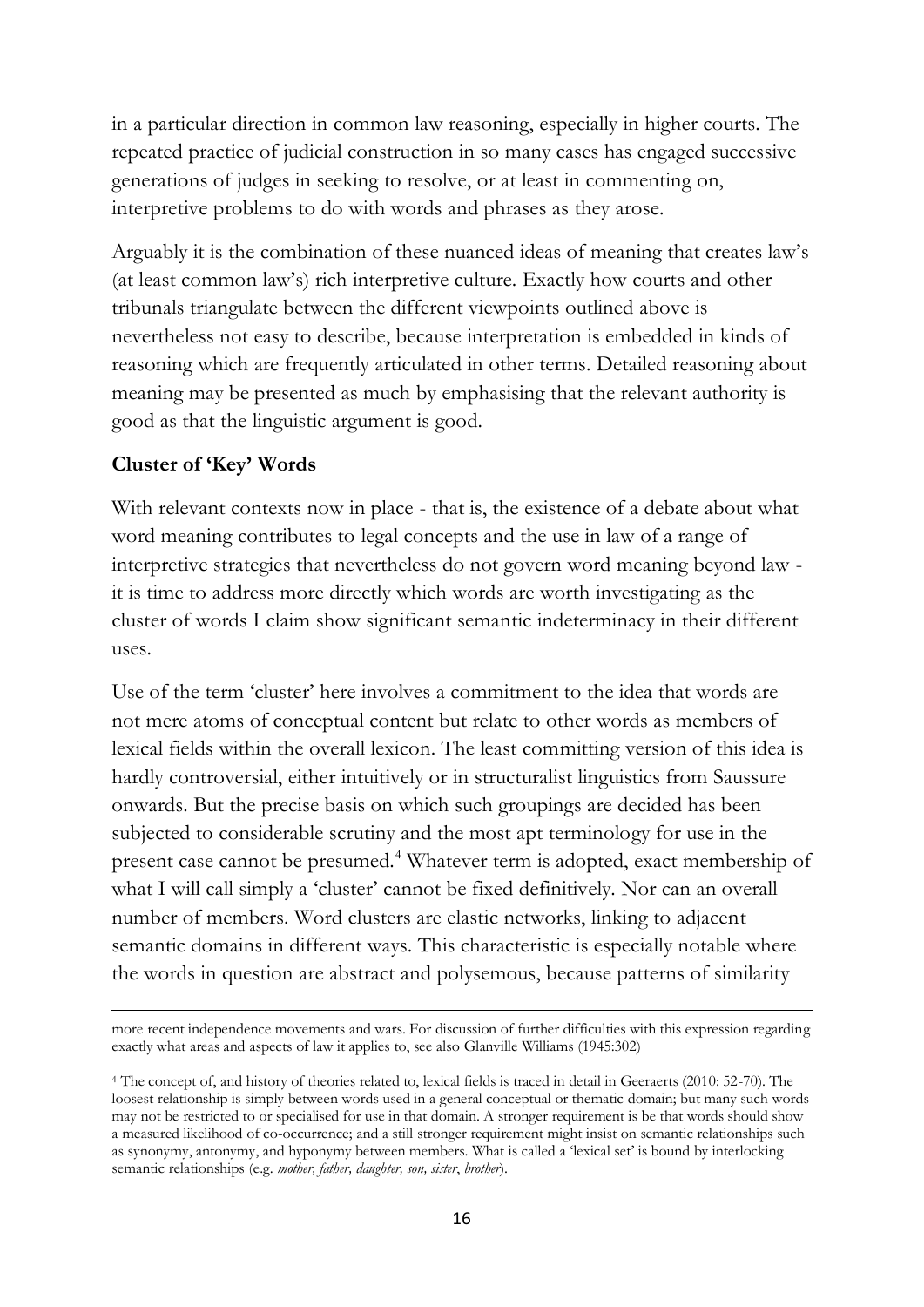and contrast around them depend on which sense is activated in signaling a particular relation. So it is far more difficult to justify membership of words in a semantic field of abstract terms about law - where the main point to be made about such terms is that they are polysemous and vague - than to group concrete terms which form part of a recognizable schema (e.g. *table, chairs, knives and forks* and *vase of flowers,* while excluding *donkey, microscope,* and *serenity*).

Despite difficulties with word groups in general, there seem good reasons to want to think of the general terminology of law as a cluster. First, many words appear uncontroversial as prominent words naming or describing the social institution and values of law. Those words, it would seem, should occur frequently in jurisprudence and, if less prominently, in related fields including 'law and society', constitutional law, and political theory. Secondly - but in ways that turn out to be complicated - candidate words seem as if they should relate to each other according to an established taxonomy of sense relationships (such as synonymy, antonymy, or hyponymy).

This second expectation presents challenges as regards what the basis is of connections between prospective members of the cluster. *Order* and *rule* both seem obvious candidates for inclusion, for instance. In one of the senses of each, the two are near-synonyms for (and so might be grouped with) legally important *command*, despite awkwardness when separating out their meanings as nouns and as verbs. In another sense of each, though, the two words signify the abstract social purpose, state or outcome of law as a system, not a single instruction; and in this sense they enter into different semantic relationships with surrounding words (e.g. they are closer to *regime* or *governance*). Or consider how *justice* invites being seen as a superordinate (or hyperonym) of *law*. Law is one among a number of ways of achieving justice (there are alternatives such as charity or political initiative) but 'being just' can appear a necessary feature or entailment of *law.* Such semantic relationships, when stated, can appear extremely reductive, however. The relation between the two words *law* and *justice* can be seen to be more complicated by considering the celebrated maxim sometimes held to encapsulate *natural law*: 'unjust law is no law' (or, switching the sense of *law* from abstract to concrete in both instances, 'an unjust law is not a law'). The meaning of this maxim, as translated from Latin *injusta lex non est lex*, has been debated from renderings of Aristotle onwards, through St Augustine and Aquinas, up to the present; and the semantic relationship between its main terms appears crucial to claims which surround it and their ramifications. Whether in Latin or English, the maxim seems to confirm that *law* entails 'justice', since law without justice is said not to be law. But it also affirms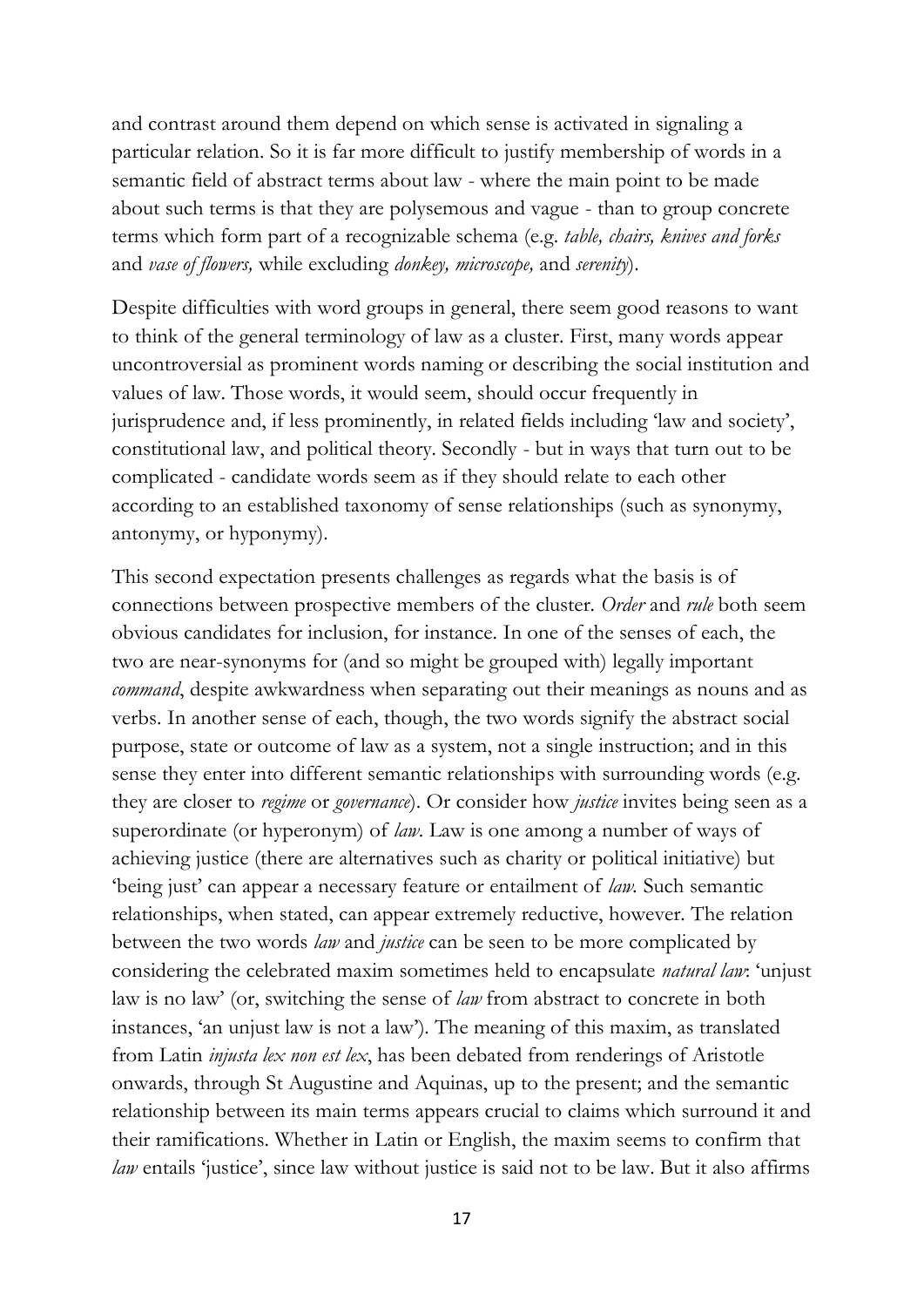the opposite: that there is potentially a class of law (i.e. unjust law) which lacks justice. Arguably part of the maxims memorable, self-contradictory effect results from tension created precisely by uncertainty regarding the semantic relationship between *law* and *justice*.

Word nets devised primarily on the basis of semantic relationships and applied to abstract semantic domains often seem crude and reductive in this way. Intersections of meaning between polysemous, abstract words do not fit easily into established semantic categories or neat tree diagrams. Rather, the meaning relations between them are a kaleidoscopic movement of facets and relations, criss-crossing in ways that invite but elude definitive description. A purely 'semantic relations' approach would simplify details of conceptualisation in a given context of use and cut off any given meaning from its relevant lexical history, textual tradition, or surrounding ideas.

It is important in selecting general 'law' words, however, not to allow difficulties of this kind to eclipse the value of describing relationships between words and concepts by considering them as a 'cluster'. But which words should be included? Here, as the outcome of an informal process combining introspection, general reading, and consulting dictionaries and thesauruses, is a provisional selection (based on apparent family resemblances, observed tendency to occur together, and in some cases to create an appearance of more systematic semantic relations).

1. A **minimal** list should include *law, justice* and *right(s)*, as well as words based on *lex* and *leg*- (a formation etymologically unrelated to *law*) including *legal* and *the principle of legality*. Something is considered law or law-related if it is named or described by any of these words.<sup>5</sup> *Equity* may also fit in this first group, as a further word indicating an area, type or quality of law, though the word's development complicates that categorisation. Leaving aside financial meanings of *equity*, use of *Equity* with capital E in British English suggests a hyponym of *law*: a particular division within the English legal system, initially a route of direct appeal to the sovereign in the person of the Lord Chancellor, bypassing common law courts;

<sup>-</sup><sup>5</sup> The first chapter of Jeremy Bentham's *Of Laws in General* (first published 1780, but held back for nine years by the author during which time he claimed that half the printed sheets had been devoured by rats) is concerned with 'how a law may be considered in eight different respects' (each the subject of a separate later chapter). Bentham emphasises 'the necessity of these verbal discussions', and analyses why no other word than *law* in English 'would answer the purpose as well' in conveying our distinctive concept of law. Bentham examines the relative merits of other words that 'come into competition with' *law*, including *command, commandment, order, injunction, decree, precept, specialist, ordinance and edict, constitution, regulation, establishment, institutional,* and *mandate.* The modern Athlone Press edition of this work (1970) was edited by the positivist legal philosopher H.L.A. Hart, discussed above as having been especially influential in emphasising the continuing importance of linguistic meaning in shaping legal concepts.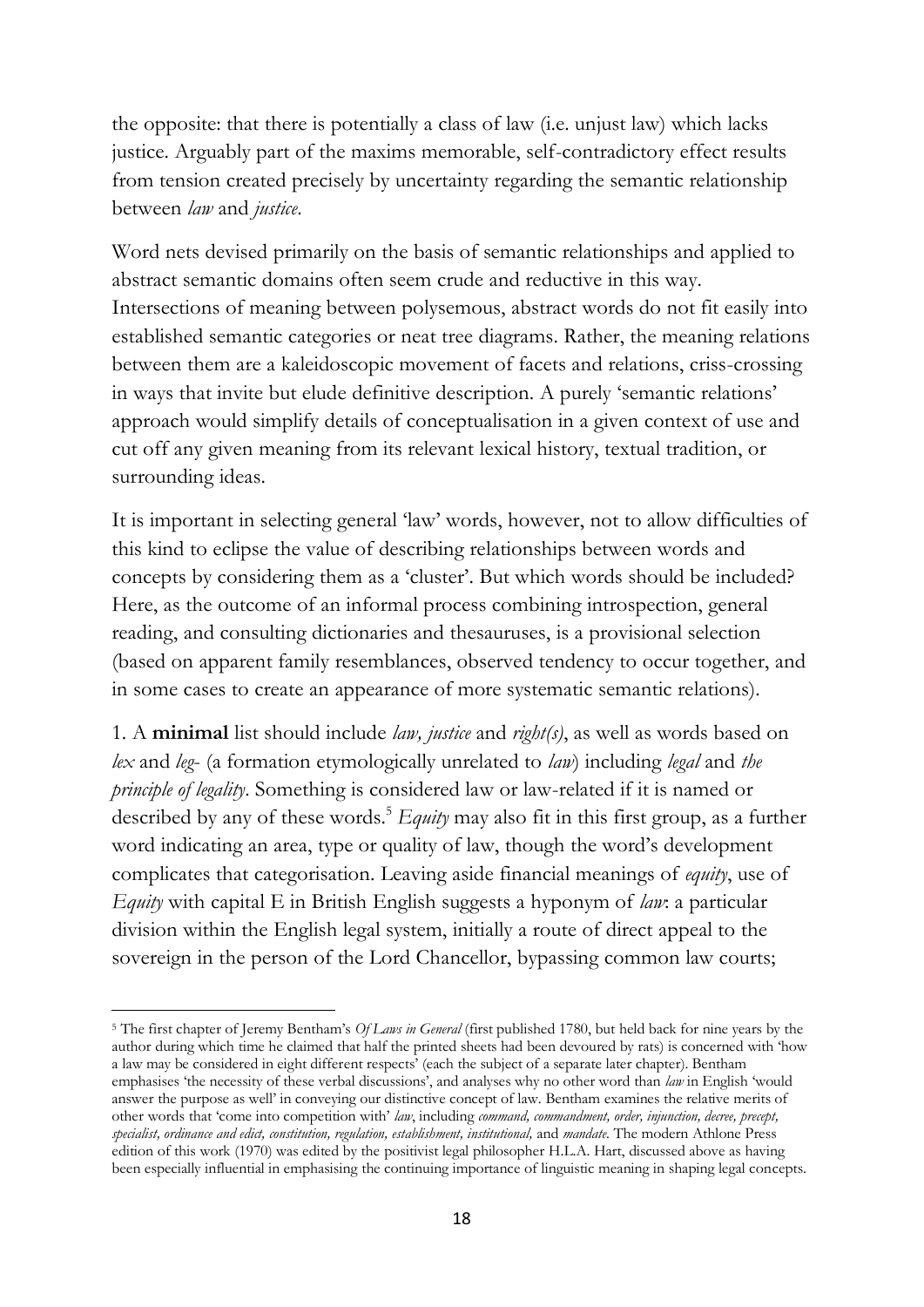then later, the distinct Courts of Equity until absorbed into the court system by the Judicature Acts of the 1870s. Alternatively, however, *equity* might be considered a meronym of *law* (a part or quality of what law is: its fairness and even-handedness, resulting in 'equitable' treatment). Other words here include *regulation*, bringing with it a distinction likely to problematize the scope of *law* in any discussion of that word's vagueness: between *hard law* and *soft law. Regulation* itself is both vague and contested among policy makers and professionals, cutting across earlier relations between state and market and between public and private actors in the delivery of law. This might also be the place for *jurisprudence*, whose meaning is both 'body of law including case law' (e.g. 'jurisprudence of the European court') and 'science of human laws in general; philosophy of law'.

2. Given the historical centrality of arguments between *positive* and *natural law* approaches to what law is, *morality* appears an important word in the variable synthesis of notions expressed in law. Modifying terms which combine with *law,* including *divine, natural,* and *positive* warrant inclusion here. Note, however, that parallel expressions in form may not be symmetrical in meaning: *natural law* denotes a legal and philosophical tradition from ancient Greek origins onwards, concerned with aspects of law including divine provenance, universals, and human reason; *natural rights*, important in political changes during the 18<sup>th</sup> century, denotes human rights considered inherent or inalienable but ridiculed by Bentham as 'nonsense upon stilts'; *natural justice* is a narrower, originally 17<sup>th</sup>-century doctrine, that anyone whose rights are affected by an official decision should be entitled to advance notice and a fair hearing before an unbiased judge (a principle now more often known, as expressed using other words within the same cluster of general terms, as *right to a fair hearing*).

3. Also to be added should be words which indicate the basis on which, or premises from which, general concepts of law are derived: *legitimate* and *authority* seem obvious here. Other related words include *impartiality* and *fair*, but these seem less particularly legal (they are arguably used mostly in a wider social context, in this respect similarly to the otherwise undoubtedly central terms *public/private, reason/reasonable*, and *interest,* including *public interest* and *best interest*). In the development of law generally and international law in particular, *customary* is also important.

4. Overlapping with the preceding group, next might be words concerned with values that law aspires to or protects, and desired social conditions that systems of law seem calculated to bring about: *order* (in its abstract, 'system' sense), *freedom, liberty, civil liberties, liberties of the subject* (plural but less, rather than more, than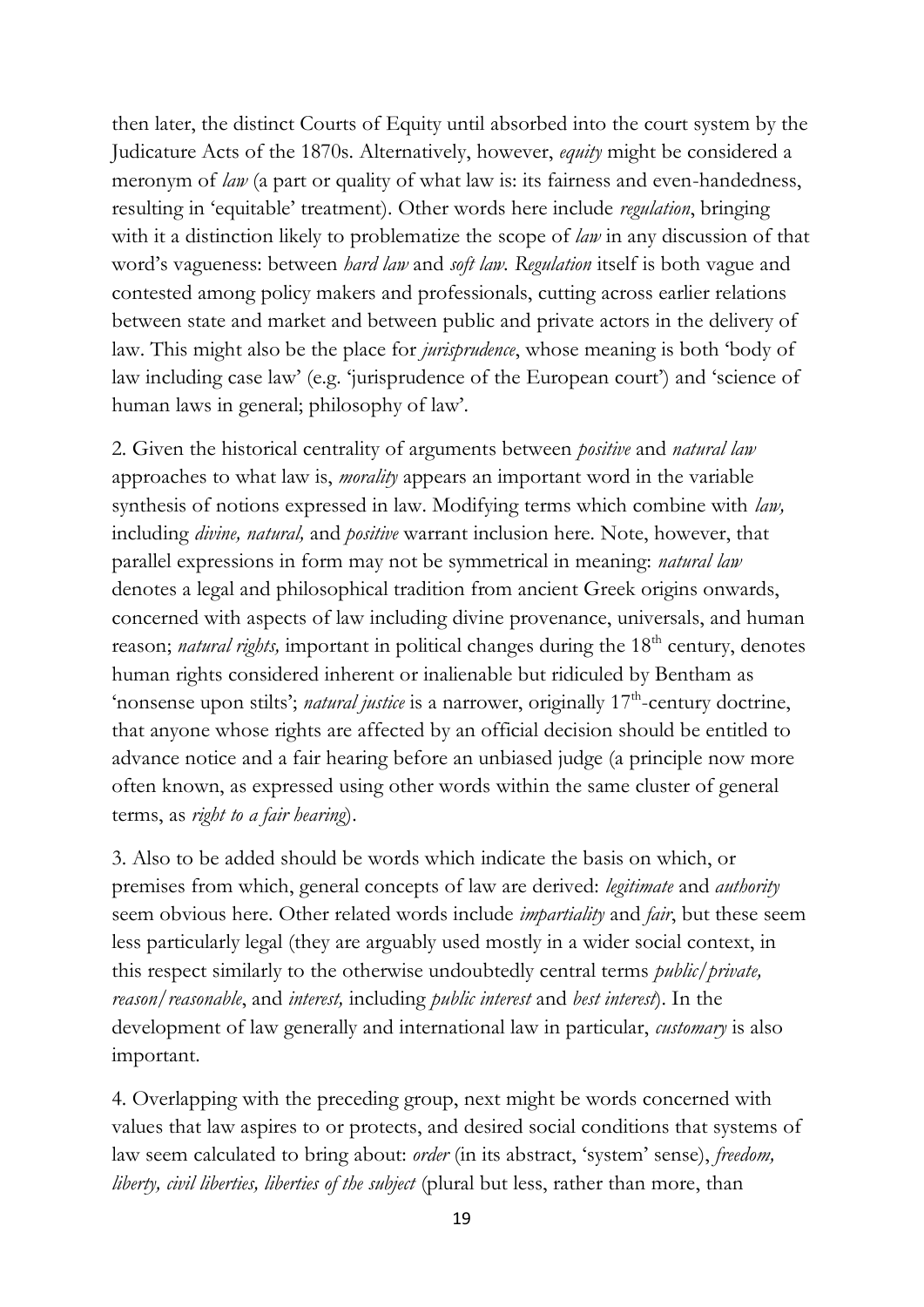singular abstract *liberty* because restricted by being possessed by someone who is only a 'subject'), and similarly qualified *freedom under the law*. This grouping might also include *equality,* extending to *equality before the law* as well as, in litigation, *equality of arms*.

5. A further sub-group appears salient in showing how law is expressed and relates to other social values and structures, including power: *power* itself (including different meanings when shifted from abstract to concrete and when used in the plural: *delegated*, *discretionary,* and *special powers*); also, *coercion, command, obligation, binding, duty,* and *enforcement.* Inclusion of particular words here depends again on the particular sense in which they are understood: *power* is part of one semantic grouping when used to signify an abstract resource potentially monopolised or distributable by a (human, institutional or symbolic) *sovereign*, but in another group when specifying some particular delegated jurisdiction or agency. In turn *jurisdiction*  meshes with one grouping in its abstract meaning of 'authority' or 'competence', but another when specifying a place or institution in which a particular authority is exercised. In turn *authority*… The potentially circular connections and definitions which result from such categorization, with one expression glossed by surrounding terms in the same group, is of course not specific to this field but a general problem of definition; it may even strengthen a sense that the words should be viewed as a group rather than individually.

6. At a further remove from core 'naming' terms come expressions which denote general characteristics of a polity: *democracy*, and *governance, representation* and *representative*, *constitution, separation of powers*, *policy*, *state*. These valuably foreground the constitutive (and *constitutional*) rather than coercive dimension of law*,* but as regards their place in this cluster seem likely to appear primarily political rather than legal words.

A feeling may already have taken hold, at some point during this exercise, of beginning to deal with different kinds of word: some less abstract, or in a different field, possibly with less of a naming or descriptive role in relation to law. Perhaps some kind of limit should therefore be imposed, perhaps after group 5 or if not there after group 6? Or would it be better to reverse the process and think of words which should not be included? Reasons for exclusion of marginal cases might include not being used frequently enough, or having only a technical rather than also a general meaning, or seeming to be at the wrong level of generality. There is a group of words, for example, which all show some degree of relevant polysemy and vagueness but describe institutions more than they do law as a concept: *court, trial, case, hearing, tribunal*; and there are words with similar properties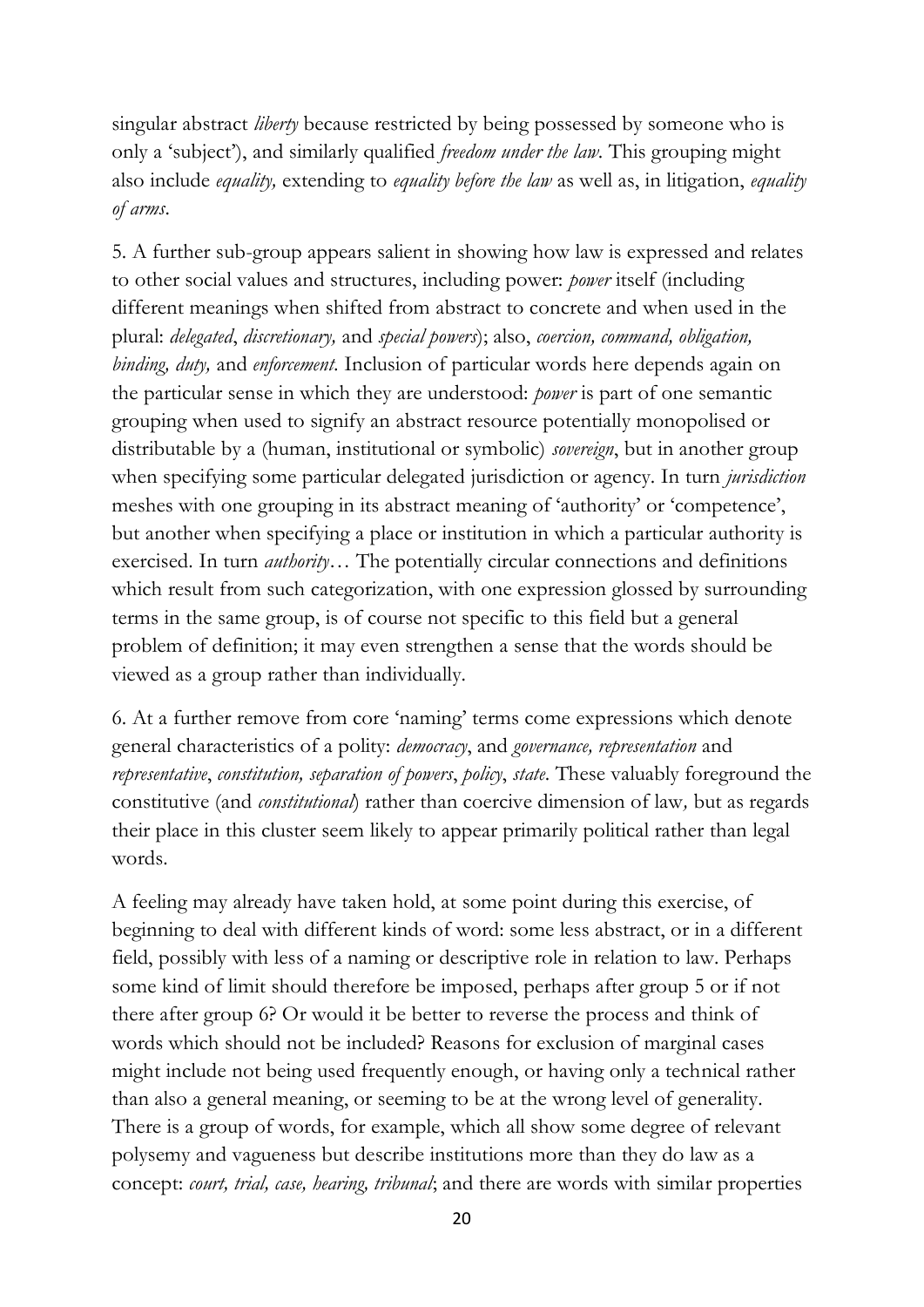for legal actors including *judge*, *advocate, party*. And there are words which denote values or principles prominent in law but whose currency has not extended into general vocabulary: *habeas corpus* and *ultra vires,* as well as arguably *prerogative* and *proportionality*.

Given the informality of the process adopted for choosing words as members, what I am calling a 'cluster' of key terms cannot be more than an intuitive word web. Various methods could be adopted to refine the process, ranging from corpus linguistic frequency-of-occurrence measures to double-coding protocols using agreed criteria for decisions made by researcher readers.<sup>6</sup> Even as informally as this exercise has been conducted, however, an impulse to cluster does not stop easily: it is difficult to think about any one of the above words without cross-referring to others. In the most general sense, therefore, they *are* a cluster. Collectively, such words designate – they lexicalise as far as any words can, albeit in historically and culturally specific ways – some fundamental level of what law is. Yet for all that the most general words of law, which Raz treats as mostly unproblematic because they form 'part of the common terminology of practical discourse in general' (Raz 2009:30) remain elusive both in their meaning individually and in the semantic relationships they enter into with each other.

# **Polysemy, Vagueness and Contestability**

In the face of such classificatory difficulty, it is important to return to the reason for considering this open-ended group of words as a 'cluster'. This section develops in greater detail an account of how words of the general type included in the cluster behave in terms of their meaning. First I summarise aspects of meaning I consider significant. Concern here is no longer only with what the words mean in legal settings, but with any given word's semantic footprint across all its different contexts of use. Then I take one word – *law* itself – for more detailed illustration. Looking closely at just one word, for reasons of space, restricts comparative discussion (though some reference is necessarily made to connections radiating out to other words). *Law* was chosen as my example because - as the word was shown above to be for some philosophers of law - *law* is emblematic in designating the conceptual domain signalled by words including *law, justice, rights,* and *regulation*. The

<sup>-</sup><sup>6</sup> Approaches to using corpus linguistic techniques for identifying and analysing key words in given fields include Stubbs (2001), which presents case studies on particular words and phrases based on a combination of traditional concepts such as lexical field, sense relations, and collocation with more recent corpus techniques; and Baker and McEnery (2015), which uses and also reflects on methods for identifying words and phrases that are simultaneously marked in terms of relative frequency and thematic importance.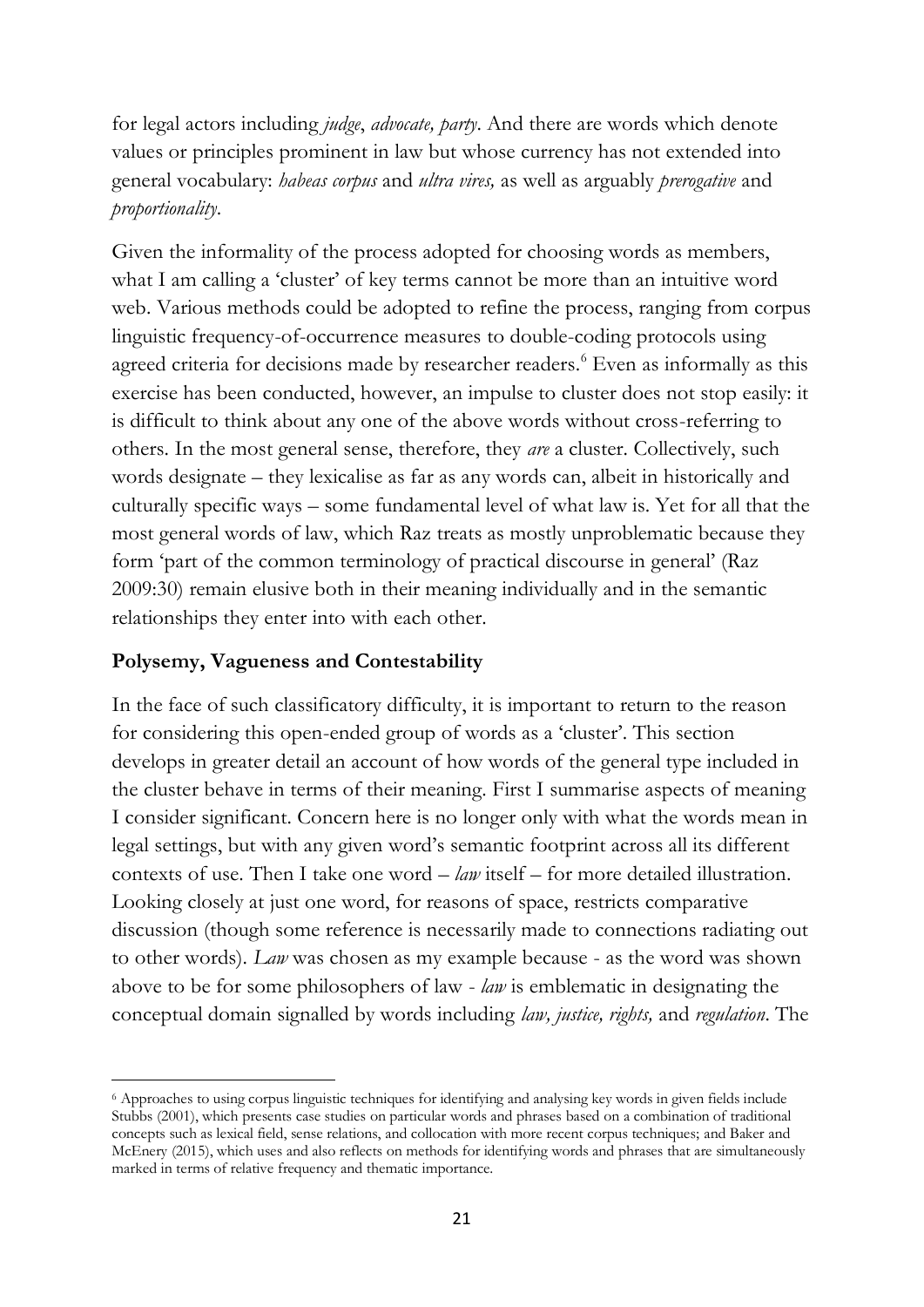word *law* also exemplifies fairly clearly the main points about meaning that would need to be highlighted equivalently in other words considered to be in the cluster.

#### *Multiple Senses*

One pronounced feature of words identified as members of the cluster I am describing (though also shown in a less marked way by many other words) is their polysemy. Polysemy occurs when a word has more than one distinct sense and where its multiple senses are felt by native speakers to be related (Cruse, 1986). A textbook example is *mouth* (of a face) and *mouth* (of a river). The 'river mouth' sense appears a figurative extension from the form and function of a human mouth, and has become on this basis an additional, conventional meaning. Virtually all the words discussed in the previous section are polysemous in this way. Different relationships exist, however, between polysemous senses. These include hyponymy (where as mentioned above one sense denotes a type of the entity denoted by another sense) and meronymy (where one sense denotes a part of the entity denoted by another sense). Senses at different levels of concreteness or abstraction are also common. So is figurative extension by means of tropes such as metaphor and metonymy. Historically, polysemous senses arise from processes of semantic change including sense widening and narrowing, amelioration and pejoration (see Kay and Allan, 2015:25-48). While it is unremarkable that words show polysemy in this way, the consequences for interpretation seem particularly significant in law because of the importance law attaches to consistent use of words even if, beyond law, other meanings with different degrees of closeness to the legal meanings may be ascribed to the same word.

One effect of polysemy on interpretation can be ambiguity, which arises when more than one sense is activated for a word simultaneously, often intentionally. This can create uncertainty as to what was meant. For ambiguity to arise (which in most kinds of discourse is relatively uncommon, because one meaning will typically fit a given context better than another), two conditions need to apply: an expression must have more than one established meaning; and the interpreter must either entertain an extraneous or incorrect reading or alternatively find it difficult to decide what the intended meaning was. In poetry, religious discourse, jokes and some other kinds of discourse, ambiguity can also work in another way. An interpreter may be encouraged to entertain the multiple meanings simultaneously. Ambiguity of this kind can be created either by lexical characteristics (alternative meanings for a particular word) or by syntax (alternative parsings of a grammatical structure). In legal drafting, major efforts are made to avoid ambiguity because it creates a kind of indeterminacy which calls not for acceptable 'filling in' of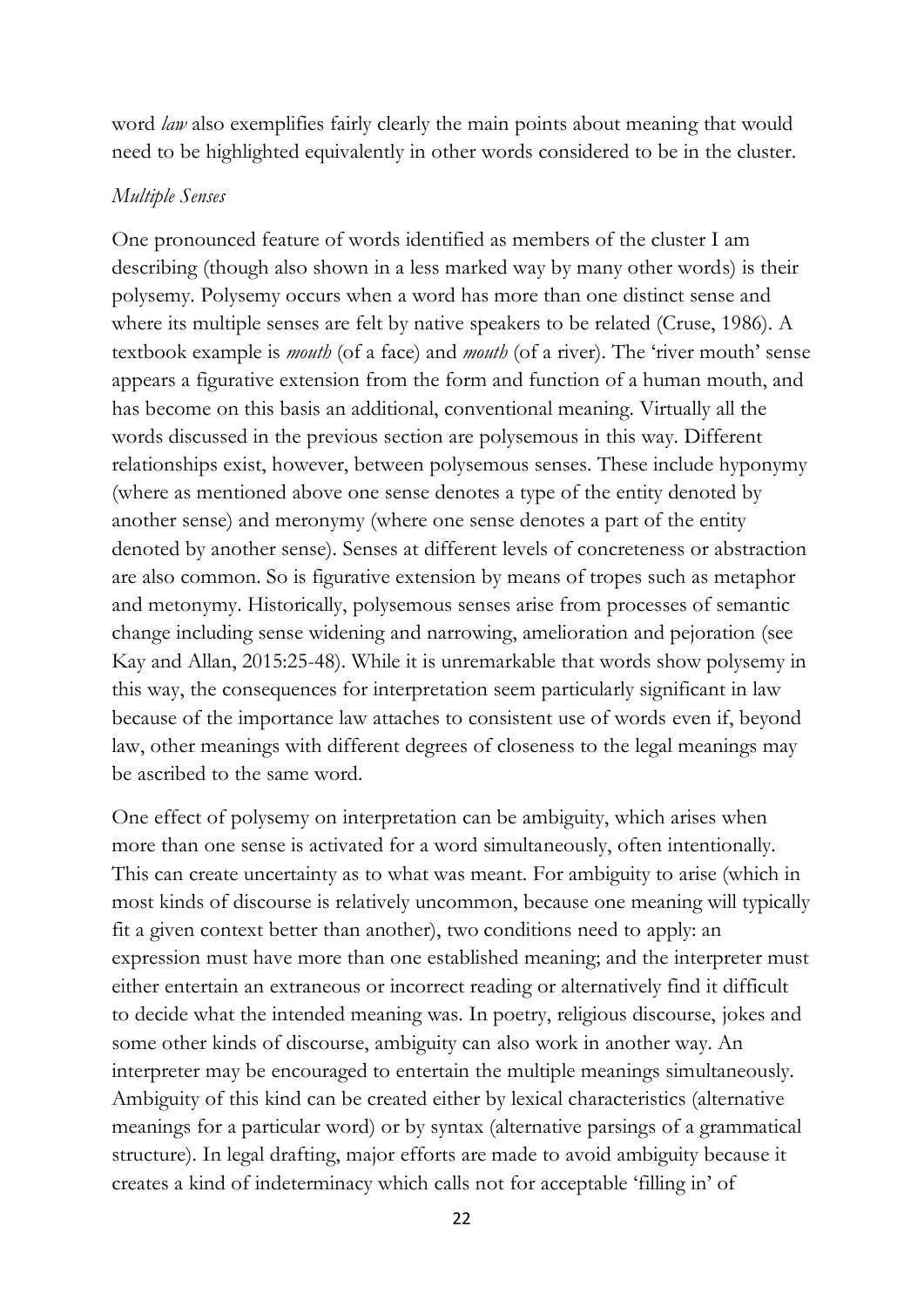meaning by judges, as vagueness may, but instead an apparently additional interpretive decision that may be perceived as encroaching on the role of the legislature.

Another, under-acknowledged consequence of multiple senses is confusion of level between concrete and abstract meanings. Different senses related in this way exist for most words in the cluster, as can sometimes be seen in their grammatical behavior, especially whether they can be preceded by an article *the/a*, and whether they also occur in the plural. As Chomsky cautions, however (1965: ii, 64), the relation between countable and mass words in grammar does not map directly onto the concrete/ abstract distinction: in his example, *boy* is a count noun distinct both from the mass noun *butter* (which is still concrete but not countable) and from abstract *sincerity.* Some examples appear straightforward: 'a rule of law' (countable and concrete, a specific legal measure) as compared with 'the rule of law' (an abstract – as well as historically complex, culturally varying, and hotly disputed – political value). But other examples shift meaning in apparently minor yet sometimes important ways. The difference between concrete *order* ('command') and abstract *order* ('arrangement', 'system') has already been noted. But there is a further distinction within use of the second of those senses: *order* in one meaning is something that law should consistently uphold, while politically and socially it should not show itself to be partisan to a given *order* (in the first of these two uses *order* is abstract but not countable, while in the second it is both abstract and countable). $<sup>7</sup>$ </sup>

In highlighting the importance of concrete and abstract senses, it is important not to lose sight of how this distinction within the senses of a polysemous word interacts with other facets of conceptualisation to produce intricate shadings of meaning far beyond easily enumerable senses. Staying with *order*, an array of philosophical and historical nuances opens up. Philosophical meanings of *order* have been described especially clearly in Finnis (1980:136-9), who identifies four uses as aspects of one single general meaning: 'a set of unifying relationships'. The

<sup>-</sup><sup>7</sup> The difference between these senses of *order* is emphasised in relation to the phrase *law-and-order* in Raymond Williams's final discussion of 'keywords' in his 1985 essay 'Mining the Meaning: Key Words in the Miners' Strike' (Williams, 1989). Williams suggests that four words were crucial during this major industrial dispute, which Williams felt involved 'the dislocation of our habitual social order': *management, economic, community*, and *law-and-order*. Of the last of these words, he comments, 'I take this as a single word, as it is currently used […] For it is the arbitrary combination of what should be two quite different words and concepts that is the key to its contemporary ideological effects… Listening to some ministers, it is easy to pick up their real sense of *order*, which is command: obedience to lawful authority; indeed, when combined with the 'right to manage', obedience to all authority… What is at issue, in any conflict about a particular law, is the underlying definition of the desired social order. (Williams 1989: 125)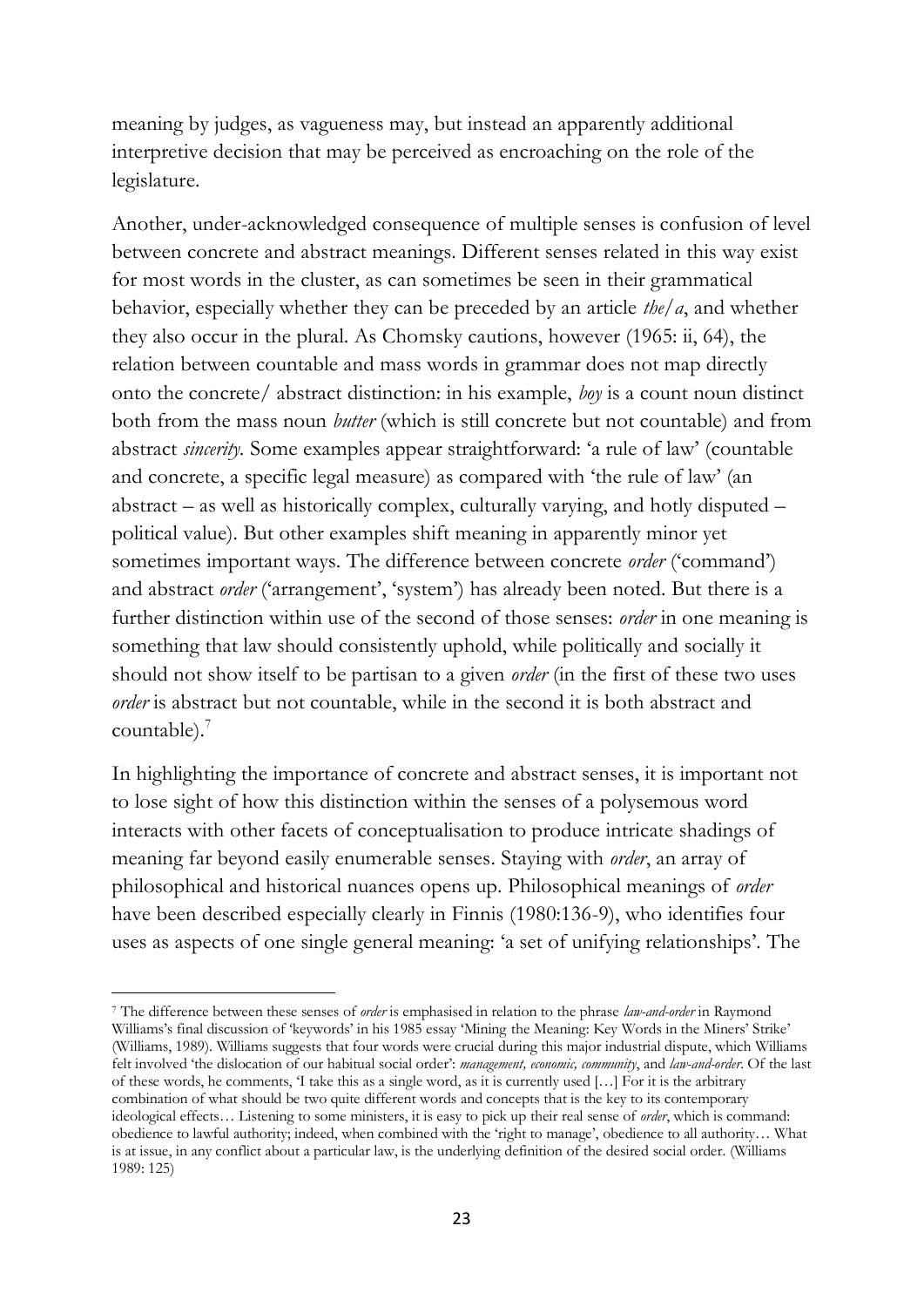first kind, for Finnis, is 'natural order' that we do not ourselves bring about: 'the order studied by the natural sciences' (in describing this kind of order Finnis excludes the related, purposive 'watchmaker' alternative: 'divine order'). Finnis's second 'order' is what humans 'bring into understanding' in creating internally coherent knowledge and reason. Thirdly, there is 'order' imposed by humans onto whatever matter around them is subject to their powers (e.g. systematic use of inventions or the products of technology); and fourthly, there is the 'order' or state of unity brought about 'by intelligently deliberating and choosing', an order of social interaction, management and communal organisation. For Finnis, what matters most about these recognized senses is how they pave the way for a notion of 'human community', and so require law to be understood in terms of interpersonal connections rather than purely at the level of an individual legal subject. But arguably what makes the four kinds of order (which postulate different origins, states of nature, and creative agency) more generally important is that they lend real or symbolic weight in different historical periods to more complex uses of the word (Foucault 2001, though note that the French title of this work – *Les mots et les choses* - does not contain the word *order*).<sup>8</sup> In a hierarchical extension of the basic meaning of 'series', *order* has been used to denote social or professional rank, status or class (e.g. orders of monks or knights), as well as status in other social institutions or conventional arrangements (e.g. *order of wedlock*). It has also been used normatively to denote a harmonious condition of everything being 'correct', 'in a healthy state' and 'in its place', even 'normality' (in contrast with *out of order* and *disorder*). But complications follow, including whether a particular use of *order* is descriptive or ascriptive (or one of these dissembling the epistemological status of the other). An *order of plants* in biology may seem to fall in Finnis's first category, of 'order out there in the world' (though it might be better understood as combining properties of his first and second categories); *alphabetical order* may seem an example of Finnis's third kind (a human-made, technological convention). But what about abstract *religious order* or concrete 'a religious order'? Such order, or such an order, may lay claim to derivation from *divine order*, while being in obvious respects a human-made institution. And what, then, about *feudal order, legal order,* or *New World*  Order (the last of these in all its various intellectual and political 20<sup>th</sup>-century manifestations)? Such usages absorb several different, even potentially conflicting dimensions and resonances of what *order* means.

-

<sup>8</sup> Foucault appears initially to have preferred the title 'L'ordre des choses', but that title had already been used by someone else.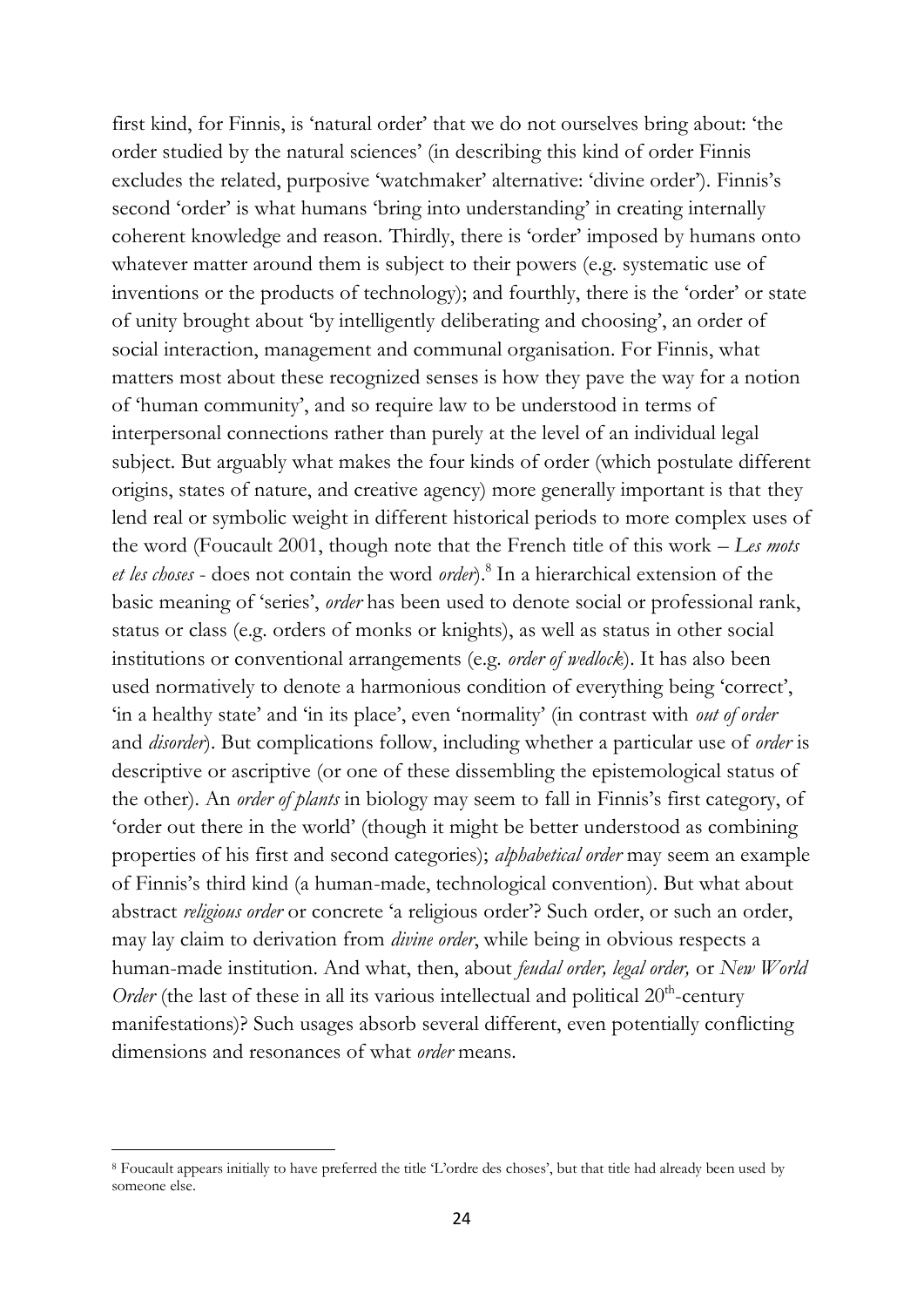# *Vagueness*

Vagueness is more significant in legal language than ambiguity although, like ambiguity, it combines with effects of polysemy where the vagueness in question is only of a particular sense rather than in an expression's overall meaning. The phenomenon has been extensively analysed not only in philosophy of language (e.g. in close connection with semantic indeterminacy more generally in Quine 1960:125-9) but also in legal construction and adjudication, including how vagueness can be useful to law-makers (Endicott, 2000). It has also been examined in detail by Waldron in relation to the US doctrine of 'void-for-vagueness' (Waldron, 1994).

To summarise Waldron's impressive, formally set out description, an expression is vague if it is imprecise in the sense that there are: objects or instances within the domain of the expression's usual use where an interpreter will be unable to decide whether the object or instance falls within the meaning of the expression or not, and where the interpreter who finds herself or himself in such a position attributes that inability-to-decide to the expression's meaning rather than to a lack of further information (Waldron 1994:513). Waldron's example is the colour term *blue*. Most people, he says, would hesitate when shown various colour patches in deciding whether some shade of turquoise or lavender is or is not blue, or whether it is borderline.

In *Word and Object*, Quine (1960:126-7) points out that a general term for physical objects can in fact be vague in this way in more than one respect: the general term *mountain*, he notes, is vague in relation to how much terrain each indisputable mountain occupies, and it is vague in terms of what lesser eminences should count as a mountain at all. For many words, vagueness of these kinds raises questions about the different approaches to categories already alluded to: Aristotelian 'necessary and sufficient conditions' accounts; 'prototype and goodness-ofexemplar' understandings associated first with 'family resemblance concepts' in Wittgenstein, then with prototype theory in psychology; and legal 'open texture' as discussed in Hart.

Vagueness has tended to be a less prominent topic in linguistic semantics than in law, being treated in pragmatics instead as an aspect of contextual modulation of meaning by inference (e.g. Sperber and Wilson 2005); in law, the difference between meanings which are conventional aspects of a word and meanings which are constructed by inference is not consistently drawn. Vagueness of expressions is discussed in law in many contexts, especially in relation to conceptual categories, as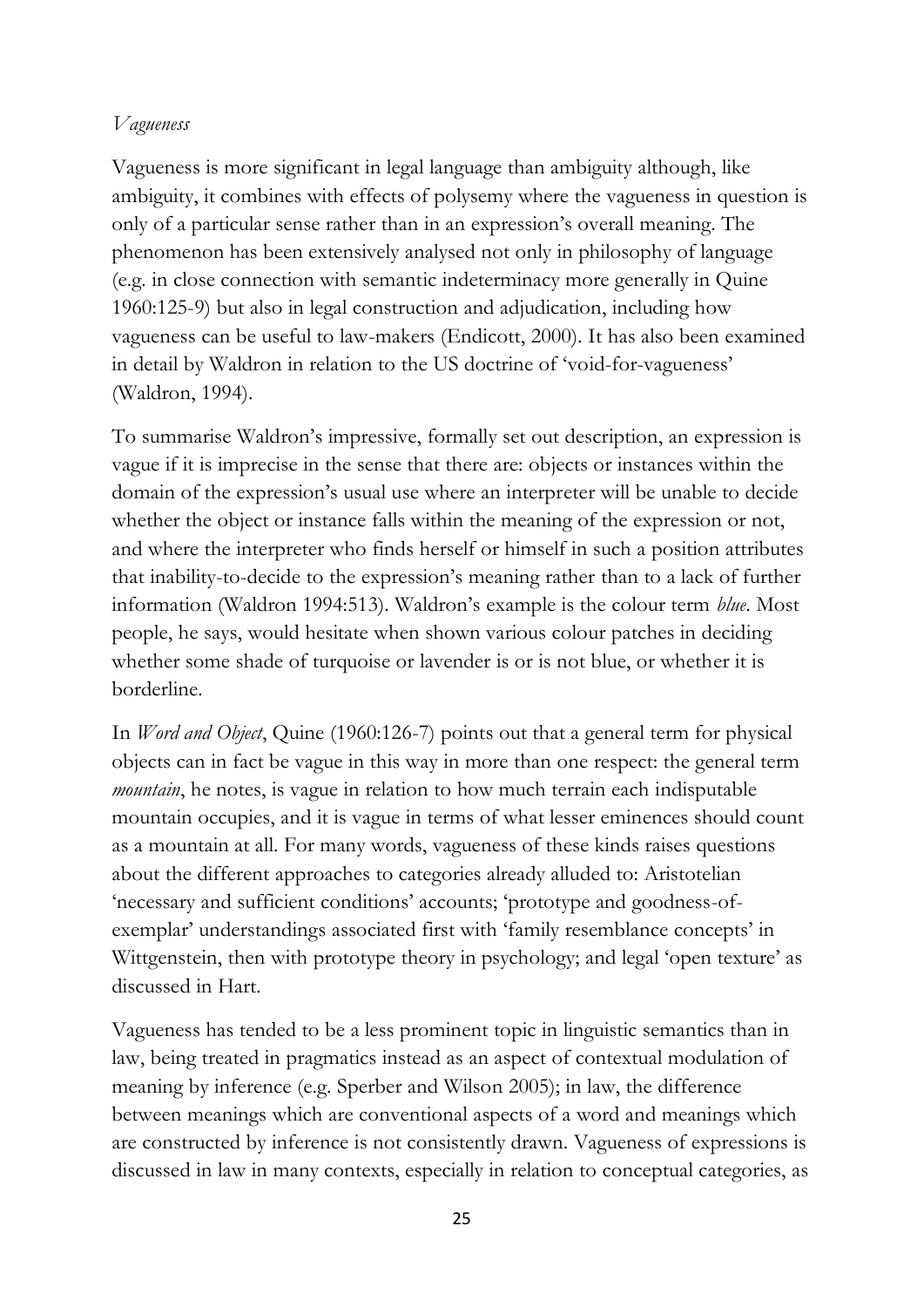above; in relation to so-called trivial vagueness (where a general rather than precise expression has been used unadvisedly or as inappropriate hedging introduced into a legal document); in discussion of the boundary between vagueness and arbitrariness; and regarding the vagueness of general evaluative terms such as *reasonable* (Soames, 2011).

#### *Contestability*

The third kind of indeterminacy of meaning that commonly arises with general legal terminology scarcely features in treatments of meaning in linguistics. But it is important across the range of uses of the 'law words' under discussion in this chapter.

The meaning of an expression can be said to be contestable if the expression communicates an evaluative (often called appraisive) force but at the same time exhibits incompatible characteristics or elements which offer alternative ways of satisfying that same evaluative judgement. The most well-known account of contestability in this sense is to be found in an article by the philosopher W. B. Gallie (1956) concerned with concepts rather than verbal expressions. In Gallie's account, controversially discussed under the description he coined of 'essentially contested concepts', for contestability to exist there must also be a history of struggle between alternative criteria involved in efforts to secure a 'proper' meaning for the expression/concept. Among Gallie's examples are concepts expressed by words including *art, democracy,* and *social justice* (as well as what he calls an 'artificial example', of *championship* and *champions*). Waldron's discussion (Waldron 1994) sifts carefully through Gallie's detailed criteria governing whether a concept satisfies the conditions of being 'essentially contested' ('essentially' meaning in respect of its essence, rather than merely 'intensively'). The example Waldron then analyses in more detail (Waldron 1994: 529-34), based on Gallie's discussion, is that of *democracy*, which can be considered contestable because of three linked conditions:

- (1) *democracy* can be explicated in terms of political representation but it is not implausible alternatively to explicate the word's meaning in terms of direct participation in government;
- (2) *democracy* has a favourable evaluative meaning, such that people want to and feel democracy should be promoted; and
- (3) because of the two preceding conditions, a history has built up of using *democracy* to embody what nevertheless remain rival political principles (e.g.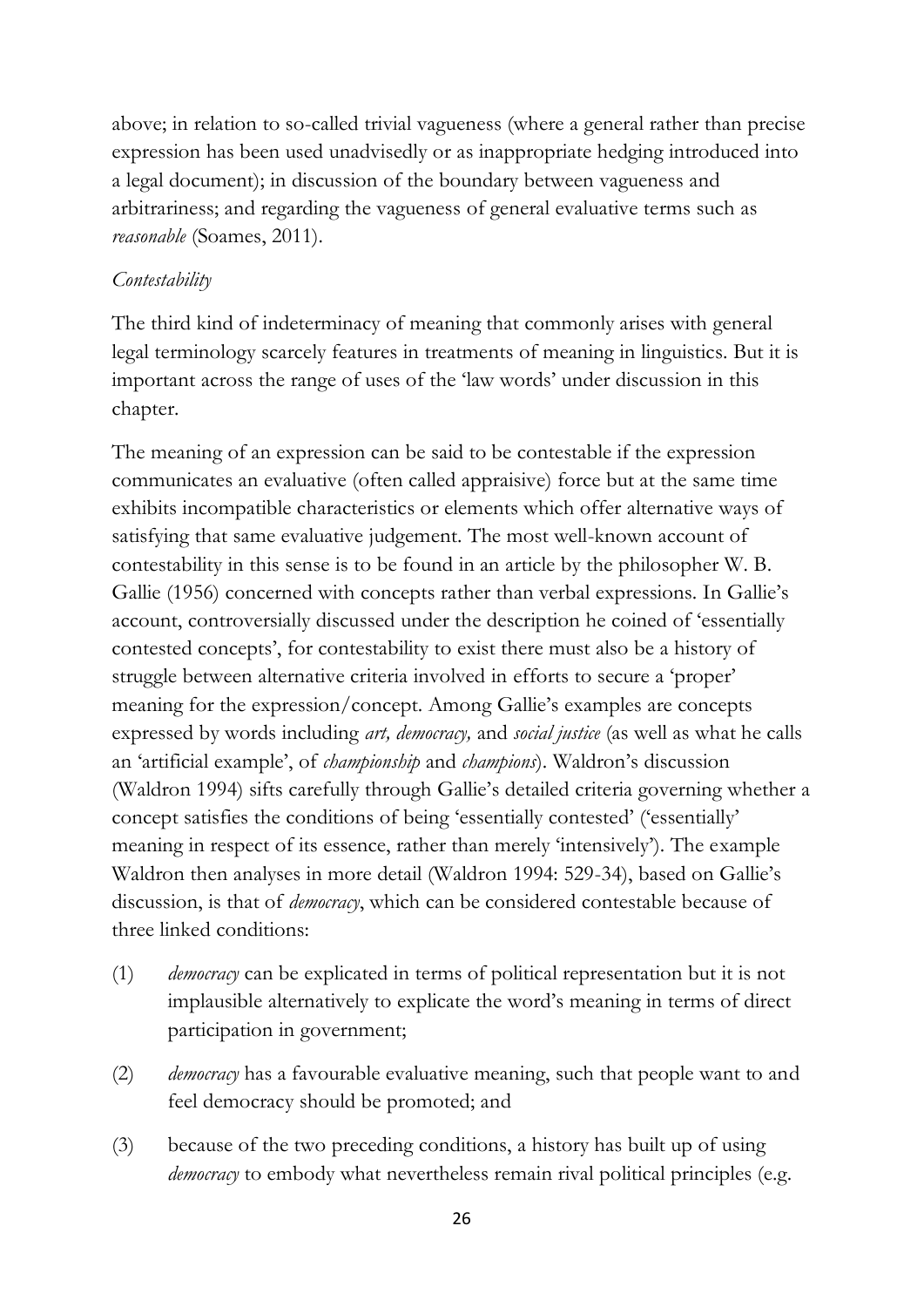'every political system should have a representative structure'; and 'we ought to encourage direct popular participation in government').

By analogy with this illustration, it is easy to see that many expressions in the cluster of law-naming or law-designating words introduced above are contestable in this sense. Gallie mentions *liberty* and *social justice* in this context; and *the interests of justice, law and order, authority, legitimacy,* and *basic human rights* are all similarly amenable to such analysis (though their contestability can of course be overridden by normative interpretation in a legal setting). It should be noted, nevertheless, that, since contestability in this sense only applies to words which involve an appraisive force (i.e. they are evaluative and implicitly encourage pursuit of acclamation for a particular conception of the contested word or concept), this kind of semantic indeterminacy is unlikely to be found in many other words in the cluster identified above.

#### *The Word Law*

In light of these fairly abstract distinctions about meaning and semantic indeterminacy, now consider the word *law* in more detail, taking this word as an example of the kinds of complexity I claim make general words for and about law difficult in legal-lay communication. As a way into examining *law*, the word, rather than slipping directly into the concept or concepts it is taken to convey, the *Oxford English Dictionary* (OED) is an obvious place to start (especially if read in conjunction with concise or pocket dictionaries and with dictionaries compiled on different lexicographical principles such as COBUILD publications).<sup>9</sup> This is not only because of the OED's acknowledged authority but because it is compiled on historical principles and offers a range of related resources.<sup>10</sup> First I offer an outline of what the OED says about *law*; then I address the significance of considering word meaning in ways the dictionary opens up in thinking about legal concepts.

The OED entry for *law* has not been fully revised since 1902 but contains draft additions up to 2004. Strictly there are five headword entries for *law*: four nouns and a verb. The four nouns cover meanings of: 'a body of rules' (the entry mainly discussed below); 'score, share of expense'; 'round or conical hill'; and an

<sup>-</sup><sup>9</sup> All modern dictionaries base their headwords and entry content on computerised linguistic corpora. But some (including Collins COBUILD dictionaries) also adopt a policy of ordering meanings based on attested frequency in their corpus. For detailed analysis of the COBUILD project, see Sinclair (1987).

<sup>&</sup>lt;sup>10</sup> The OED is best now thought of as an online publication  $(www.oed.com)$  $(www.oed.com)$ . In print, it was first published in parts as *A New English Dictionary on Historical Principles*, eds, J.A.H.Murray, H.Bradley, W.A.Craigie & C.T.Onions (OUP, Oxford, 1884-1928); 2nd edition 1989; 3rd edition in progress. See the OED webpage for details of and articles about related resources including the *Historical Thesaurus of the Oxford English Dictionary* (HTOED).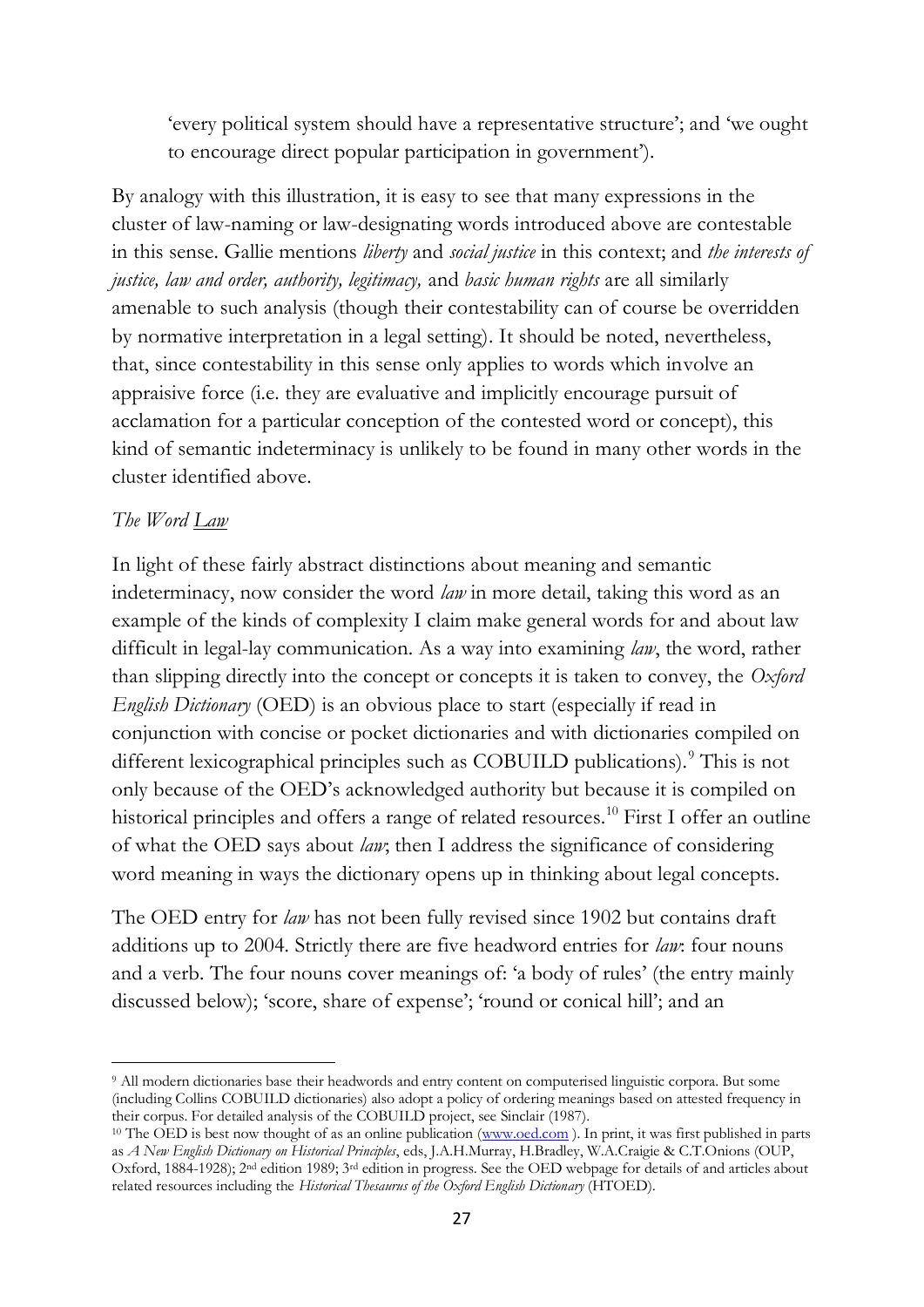interjection sense conveying surprise or dismay, 'Oh law!'). The verb means roughly 'ordain' or 'render lawful' but is virtually obsolete.

The entry for *law* as 'a body of rules' begins with information about pronunciation, variant word forms, relative frequency of use (Band 7, among the top 1000 words in English), and etymology. A pop-up gives a timeline of first attestation for each recorded sense (with peaks in the number of new senses in early  $17<sup>th</sup>$  century and  $mid-19<sup>th</sup>$  century), as well as a separate timeline of sense development (showing dates and duration for each). To represent the word's various senses, four Romannumeral major branches provide an overall structure, divided into 20 numbered principal senses (sub-divided in turn into lettered senses making a total of 51 recorded senses). Each sense – it is conceivable that fewer or more could be distinguished by what lexicographers call further 'splitting' or 'lumping' together is traced to its first attestation (and final date of recorded use, where obsolete); each is also annotated with usage information (e.g. 'rare' or 'archaic'). The senses are each also illustrated by quotations accompanied by the name of their author and the date of publication (578 in total, with a timeline of sources for the quotations provided in another pop-up). Following this detailed listing of the word's senses when it is used as a separate form, equivalent information is provided for related compounds (e.g. *law enforcement*). All this semantic information can be combined with a thesaurus approach to meaning – in philological terms, an onamasiological rather than semasiological perspective - by cross-referencing to HTOED (the OED's historical thesaurus, Kay and Allan 2015: 92-112). Such cross-referencing makes it possible to connect with the semantic field in which *law* has been used by examining cognate terms for each sense at different points in the period during which English law developed (terms including *assize* (1303), *droit* (1480), *jure* (1496), and words for legal science including *juristics* (1837) and *nomology*  $(1880)$ ).

Scaled back from such richness of evidence, in outline the modern word *law* might be described as follows. *Law* emerges from Late Old English *lagu* (c1000), a form derived in turn from Old Norse *lag,* 'something laid down or fixed'. The native word in Old English had been *ǽ*. The OED also notes that, 'as *law* is the usual English rendering of Latin *lex*, and to some extent of Latin *jus*, and of Greek *νόμος*, its development of senses has been in some degree affected by the uses of these words'. (Further discussion of the significance and legacy of these origins, with particular regard to European philosophy, law and politics, can be found in entries for the respective words in Cassin 2014.)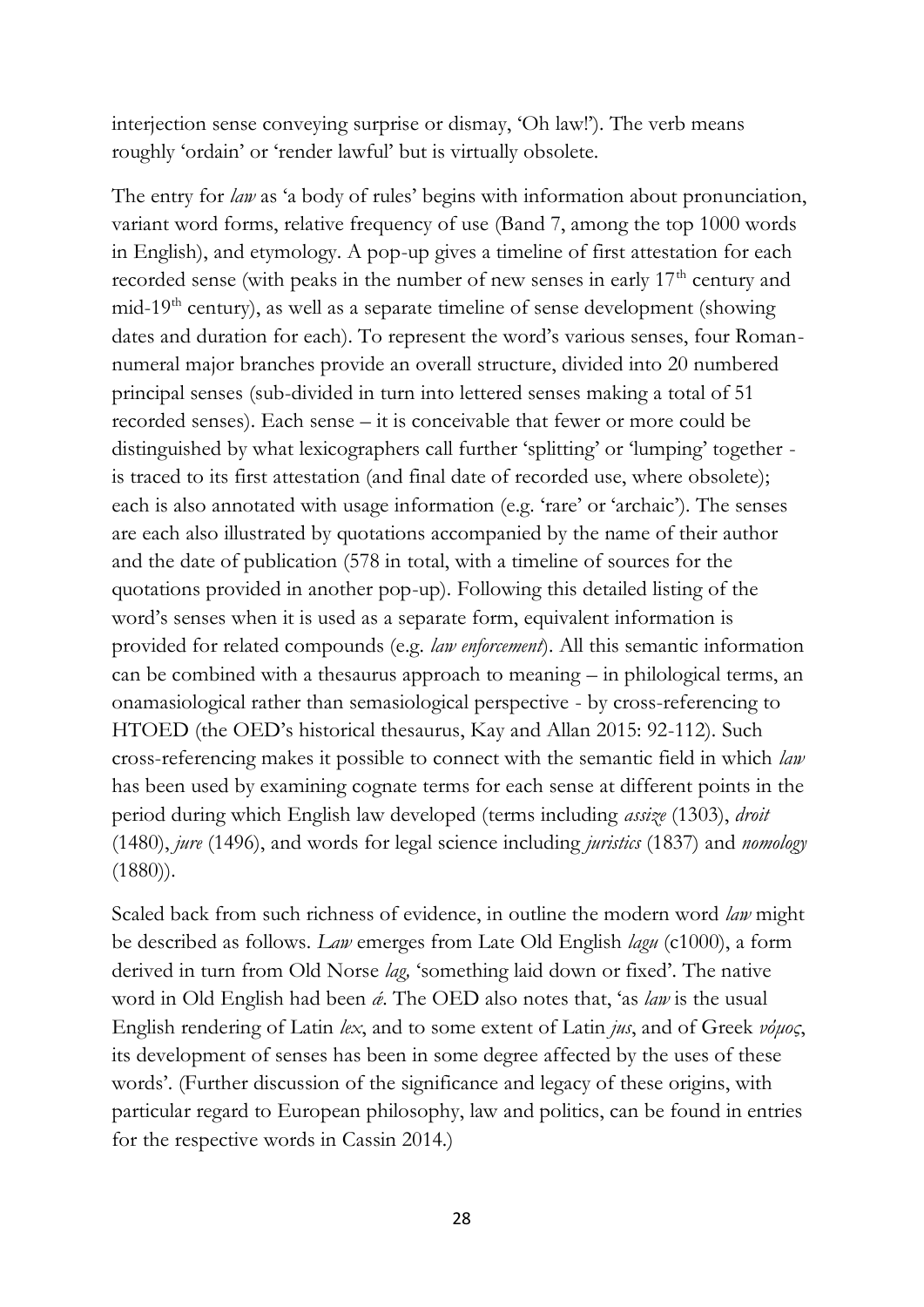Three of the word's four main branches of meaning in the OED entry have titles: 'I. A rule of conduct imposed by authority'; 'II. Without reference to an external commanding authority'; and 'III. 'Scientific and philosophical uses'. The fourth, unnamed branch contains only one sense, s20: 'Allowance in time or distance made to an animal that is to be hunted, or to one of the competitors in a race, in order to ensure equal conditions.' It is the three named senses which give both the general concept of law and, in the relation between Branch 1 and Branch 3, show significant conflicts in social thinking that have complicated the word's development and current use.

The first branch ('rule of conduct imposed by authority') compresses into a single grouping senses covering two vast areas of law, 'human' and 'divine'. Within 'human', the dictionary also deals with both customary and positive law. Alongside the three other branches, this telescoping gives some idea of the scale and scope of this word that has been condensed into what is still a lengthy analysis. *Human law* (s1-8), from about 1100, covers: 'the body of rules, whether proceeding from formal enactment or from custom, which a particular state or community recognizes as binding on its members or subjects.' As a whole it is this branch which distinguishes the most familiar meanings: 'legal system', a 'code or system of rules'; 'one of the individual rules which constitute the 'law' of a state or polity'; and 'the condition of society characterized by the observance of the laws'. This branch also notes use of *law* to mean substantive area of law (law 'divided, according to the matter with which it is concerned'); and traces use of *law* 'in contradistinction to equity'. *Law* is also exemplified meaning 'legal profession', and to signify legal proceedings: 'action of the courts of law, as a means of procuring redress of grievances or enforcing claims; judicial remedy'.

Perhaps what is most striking, however, to a modern reader accustomed to the reach of administrative legal measures in securing policy or social engineering goals (e.g. specifying taxation details, correcting for market failure, or stipulating food standards), is the second prong of this first branch: the extent and variety of uses that signify 'divine law' (ss9-16). Some of these senses are not recorded after the  $16<sup>th</sup>$  century but some remained current until the end of the  $19<sup>th</sup>$  century. Such senses range from 'The body of commandments which express the will of God with regard to the conduct of His intelligent creatures' through divine law as 'implanted by nature in the human mind, or as capable of being demonstrated by reason', to 'The system of moral and ceremonial precepts contained in the Pentateuch', 'the law of Moses, the Mosaic or Jewish law'; and broadest of all, *law* meaning 'a religious system'.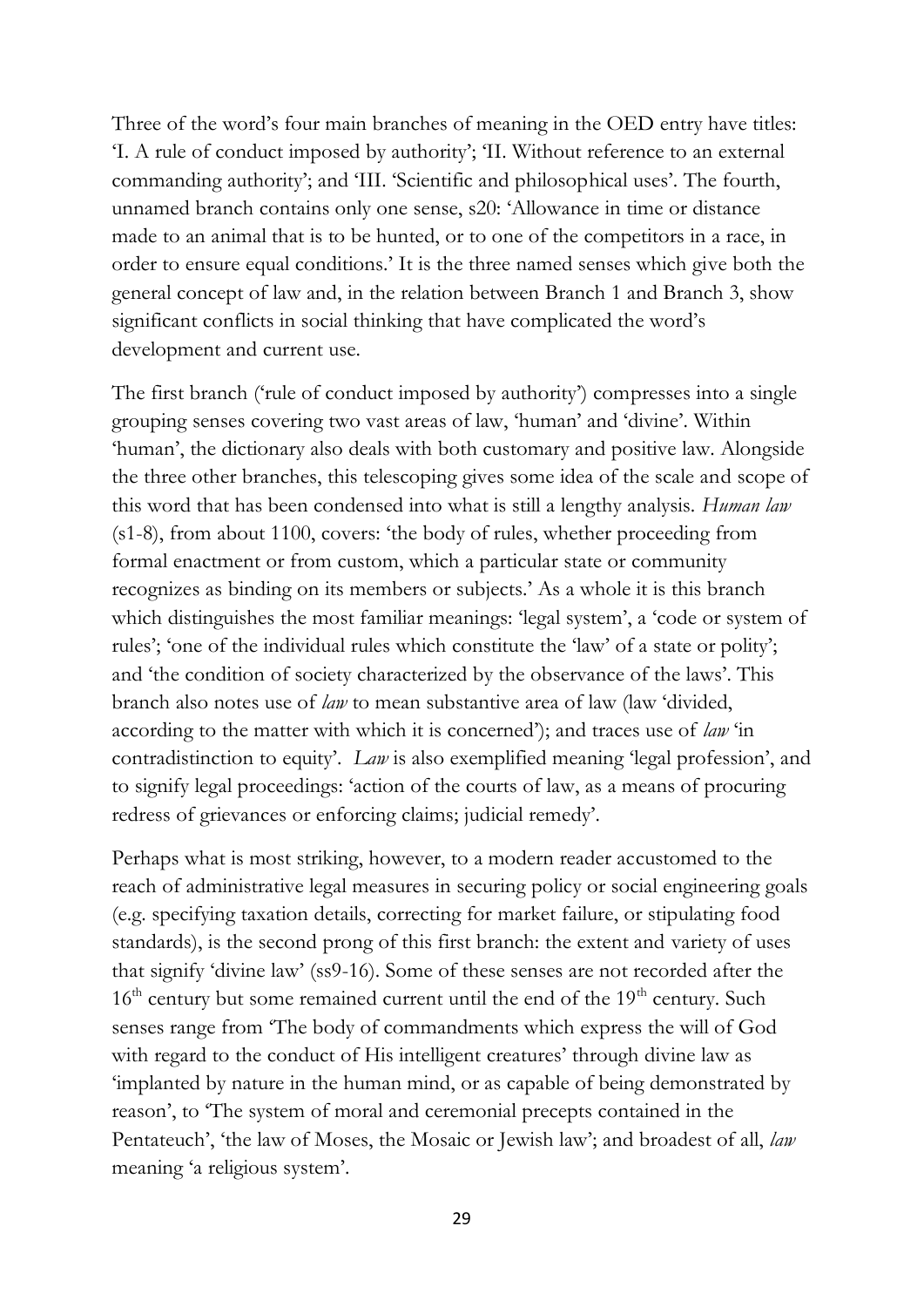Branch 2 (which traces uses 'without reference to an external commanding authority') is less relevant to legal discussion. It does, however, evoke how grounded in custom and convention other senses may be. Section 14, for instance, deals with 'Custom, customary rule or usage; habit, practice', and later senses illustrate uses to mean 'rule of action or procedure; one of the rules defining correct procedure in an art or department of action, or in a game' (examples here include rules of the card game whist, rules for hospitality, codes of honour, and the *law of the jungle*). How far these are meanings 'without reference to an external commanding authority' must depend on the particular case but also inevitably to some extent depends on the meaning given to polysemous *authority* (itself a very substantial entry in the OED).

Branch 3 begins (in s17) with what law means in the 'sciences of observation' and in the 'physical sciences', broadly from the  $17<sup>th</sup>$  century onwards. In sciences of observation, *law* (here as a count noun) signifies 'a theoretical principle deduced from particular facts, applicable to a defined group or class of phenomena, and expressible by the statement that a particular phenomenon always occurs if certain conditions be present'. This is the sense condensed in a less technical rendering as one of the meanings in Dr Johnson's *Dictionary* (1755): '*Law*, an established and constant mode or process; a fixed correspondence of cause and effect.' In the physical sciences, on the other hand, *law* is 'called more explicitly *law of nature* or *natural law*'; and some quotations here, selected prior to 1902, reflect a tension between divine origin, human perception and reasoning. Illustrative quotations include Boyle's 'The Wisdome of God does... confine the Creatures to the establish'd Laws of Nature' (1665), and Locke's, 'A Law of Nature… something that we may attain to the knowledge of, by our natural Faculties' (1694). Further quotations indicate domains in which such laws obtain, including general laws of motion, the universal law of gravitation, laws of reasoning, and Grimm's law in philology.

#### *Law and Concepts of Law*

How much illumination can be expected from reading one OED entry in this way? This question is approached by considering the *law* entry itself first, and then in comments on my use of *law* as an example of complexity claimed to exist in most or all words in the cluster of legal 'key' words.

The OED entry for *law* illustrates a series of points made above. It shows legal and other uses of *law* across various fields and discourse types: law, religion, science, games, and hunting. Its four branches and 51 recorded senses confirm that *law* is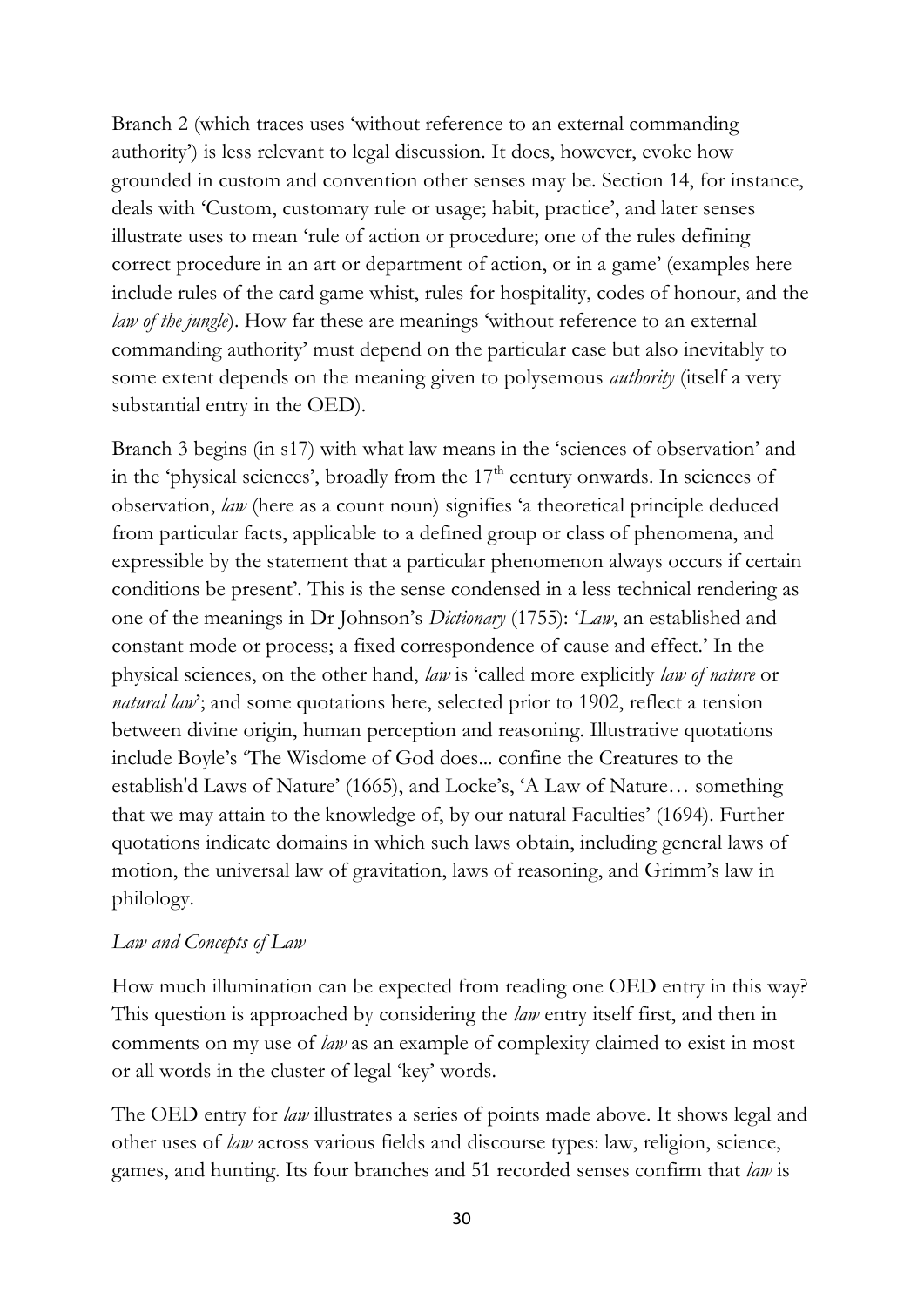highly polysemous in the view of lexicographers. The word's range of senses varies on a number of dimensions: different subject areas, degree of technicality (including in different fields), degree of generality and potential for vagueness, degree of concreteness and abstractness, and social register. On an assumption that meaning in at least some cases involves representation of the speaker's beliefs, the meanings also reflect significant differences between historical periods of thinking. Some views expressed in the various senses, and in accompanying quotations, are now to be found only in historical sources – part of a cultural substratum of modern legal thinking – while others remain current and amount to socially dominant current understandings. Others again are current but likely to be confined to the thinking of specialised, minority social or interest groups. Together, this range shows the social-semantic footprint of *law* as a word of English.

The dictionary makes no attempt to extend its encyclopaedic information, and does not comment on the relative spread, weight, uptake or influence of ideas represented in the various senses. But by no means all the senses reported are in fields distant from what a lawyer or philosopher of law thinks of as 'law' or relevant to law; and many of the varying senses are not trivial in relation to a lawyer's or philosopher's concerns. Some, in fact, are expressions of major alternatives or lines of argument related to the general legal meaning of *law*. In this way, many of the senses reported chart uses of the word that a reader might expect to encounter in a legal or jurisprudential argument, and whose significance within such an argument he or she might wish to assess as precisely as possible.

The word's main complexities, however, are not in any one sense or in the word's range of senses. Rather, they concern unresolved blending, intersection or interstices between senses of the kind introduced above in relation to *order*, including points at which meanings are positioned in relation to one another in an overall field. One major complication, which runs through the history of legal thinking as well as through debates about the legal systems of 'good' and 'bad' states, resembles the point made above by reference to the condensed natural law maxim 'unjust law is no law': how far *law* implies moral grounding for rules it articulates, in a manner analogous to *justice*. Historically this issue is central to religious and philosophical, as well as legal, debate about *natural law* and *positive law*. In OED s15, *law* does convey a 'justice' meaning: 'what is considered right or proper; justice or correctness of conduct'. But that meaning became obsolete in English around 1500. Unsurprisingly, the thesaurus link for s15 sense is to words with moral or ethical resonances: *right*, *justice* and *rightfulness* (and may suggest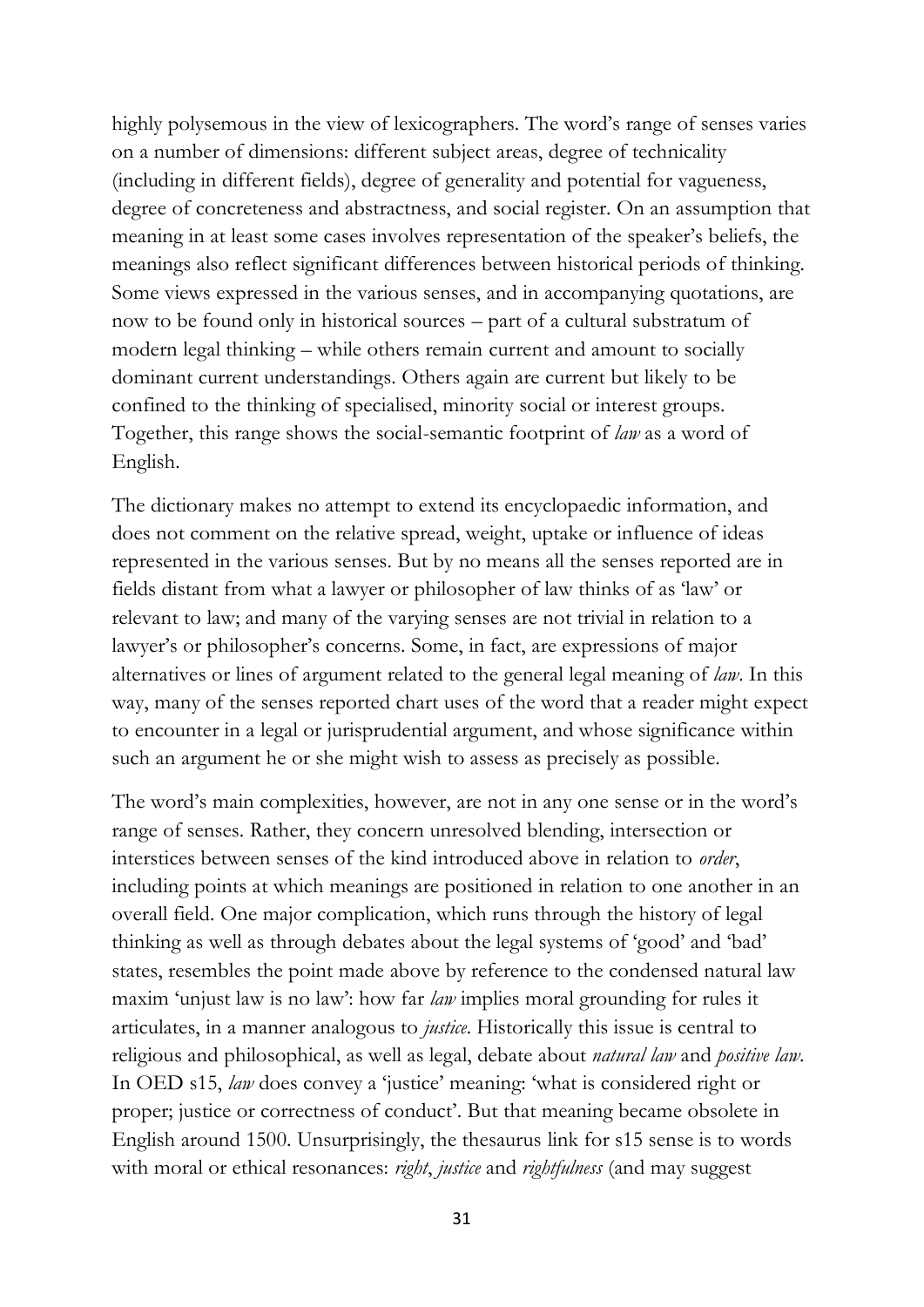semantic differentiation taking place between the two words during the period, in the context of late Mediaeval reinterpretations of Classical legal thinking). How far *law* retains such an implied, residual meaning has now to be assessed based on a view taken of its relation to other words around it in different fields of contemporary discourse, particularly *rights* and *justice*.

The other main, unresolved issue associated with the word *law* concerns law's provenance, an issue highly germane to understanding what gives law its authority. Which surfaces in the relationship between the OED's first and third branches of meaning.<sup>11</sup> Branch 1 acknowledges such a complication in a note linked to s9c (the first sense in 'divine' meanings for *law*). Concerning the phrase *the law of nature*, it notes, 'now rarely, because of the frequency of that expression in sense 17' (i.e. the first sense of Branch 3, 'scientific and philosophical uses'). The OED comments on the relevant scientific sense in a note as follows:

In the physical sciences, *law* is 'called more explicitly law of nature or natural law. The 'laws of nature', by those who first used the term in this sense, were viewed as commands imposed by the Deity upon matter, and even writers who do not accept this view often speak of them as 'obeyed' by the phenomena, or as agents by which the phenomena are produced.'

The physical science meaning of *law*, that is to say - the one conveying 'demonstrated general principle', and on one reading proclaiming the ambition and values of secular science – inherited an earlier, religious schema that was no longer completely believed by many users of the expression but which was nevertheless retained by them and continues to be discernible as an implication at some indefinite level of possibility.

What is most striking in these aspects of the development of *law* is that there is no neat compartmentalisation between concepts of natural law, positive law, and scientific law. Rather, the interrelation between these concepts appears as

-

<sup>&</sup>lt;sup>11</sup> The question of where law comes from and what gives it its authority is of course a major, if not the central, question for legal theory, with positions ranging historically and culturally across divine commandment or inspiration, customary cultural practice, the command of a sovereign and obligations created by it, 'recognition' by those subject to the law, and elaboration from a basic, grounding norm – among others. Kelly's (1992) chronologically-narrated account of legal theory, from the Greeks through to the closing stages of the 20<sup>th</sup> century, is particularly accessible and eloquent in its discussion of the relationship between arguments in jurisprudence and philosophical and political ideas. A thought-provoking recent historical and comparative discussion of the relationship between law's provenance and its social function is *The Fall of the Priests and the Rise of the Lawyers* (2016), written by the English international financial lawyer Philip Wood. Concerned with questions of the morality of law, past and present, as well as with international finance, Wood traces the changing balance between religions and legal systems in different places and periods, arguing for better understanding of the contemporary role of law in creating and preserving human values.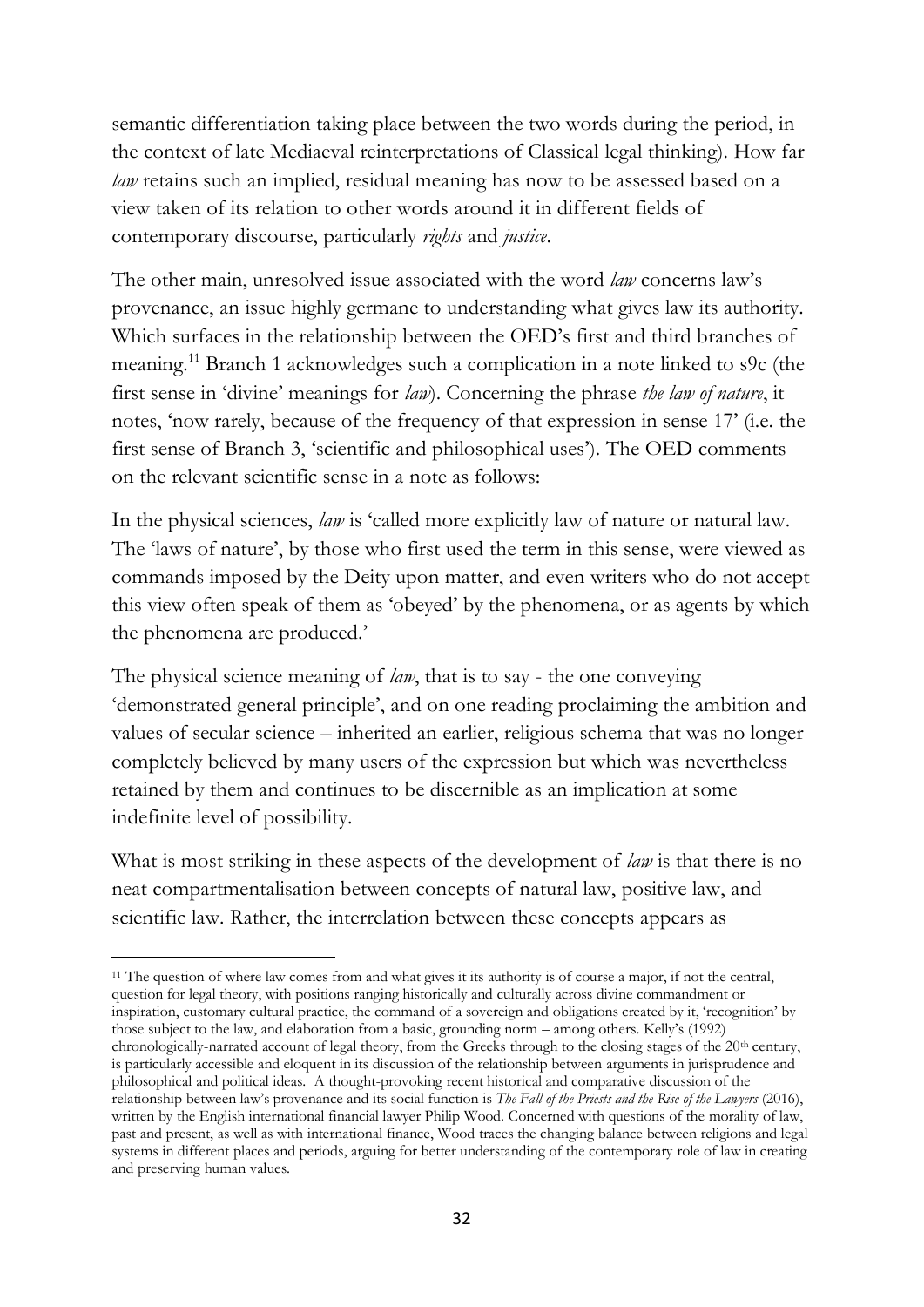something that can on occasion morph into hybrid or qualified versions which give expression to what was (and for many people remains) an unresolved but fundamental question about the origin of orderliness in the world and its articulation or transformation into human order and law.

Acknowledging such messiness in ideas conveyed by *law* - ironically the prototypical term for universality of authority and application – conflicts with the aim of understanding *law* as an expression of 'univocal' concepts. Despite this, close reading of the word in the OED and beyond need not undermine efforts to formulate ideal-type concepts or develop arguments based on them. The value of the kind of verbal analysis offered here lies rather in the close-up it offers of processes of making meaning: a sharpened image of changing and sometimes conflicting local uses of words which create and explore what gradually becomes more generalized social thought, alongside uses of language which communicate as far as possible in already established categories.

But *law*, it might be queried, is hardly representative in this respect. Is it not an unusual or even unique word? Could it be an exception among the other expressions listed above? It might be, but the points being made about *law* are echoed strongly in most of those other words. Even a brief reading of the OED entries for those other words shows complexity in number and range of senses, in the historical development of different branches of meaning, and as regards current polysemy. In most, there is one or more historical turning point, divergence, or conflict related to alternative conceptualisations. With some, a crux of meaning relates to one or more new fields in which the word begins to be used (in ways that result in coexisting technical and general uses); or there may be tension between meanings that emerge between concrete and abstract levels, or different conceptual fields stimulating new lines of figurative use. Further, because polysemy is often accompanied by vagueness (Mehl 2013), as well as sometimes by contestability, the words grouped above do all seem complex in the ways I have claimed *law* is. What was argued for *law* more generally can also be shown for the other words: that values, arguments, contradictions and dilemmas are inscribed in a word's multiple, developing senses.<sup>12</sup> While much about the meaning of such abstract legal terms could only be established by more systematic study, there seems an important watershed here in thinking about legal vocabulary: between understanding legal 'key words' as materials in a historical process of negotiating

<sup>-</sup><sup>12</sup> Although written in a different research context, my 'keyword' entries for *legitimate* and *rights* illustrate these features [\(https://keywordsproject.pitt.edu](https://keywordsproject.pitt.edu/) ). Other relevant entries in the Keywords Project corpus include: *authority, freedom* and *liberty,* and *privilege*.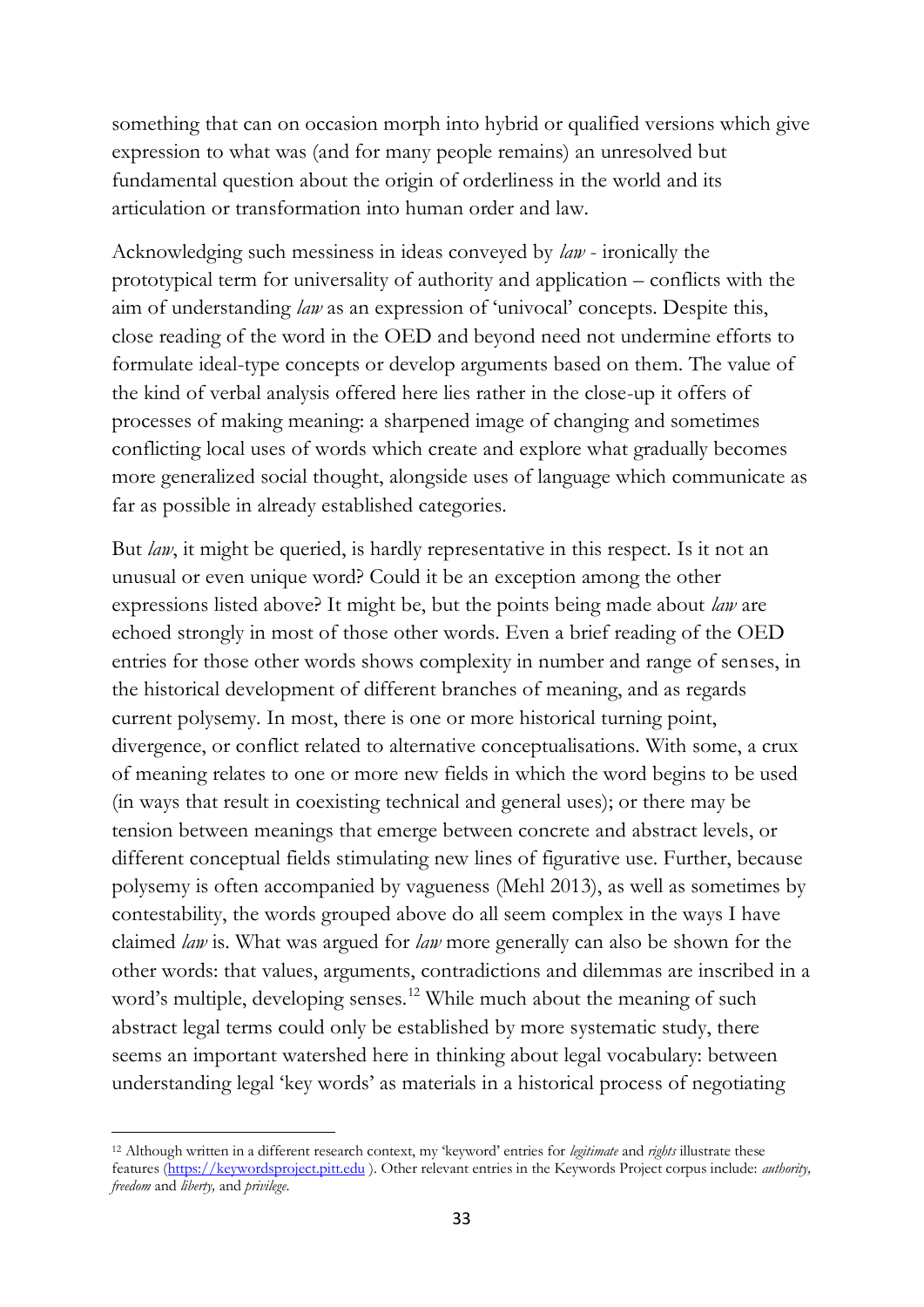ideas and values, and considering words as vehicles for concepts that can be detached from the history of their formulation and deployed in contexts where it is an overall argument, rather than a density of multiple ideas, interpretations and attitudes embedded in particular words, which is expected to be communicated.

#### **Conclusions**

The account I have offered of this relatively unexplored topic in 'the language of law' remains highly schematic. My intention has been to show the potential interest of the topic and draw attention to possible lines of enquiry. In conclusion, however, it is important to comment on two areas of significant theoretical difficulty. One concerns a common reservation: that discussing philosophical concepts as if they resemble word meanings is misguided. The other concerns a claim I made at the beginning of the chapter: that semantic indeterminacy in general legal terminology might serve a social purpose in communication between the legal sphere and public discourse at large.

# *Concepts and Conceptions*

It is not incompatible with the criticisms developed above that it is still easy to agree when writers such as Dworkin, Raz or Finnis insist that irrelevant senses of words should be filtered out in putting forward a philosophical argument. The difficulties that need further consideration occur in a middle-ground, between acknowledging the significance of semantic indeterminacy and insisting on concepts being 'univocal' in the accounts of law they contribute to.

Difficulties in this area have little to do with general debates in anthropological linguistics about how far semantic distinctions reflect cultural distinctions and influence cognitive categorization, the traditional ground of 'linguistic relativism' debates around the Sapir – Whorf hypothesis (Gumperz and Levinson, 1996). The issues here are more concerned with the level in a conceptual hierarchy at which theoretical analysis of law can most successfully take place. In contrast with the critique of fixed the legal concepts I have put forward, for example, a distinction is often emphasised between two levels of analysis: the level of unified concepts (abstract, ideal notions) and a level of conceptions (particular instantiations, or realizations of such concepts). To illustrate that distinction, Dworkin many years ago outlined a scenario in which he instructs his children to behave 'fairly'. In doing so, he says he anticipated two possible outcomes: first, that in applying the concept of 'fairness' his children might go beyond any particular examples of conduct he would have thought of himself; and second, that he would be prepared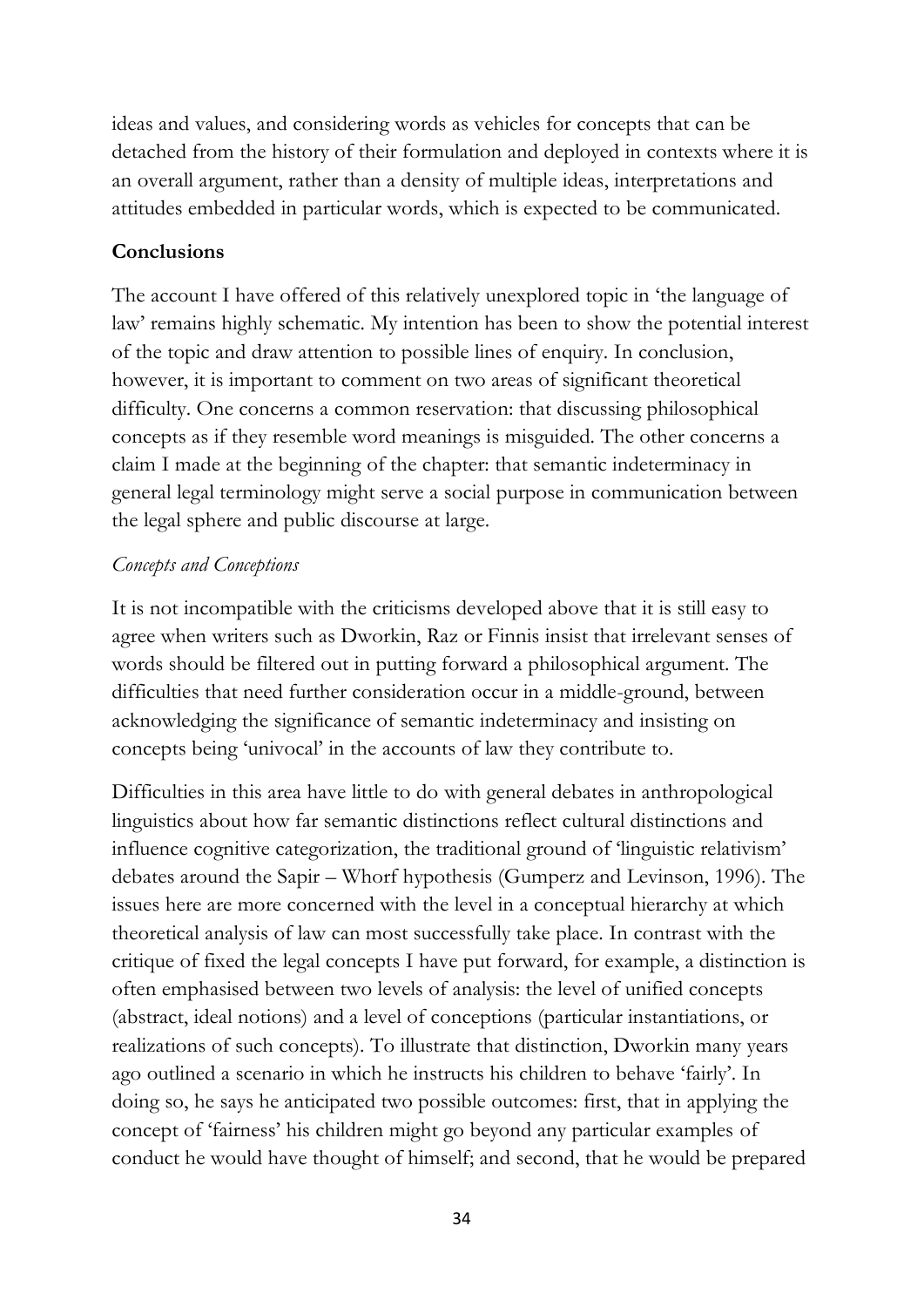to modify his own view in light of alternative conceptions of fairness which underpinned their choices. The significance, for Dworkin, was that his children's actions, and his concession by way of response, do not affect the 'fairness' concept itself. That concept, he maintains, exists above the varying conceptions of it; and the true meaning of his instruction was that his family should be guided by the concept of 'fairness', while allowing for disagreement over controversial cases created by varying conceptions of that concept.

Dworkin's scenario serves in part to clarify a distinction he was making between two types of legal rule: rules amenable to further development in use but based on a large number of overlapping, agreed instances (concept-based rules) and rules where detail is specified and which are therefore less amenable to flexibility of interpretation (conception-based rules). This distinction appears valuable in accounting for the tendency of legislation to follow different conventions in different periods and legal systems (especially for modern common-law legislation to reach into more areas of life and be more voluminous and detailed than previously). As refutation of the contestability of concepts, however, the scenario seems inconclusive. How far, for example, does Dworkin's view depend on the contrast he draws between concept and conception, and how far is it coloured by an extra dimension - that of family hierarchy - which he introduces in passing, in that a 'law of the father' dimension complicates prospects for contestability of what an overarching concept of fairness should be. Clarification of the example also seems needed on how the children's alternative conceptions related to complexities of the particular word *fair* that Dworkin had used in giving them the instruction.

Varying Dworkin's scenario slightly in order to draw out such difficulties, by creating a hypothetical situation based on *justice,* may highlight a larger role for contextual interpretation in how concepts and conceptions work. Imagine that a city mayor exhorts a gathering of her officers to 'dispense', 'do', or 'administer' *justice* (the three commonest verbs, in order of frequency, which immediately precede *justice* in the Oxford English Corpus (OEC), in contrast with *obstruct, escape* and *delay* as the three most frequent verbs related to different kinds of actor linked to *justice*). In this modified scenario, it is first of all difficult to know whether there is one or several different instructions, because what *justice* means is inflected by each particular verb of which it is made the grammatical object. Now imagine that, following the instruction, one officer gives public property away, another takes out writs, and another inflicts punishment on people. (This is inevitably somewhat strained, reflecting simplification already present in the earlier scenario.) Each of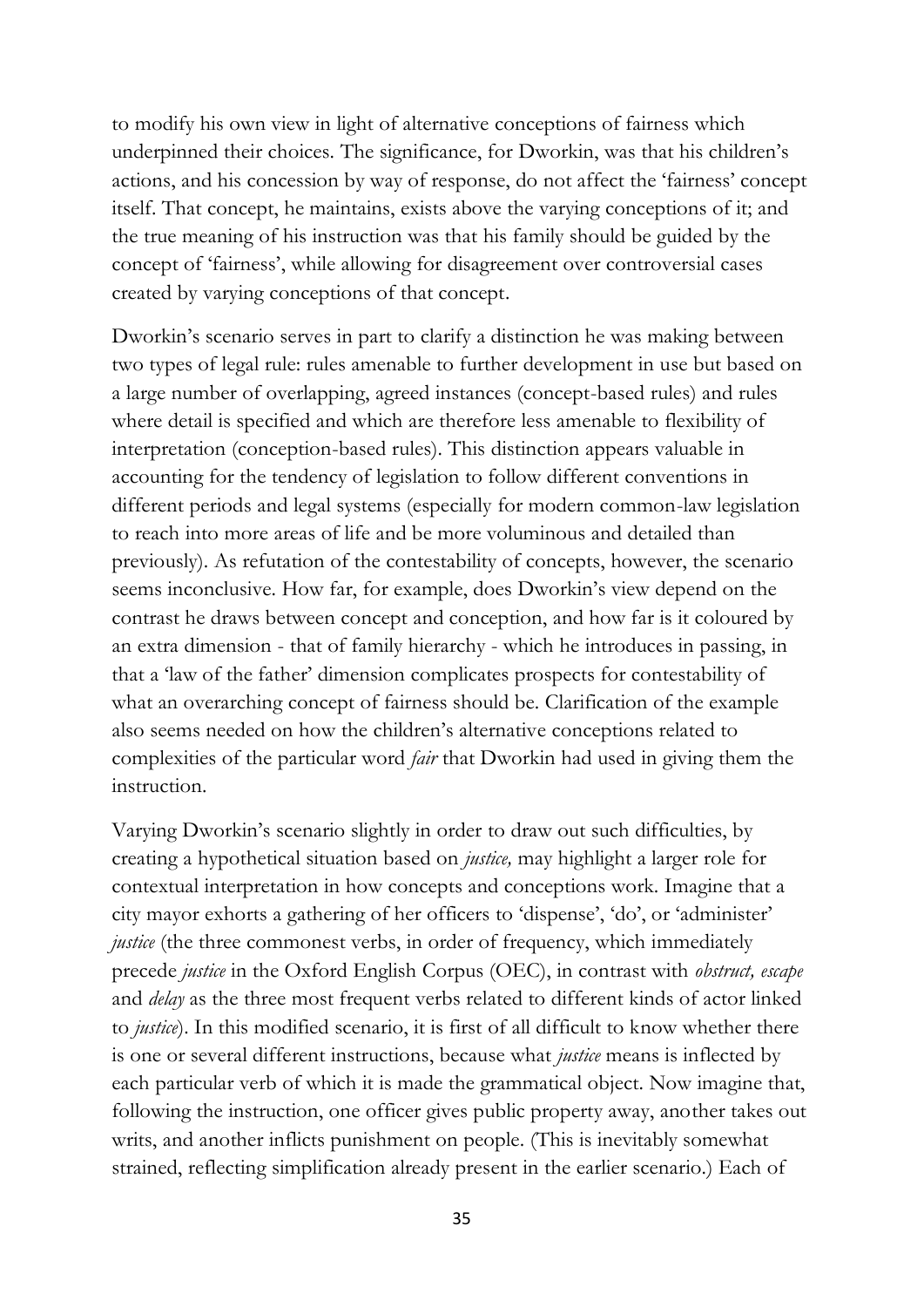the officers' responses derives from an alternative interpretation of *justice*, based on established senses: 'quality of being just' (construed here as some kind of *social justice* objective, justice as a balancing of all interests to be achieved including by resource redistribution); 'administration of law and judicial proceedings' (justice as a matter of proceedings in legal institutions); and 'punishment or retribution' (rendered more graphic in the now obsolete metonymic sense of the word *justice* reported in OED sense 2b, 'gallows'). To be credible, each of these responses by an officer would need to be enriched considerably. But in outline they suggest that an account framed in terms of a dynamic conceptualization or construal of *justice*, narrowed and altered by context, might offer more insight into what justice is than an account formulated in terms of conceptions treated as varied embodiments of a static, superordinate concept. One reason for preferring a 'contextualized' account is that it fits better with the word's recognized semantic indeterminacy. Characteristics of such indeterminacy include how *justice* prompts a similar pattern of alternative interpretations through its vagueness (e.g. whether *justice* can extend to extrajudicial detention, deportation, or drone strikes) as well as through its contestability (e.g. whether 'proper' *justice* is achieved better by 'redistribution of resources' or by 'putting people in prison for longer'). Deciding which of the two analyses should be preferred seems to depend further on how the notion of 'concept' is understood (including how static or dynamic concepts are, and what internal structure they are assumed to have). It also depends on how far abstract cultural concepts should be thought of as being constituted in the course of their use in particular verbal and cultural contexts (for further discussion see Croft and Cruse 2004; Geeraerts 2010: 240-9; Nuyts and Pederson 1997).<sup>13</sup>

#### *Conduit, Competence and Mystification*

The other remaining topic to be addressed concerns the claim I made at the beginning of this chapter: that semantic indeterminacy in the general terminology of law may function as a conduit for communication between the legal sphere and wider public. In introducing that possibility, I presented semantic variation between a professional legal group and other social groups descriptively: as a matter of overlapping meanings in different domains associated with sub-groups in

<sup>-</sup><sup>13</sup> Such a contextualised view of concepts is hardly unknown in law. The jurist Glanville Williams argued over 70 years ago that context gives meaning to a word by indicating which other word it is opposed to. He gives the example of *freedom*, which he says has no single meaning: 'Freedom versus imprisonment; freedom versus legal duty; freedom versus deprivation of the franchise; freedom versus imposition; freedom versus economic bondage; freedom versus determinism; freedom versus licence – all these are different meanings.' (Williams, 1945:301). Alongside *freedom*, Williams notes a similar characteristic in other 'chameleon words', as he calls them, including *democracy, law, right, property*, and *interest*.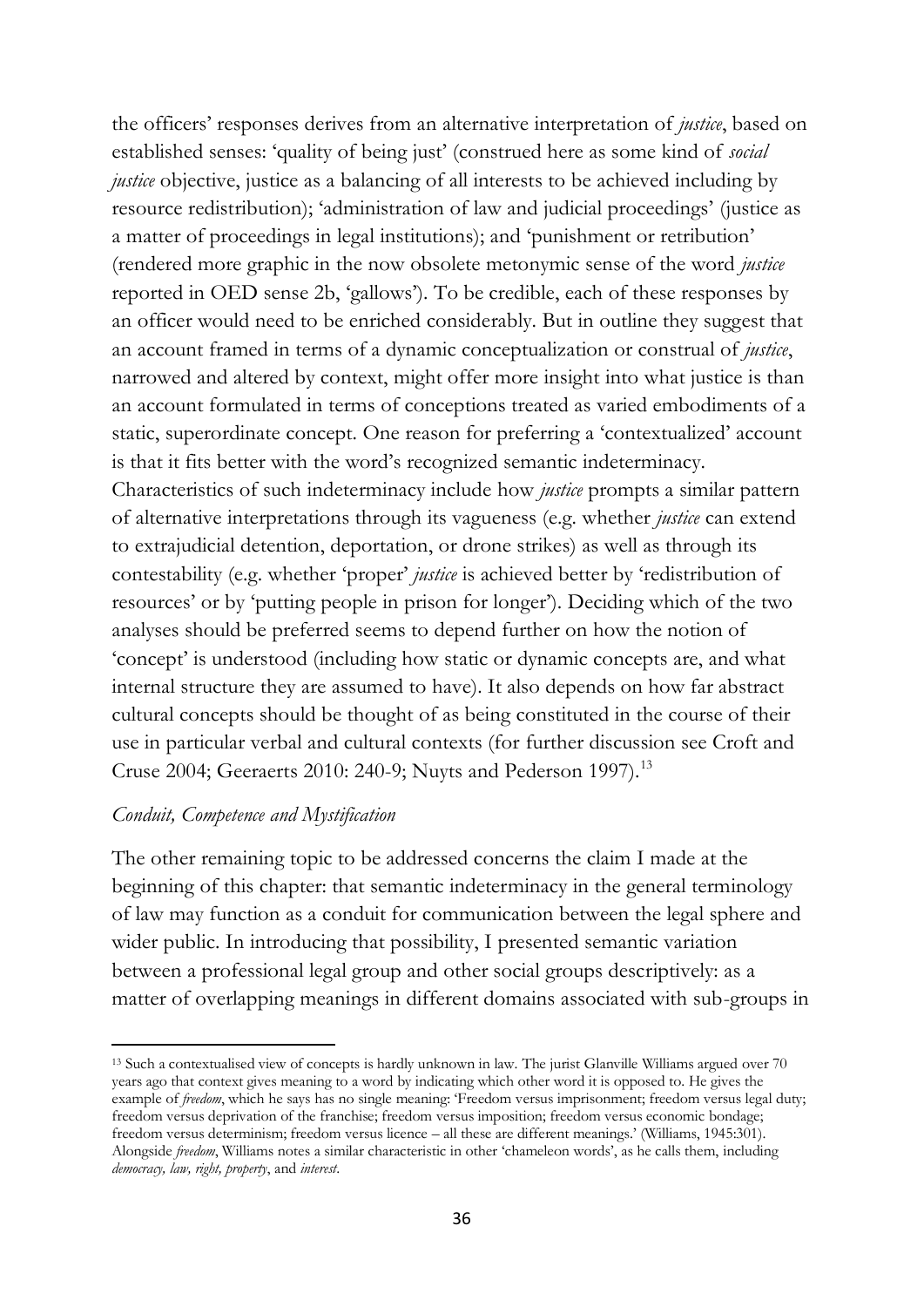a larger, overall language community. No relations of power, standards of correctness, or order of priority within the social hierarchy were countenanced. A contrasting view of such semantic variation would however be that it shows in the given society an endemic and potentially dangerous failure of comprehension and associated ignorance of the law. A polemical account might go on to insist on greater respect for professional legal discourse as a society's guarantor of correct meaning (e.g. as opposed to use or abuse of words with inconsistent meanings or implications in various political and other kinds of rhetoric).

Surprisingly little theoretical attention has been given to such questions in linguistics, as far as I know. One way of beginning to explore them, however, is through philosophical arguments regarding a social 'division of linguistic labour' put forward in Putnam's article 'The Meaning of Meaning' (1975), taken up by other writers including Bartsch (1987) (for discussion of connections with the socioculturally situated nature of meaning more generally, see Geeraerts 2010: 244- 58). Putnam's main arguments were not about normative meaning, and certainly not about law, but rather a critique of the psychological account of meaning (i.e. the view that meanings exist in the mind rather than in features of the things words refer to). His exposition of differences between specialised and general understandings of words comes halfway through a far more wide-ranging philosophical argument (Putnam 1975: 223-9).

Starting from the observation that the author himself cannot distinguish an *elm* from a *beech* tree, seeing both merely as deciduous trees, Putnam argues that for many words (in a modern society very many, and not only technical words - but his arguments are restricted to so-called natural-kind words) it is only experts in a given area who fully comprehend the essential properties of referents, which for Putnam provide the proper basis of meaning. Further, he suggests, whatever we take as full understanding is subject to change (e.g. as the result of scientific advances). Many language users (here I extend possible instances speculatively from Putnam's concrete, natural-kind words such as *elm, gold*, or *tiger* to abstract terms such as *hedge-fund*, *efficiency*, *well-being*, or *rights*) will only understand what they mean partially, in his 'externalist' sense. Our understanding, Putnam suggests, often takes the form instead of reduced stereotypes (typically, a prototypical concept plus semantic extensions depending on how much any particular language user is motivated to know, given their social situation). On this basis Putnam postulates, at least for natural-kind terms, 'a division of linguistic labour' which he outlines through an analogy between a social community and a factory (Putnam 1975:227). Variably according to the different social groups they belong to, language users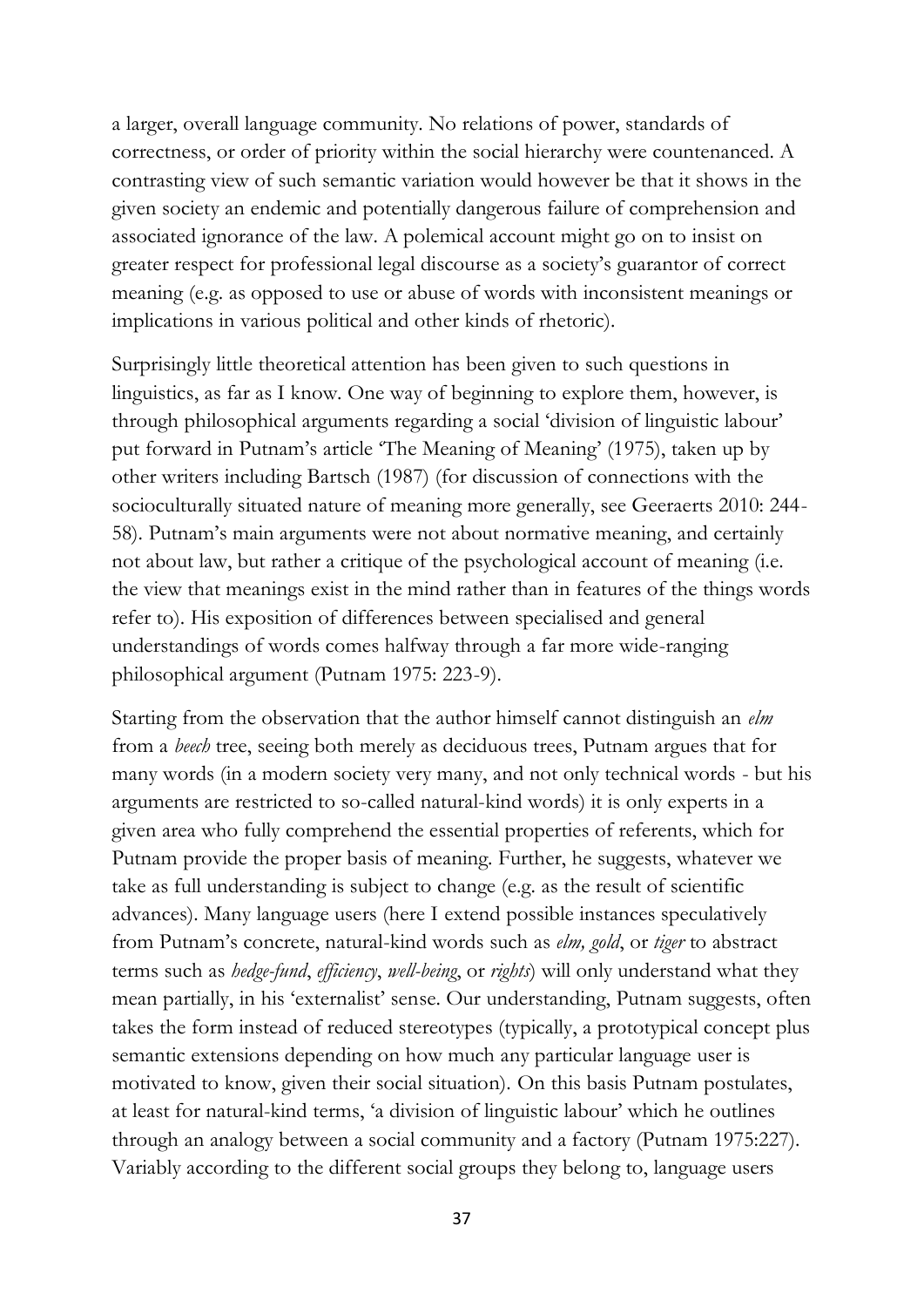according to Putnam engage in a kind of 'semantic deference' to whichever class of speakers in the population is taken to possess the relevant expertise to stipulate correct referents for the words a particular language user needs to use. The result (subject to variation between societies as regards the degree of prestige and trust they are willing to accord to experts) is some kind of tacit 'correct terminology' authority that consists of experts who may, in different circumstances, be scientists, chefs, boat-builders, gardeners, or others. Putnam argues that, in our use of imperfectly understood vocabulary items, we attune or orientate towards the usage of such experts (but in doing so nevertheless need to understand words at some threshold level ourselves, if we are to be competent language users). At the level of a whole society, language in Putnam's view functions accordingly like a massive, hierarchically ordered machine that works collectively, with cooperation but also subordination governing the different extents of understanding of what things around us are or mean – a fundamentally different view from the flat structure of signifying contrasts associated with traditional descriptive linguistics.

Philosophical speculations of the kind Putnam puts forward may seem a long way from practical issues of people attributing different meanings to general legal terms in different walks of life. But one notable attraction of Putnam's approach is that – exceptionally for academic linguistic thinking - it directly addresses linguistic normativity not only as a matter of constraints imposed on what people say but also in what words mean. The semantic normativity made visible in his approach is concerned with whether meanings meet some standard of correctness and, if so, what confers the relevant standard or combination of standards, given that full understanding of all aspects of a modern society is something impossible for any individual language user to achieve.

What implications follow from such arguments is not straightforward. Clearly there can be no direct transposition of Putnam's arguments onto discussion of abstract rather than concrete words; some points which may be convincing in relation to natural-kind terms will not apply to abstract legal terms because of the very different notion of 'reference' they call for. Another reason Putnam's ideas in this area have not been widely discussed is that the social ramifications of his conception of linguistic norms - that some level of competence is needed to be a functioning member of a language community but that deferring to the semantic expertise of others in particular domains is normal - is widely considered rebarbative and 'authoritarian' (for discussion, see Geeraerts 2010:255-6). As regards legal terminology that provides essential terms in the general vocabulary of wider political and moral debate, even in a democracy, presumption of correctness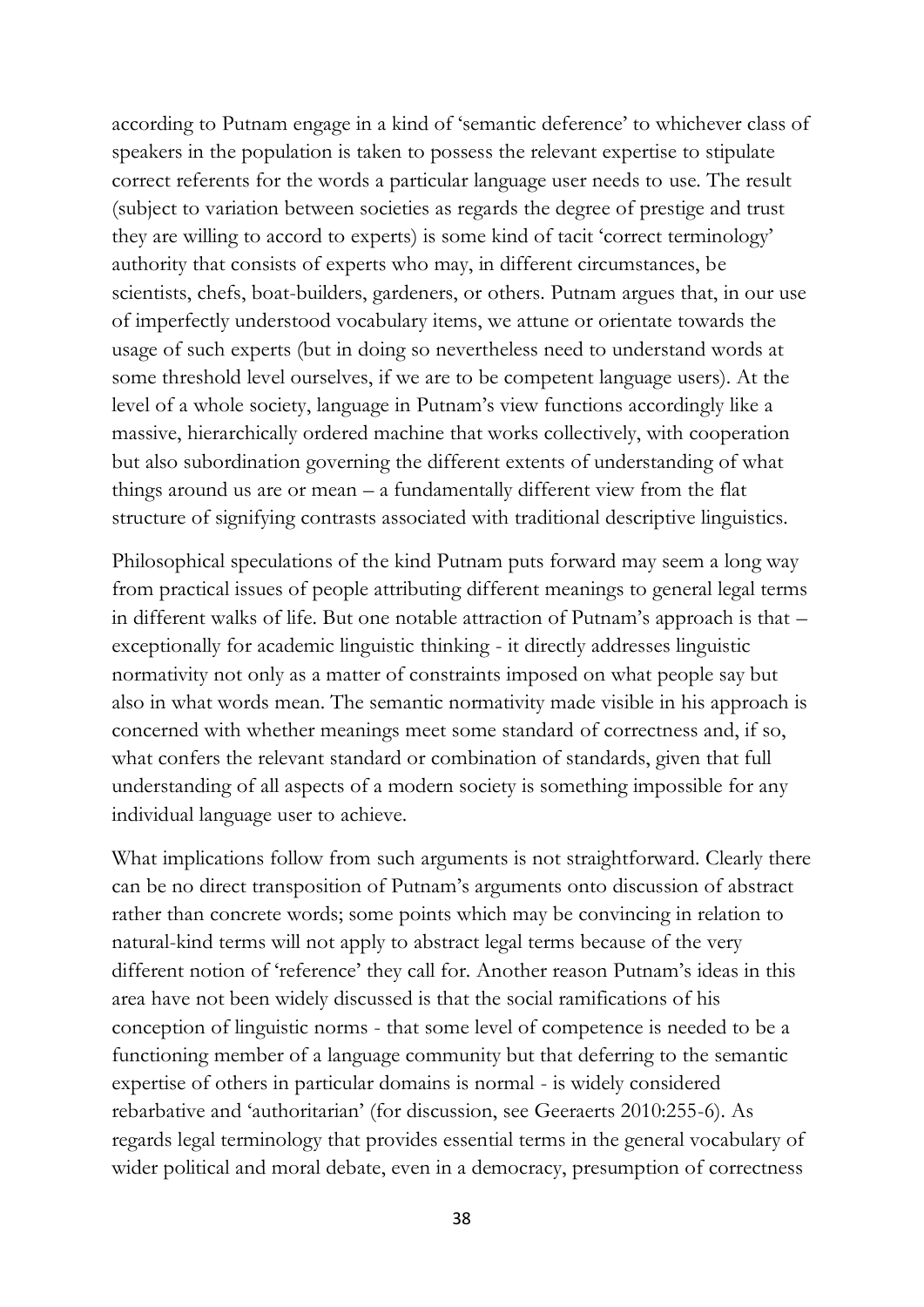on this view might be thought to rest with lawyers' expert knowledge rather than being spread across the more heterogeneous population. Non-lawyers' understandings of such key words would be assumed, in Putnam's terms, to rest merely on stereotypes, and should yield to the semantic jurisdiction of legal experts (presumably either by paying for advice or being confined to listening rather than speaking).

In contrast to this hierarchical way of ordering language in a pluralistic society, Bartsch (1987) encourages an alternative conception of linguistic norms. While acknowledging the possibility of serious norm-conflicts, especially firefights around disputed interpretations at occasional social flashpoints, Bartsch argues that more constructive forms of political engagement are possible, especially where situations can only resolve or move forward through social cooperation. That basic fact about situations, she suggests, encourages people to be more pragmatic and tolerant of semantic flexibility, including vagueness, simplification of complex material, and slippages of meaning. Semantic indeterminacy, she argues, may in some circumstances even facilitate satisfaction of a higher-order communicative norm, whether of promoting efficiency in the exchange of information or in managing social interaction (Bartsch 1987: 209-18).

In the present state of understanding, discussion of what follows practically from key words about law circulating in general vocabulary can move very quickly from what is known into fantasy politics, such as the notion that Bartsch's position might somehow make it possible to 'take back the law' into democratic control. But if we keep closer to Putnam's and Bartsch's actual positions, the implications are more limited. One view broadly aligned with Putnam's account, as has been suggested above, points towards semantic jurisdiction over key terms of law being maintained by a specialist professional elite. Their power over meaning would not be limited to being exercised in law itself, where (despite initiatives including alternative dispute resolution and cases argued by self-representing litigants) it would be difficult for a legal system to function otherwise; it would also diffuse through wider channels of normative influence into other social domains, including politics. Given the scale of reservations expressed in some studies of legal language (e.g. Mellinkoff's (1963) and Tiersma's (1999) accounts of the development of the legal profession as the establishment of a mediaeval oligarchy exploiting specialist linguistic knowledge for the purpose of rent-seeking), such a view would be questionable, or even unpalatable, to many. But while Bartsch's alternative vision of linguistic norms offers a vision of a more participative and negotiated society, it is in obvious tension with law's obligation ultimately to assert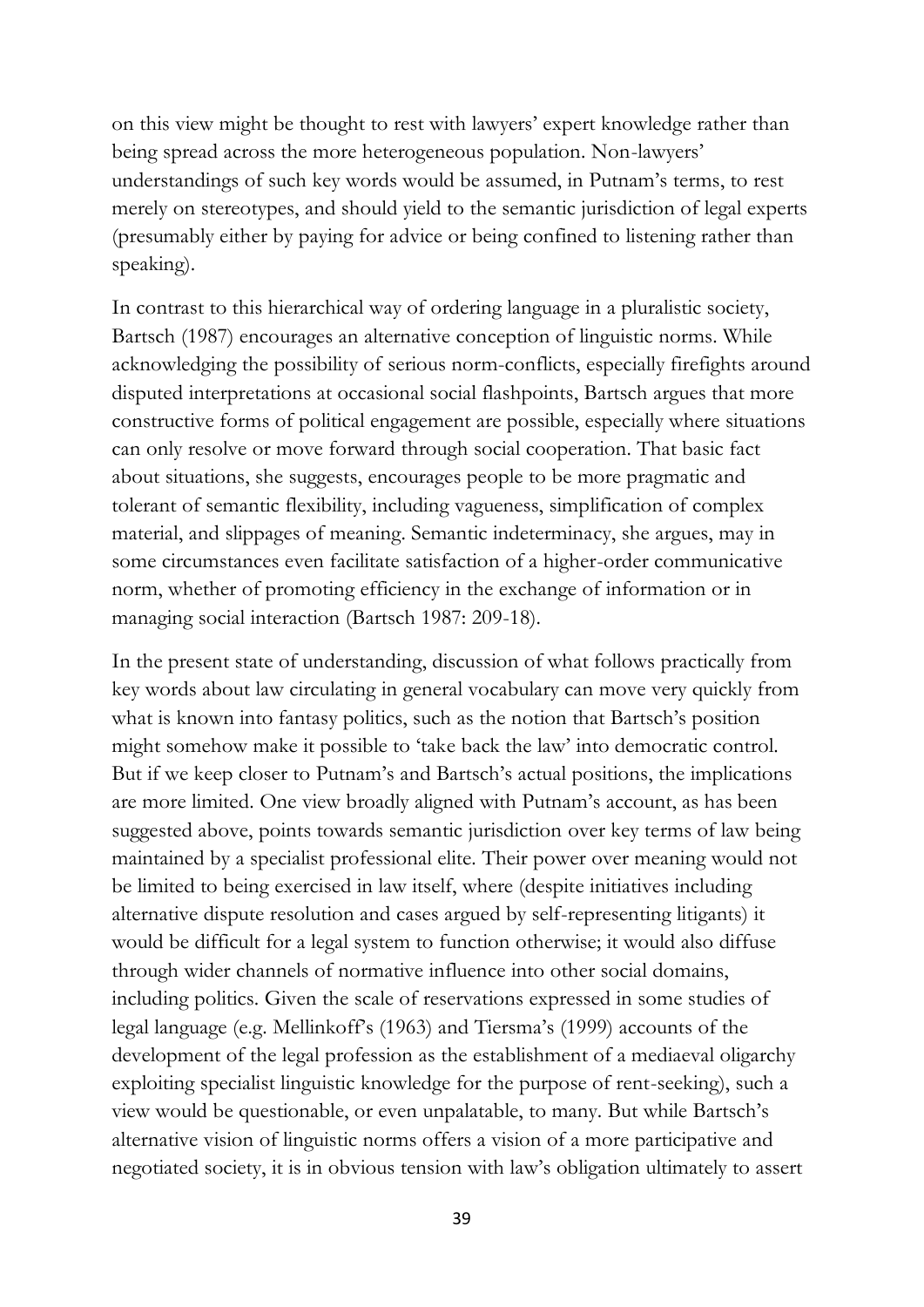some kind of definitive social order after balancing the benefits of such order against personal and group freedoms.

As yet, there is little to go on in forming a better general view of how legal-lay communication can function, beyond acknowledging simultaneous separation and yet porosity between legally decided meanings and the circulation of general 'law' words. It is clearly desirable, in our 21<sup>st</sup> century political culture, to understand tensions in the use of abstract vocabulary with greater clarity and calculation of social effect than how such terms were viewed in the early days of democracy in the United States by Alexis de Tocqueville (2003 [1838]). Aristocracies, Tocqueville argued in his essay 'How American democracy has modified the language', had been static, and their use of language reflected political inertia. Democracies, in contrast, encourage constant agitation of ideas as well as competition between them as old thoughts disappear, reappear, or are 'split into minute shades of meaning' (2003:554). For Tocqueville, the political implications of the political and linguistic shift from aristocracy to democracy, and the taste for change which accompanied it, were mixed. Writers, he argued – taking as an example his own use of the word *equality* - rarely dwell on a single thought but instead 'point their aim at a knot of ideas, leaving the reader to judge which of them has been hit' (2003:555). A 'secret fascination' for imprecise ideas, he believed, displayed itself most clearly in 'constant use of generic and abstract terms and a peculiar way of using them' (2003:557-8). Tocqueville's enthusiasm for a republic of ideas built on such terms was tempered, accordingly, by caution on account of their uncertain meaning: 'One abstract word', he warned, 'is like a box with a false bottom: you put into it the ideas you want and take them out again unobserved' (2003:558). Such a risk, it seems, continues to exacerbate the already complicated interplay between general words used in controlled circumstances in law and their potentially more expansive use in political discourse and 'ordinary language'.

#### **References**

Austin, J. (1979). *Philosophical Essays*, Oxford: Clarendon Press.

Baker, P., and McEnery, T. (2013). *Corpora and Discourse Studies: Integrating Discourse and Corpora,* Basingstoke: Palgrave.

Barak, A. (2005). *Purposive Interpretation in Law*, Princeton: Princeton University Press.

Bartsch, R. (1987). *Norms of Language*, Harlow; Longman.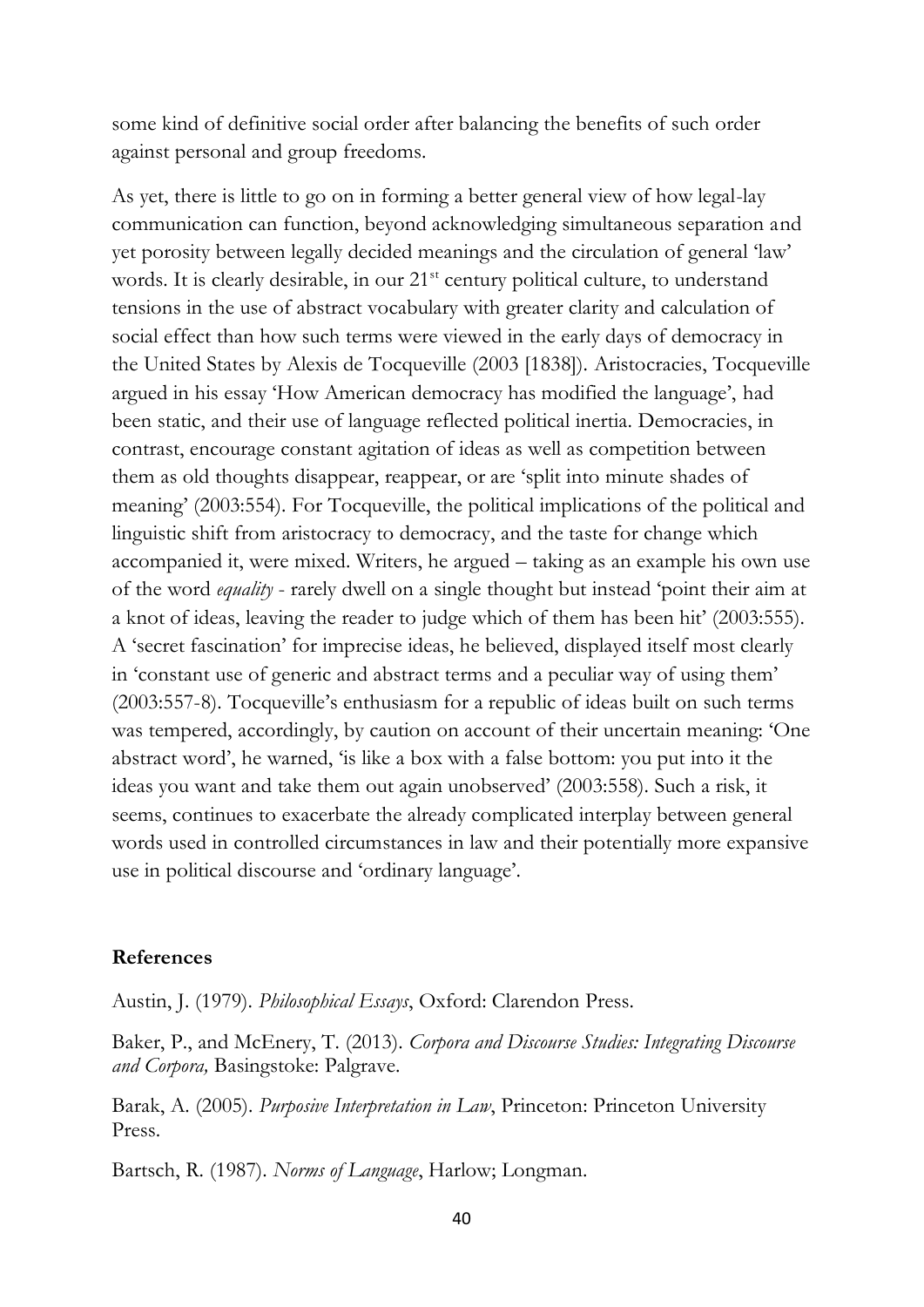Bentham, J. (1970 [1780]). *Of Laws in General,* edited by H.L.A. Hart, London: The Athlone Press.

Carston, R. (2011). 'Legal Texts and Canons of Construction: a View from Current Pragmatic Theory', in M. Freeman and F. Smith (eds) *Law and Language: Current Legal Issues* 2011, Vol. 15, Oxford University Press, 8-33.

Cassin, B. (ed.) (2014). *Dictionary of Untranslatables: a philosophical lexicon*, translation edited by E. Apter, J. Lezra and W. Wood, Princeton: Princeton University Press.

Chomsky, N. (1965). *Aspects of the Theory of Syntax*, Cambridge, Mass: MIT Press.

Coulthard, M. and Johnson, A. (2007). *An Introduction to Forensic Linguistics: Language in Evidence,* London: Routledge.

Croft, W. and Cruse, D. (2004). *Cognitive Linguistics*, Cambridge: Cambridge University Press.

Cruse, D. (1986). *Lexical Semantics*, Cambridge: Cambridge University Press.

Crystal, D. and Davy, D. (1969). *Investigating English Style*, London: Longman.

Durant, A. (2010). *Meaning in the Media: Discourse, Controversy and Debate*, Cambridge: Cambridge University Press.

Durant, A. (2006). 'Raymond Williams's *Keywords*: meanings "offered, felt for, tested, confirmed, asserted, qualified, changed"', *Critical Quarterly* 48(4): 1-26.

Empson, W. (1951). *The Structure of Complex Words*, London: Chatto and Windus.

Endicott, T. (2000). *Vagueness in Law*, Oxford: Oxford University Press.

Foucault, M. (2001). *The Order of Things: An Archaeology of the Human Sciences*, London: Routledge.

Fuller, L. (1967). *Legal Fictions,* Stanford, California: Stanford University Press.

Gallie, W.B. (1956). 'Essentially contested concepts', *Proceedings of the Aristotelian Society*, 56, 167–198.

Goodrich, P. (1986). *Reading the Law: A Critical Introduction to Legal Method and Techniques*, Oxford: Blackwell.

Greenawalt, K. (2010). *Legal Interpretation: Perspectives from Other Disciplines and Private Texts*. New York: Oxford University Press.

Gumperz, J. and Levinson, S.C. (1996). *Rethinking Linguistic Relativity*, Cambridge: Cambridge University Press

Hart, H. (1994 [1961]). *The Concept of Law*, 2<sup>nd</sup> edition, Oxford: Clarendon.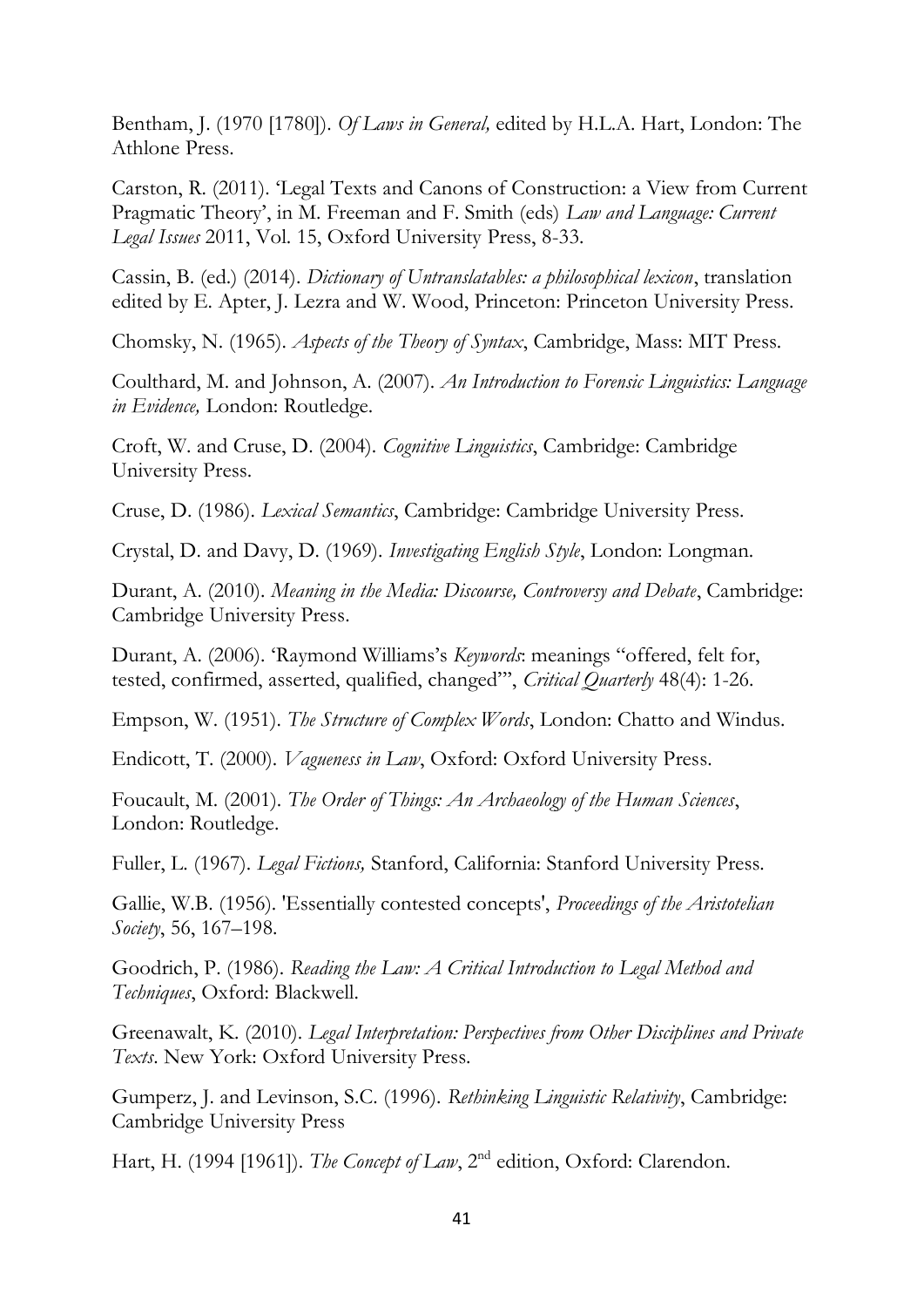Hutton, C. (2014). *Word Meaning and Legal Interpretation: an Introductory Guide*, Basingstoke: Palgrave.

Hutton, C. (2014). 'Defining ordinary words for mundane objects: legal lexicography, ordinary language and the word vehicle', in Mac Aodha, M. (ed) *Legal Lexicography: A Comparative Perspective,* Farnham: Ashgate, 177-200.

Kay, C. and Allan, K. (2015). *English Historical Linguistics*, Edinburgh: Edinburgh University Press.

Kelly, J. (1992). *A Short History of Western Legal Theory*, Oxford: the Clarendon Press.

Mac Aodha, M. (ed.) (2014). *Legal Lexicography: A Comparative Perspective,* Farnham: Ashgate.

Mattila, H. (2013). *Comparative Legal Linguistics: Language of Law, Latin and Modern Lingua Francas*, 2nd ed., London: Routledge.

Mehl, S. (2013). 'Thinking linguistically about keywords: polysemy, semantic change and divergent identities', Keywords Project website [\(http://keywordsproject.pitt.edu](http://keywordsproject.pitt.edu/) )

Mellinkoff, D. (1963). *The Language of the Law*, Eugene Oregon: Resource Publications.

Mertz, E. (2007). *The Language of Law School: Learning to "Think Like a Lawyer"*. New York: Oxford University Press.

Nuyts, J. and Pederson, E. (eds.) (1997). *Language and Conceptualization*. Cambridge: Cambridge University Press.

Putnam, H. (1975). 'The meaning of meaning', in *Mind, Language and Reality*, Philosophical Papers vol. 2, Cambridge: Cambridge University Press, 215-71.

Quine, W. (1960) *Word and Object*, Cambridge, Mass.: MIT Press.

Raz, J. (2009). *Between Authority and Interpretation: On the Theory of Law and Practical Reason*, Oxford: Oxford University Press.

Scalia, A. and Garner, B. (2012). *Reading Law: The Interpretation of Legal Texts*, Berkeley: Thomson/West.

Sinclair, J. (ed.) (1987). *Looking Up: An Account of the COBUILD Project in Lexical Computing*, London: Collins.

Skinner, Q. (1998). *Liberty before Liberalism*, Cambridge: Cambridge University Press.

Soames, S. (2011). 'What vagueness and inconsistency tell us about interpretation', in Marmor, A. and Soames, S. (eds.) 2011) *Philosophical Foundations of Language in the Law*, Oxford: Oxford University Press, 31-57.